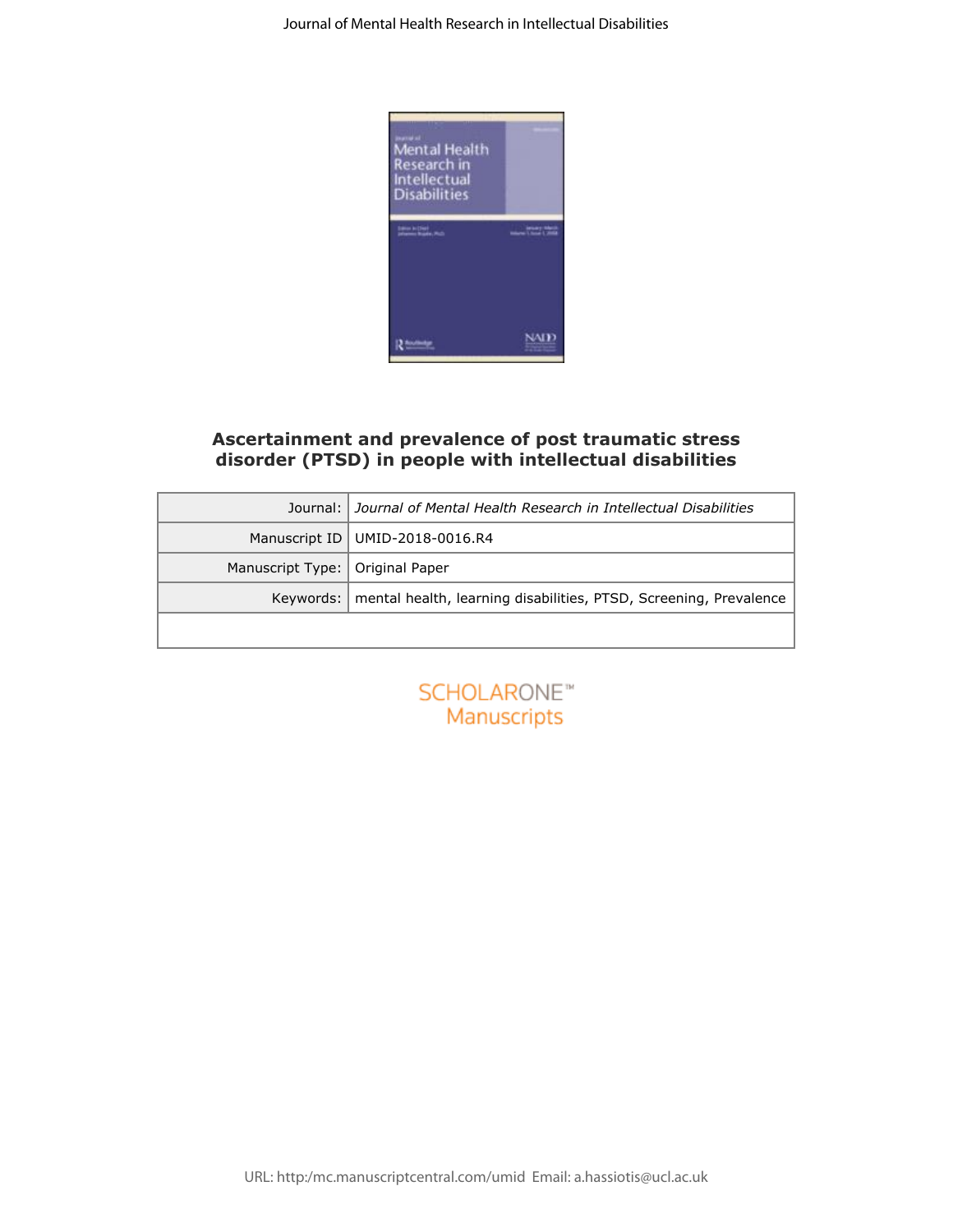$\mathbf{1}$  $\overline{2}$  $\overline{3}$  $\overline{4}$  $\overline{7}$ 

# **Ascertainment and prevalence of post traumatic stress disorder (PTSD) in people with intellectual disabilities**

## **Abstract**

thes (PWID) and reviews on appropriate screening tools<br>w aims to identify PTSD screening tools for PWID and<br>D within this population. *Method*: Medline, PubMed, Ei<br>Health and Web of Science databases were searched (in<br>igib *Introduction*: Post-traumatic stress disorder (PTSD) may be under-recognized in people with intellectual disabilities (PWID) and reviews on appropriate screening tools and prevalence are lacking. This review aims to identify PTSD screening tools for PWID and estimate the prevalence of PTSD within this population. *Method*: Medline, PubMed, Embase, PsycINFO, Cochrane, Global Health and Web of Science databases were searched (inception to October 2017) to identify eligible literature. Papers were also found via manual searches of the references of eligible studies. Studies were reviewed in accordance with the Preferred Reporting Items for Systematic reviews and Meta-analyses (PRISMA) guidelines, subjected to exclusion criteria, and quality appraised using STROBE criteria for observational studies and an adapted form of the Newcastle-Ottawa scale for cross-sectional studies. Seven studies were identified. Meta-analysis was carried out on the prevalence studies and heterogeneity quantified using I<sup>2</sup>. *Results*: Three tools for screening PTSD in PWID were found: two for use in adults (the Lancaster and Northgate Trauma Scale and the Impact of Event Scale - Intellectual Disabilities) and the Adapted Anxiety Disorders Interview Schedule for Children with PTSD. Five studies reported PTSD prevalence in PWID. The weighted pooled prevalence of PTSD in PWID was found to be 10%, 95% CI [0.4%, 19.5%], towards the upper limit of estimated PTSD prevalence in the general population (5-10%). *Conclusion*: PTSD can be diagnosed in PWID but may go unrecognized by healthcare professionals. The identified tools should be further compared and assessed for acceptability and efficacy to improve the identification of PTSD in PWID.

*Keywords*: mental health, learning disabilities, PTSD, screening, prevalence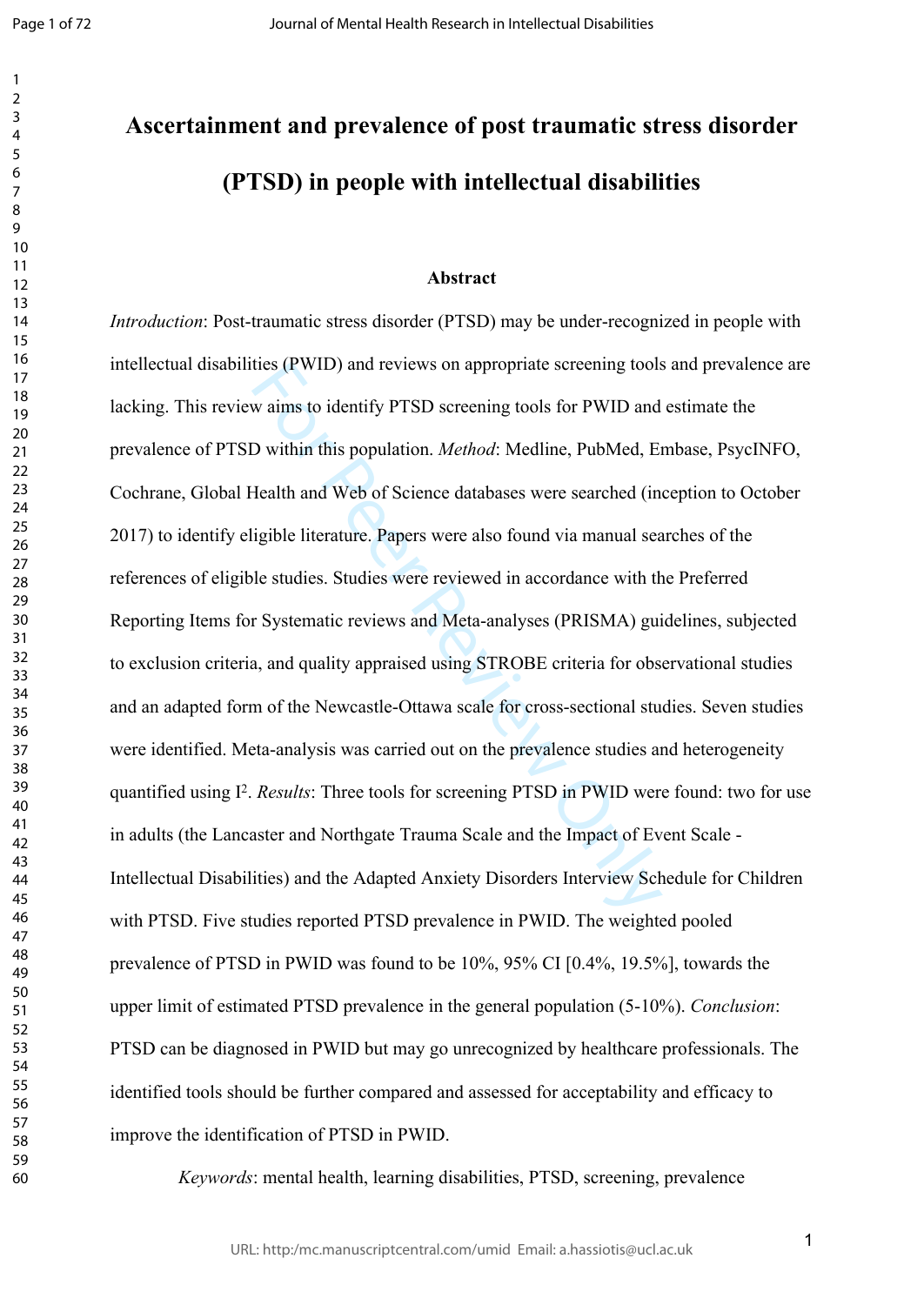## **Introduction**

nclude re-experiencing symptoms such as flashbacks an behavior, hyperarousal and negative changes in cognitic tric Association, 2013a). Such symptoms must last for last for last polycyclonic Association, 2013a) and typical Post-traumatic stress disorder (PTSD) is a mental disorder that can develop as a result of an exceptionally threatening or catastrophic event (National Institute for Health and Care Excellence, 2005). Such events include assault, road traffic accidents, sexual abuse and domestic violence (Balogh et al., 2001; National Institute for Health and Care Excellence, 2005). The Diagnostic and Statistical Manual of Mental Disorders, 5th Edition (DSM-5) diagnosis criteria include re-experiencing symptoms such as flashbacks and nightmares as well as avoidance behavior, hyperarousal and negative changes in cognitions and mood (American Psychiatric Association, 2013a). Such symptoms must last for longer than one month (American Psychiatric Association, 2013a) and typically begin within six months of the trauma (Streeruwitz, Hagger, Webb, Walker, & Jakeman, 2009). Risk factors include neurotic personality traits, a lack of social support, a history of psychiatric problems, substance misuse and childhood abuse; twin studies also reveal genetic susceptibility (Streeruwitz et al., 2009). It is important to appreciate that people with intellectual disabilities (PWID) can also experience trauma and go on to develop PTSD (Fletcher et al., 2016). An intellectual disability is defined as a "developmental condition characterized by global impairment of intelligence and significant difficulties in socially adaptive functioning" (Cader & Paschos, 2009, p. 202) with onset before the age of 18 (American Psychiatric Association, 2013b; Mevissen et al., 2016). Intellectual disabilities are divided into "mild" (IQ 50-69), "moderate" (IQ 35-49), "severe" (IQ 20-34) and "profound" (IQ below 20) (National Institute for Health and Care Excellence, 2014).

## **Challenges with screening for PTSD in PWID**

Screening for PTSD in PWID presents unique challenges against a background where individuals are dealing with disability itself, issues of dependency and being part of a society that may not view them as normal (Hollins  $\&$  Sinason, 2000; Mevissen  $\&$  de Jongh, 2010;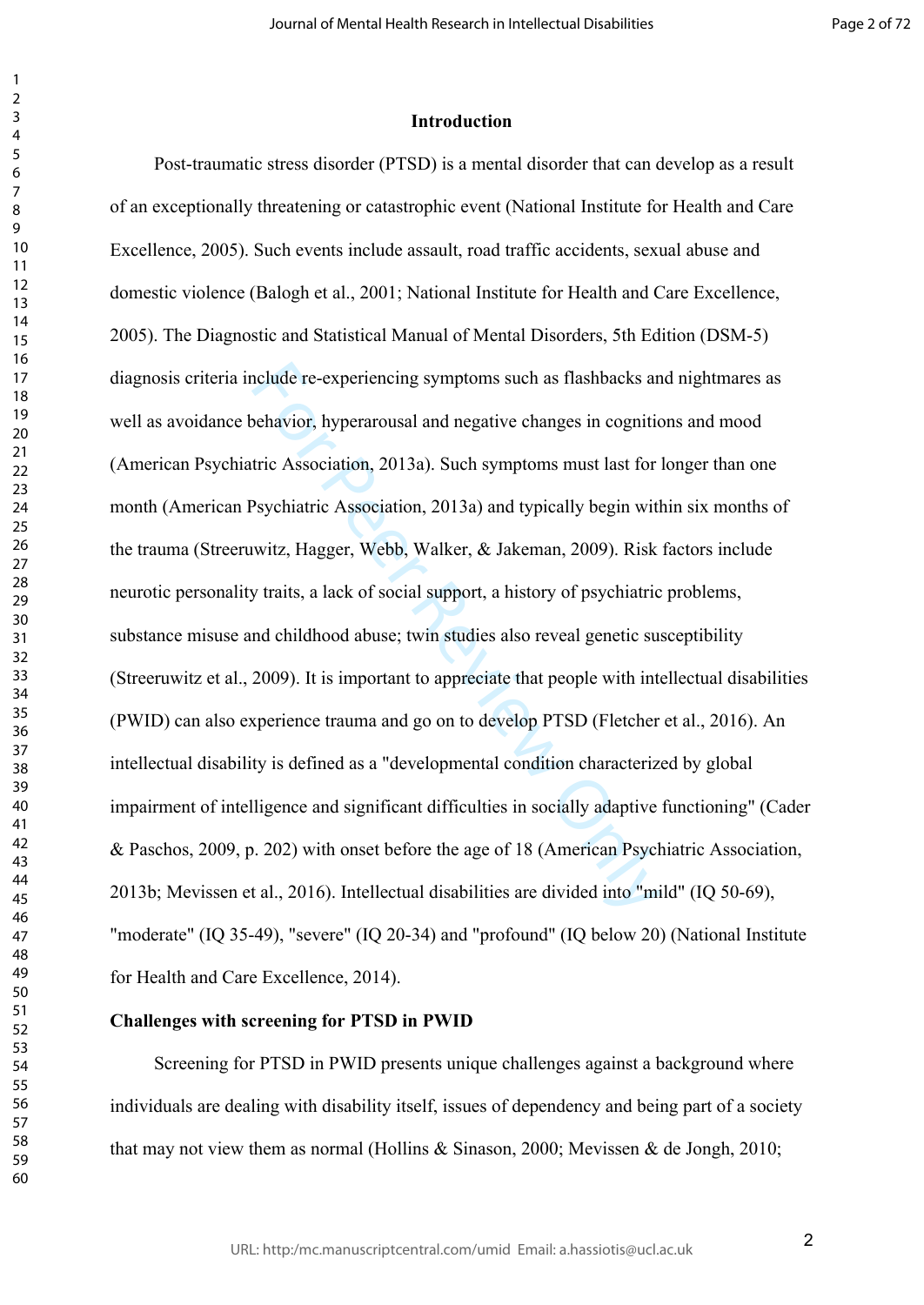$\mathbf{1}$  $\overline{2}$  $\overline{4}$  $\overline{7}$ 

National Institute for Health and Care Excellence, 2015; National Institute for Health and Care Excellence, 2016). Screening is further complicated due to the considerable comorbidity of PTSD with anxiety, depression and pathological grief (McCarthy, 2001; Ryan, 1994). The unique challenges with respect to diagnosing PTSD in PWID include communication, symptom presentation and diagnostic overshadowing.

# **Communication.**

ing for PTSD, clinicians rely on the individual's descriptions (Mevissen & de Jongh, 2010). PWI<br>sesive language limitations with reduced decision-making ret al., 2016; Mitchell & Doyle, 2003). Thus, the usual<br>9 may not be When screening for PTSD, clinicians rely on the individual's description of their experiences and response to questions (Mevissen  $\&$  de Jongh, 2010). PWID can have receptive and expressive language limitations with reduced decision-making and cognitive capacities (Fletcher et al., 2016; Mitchell & Doyle, 2003). Thus, the usual signs and symptoms of PTSD may not be reported or observable (National Institute for Health and Care Excellence, 2014). Additionally, PWID may try to provide answers that they deem acceptable to the clinician, so called acquiescence bias (Fletcher et al., 2016). The nature of an intellectual disability and developmental levels can also differ remarkably, leading to a wide range of communication ability and clinicians are challenged to respond to the person's individual communication style.

## **Symptom presentation.**

The treatment setting (primary care, secondary care, community, home) and any physical health problems such as sensory impairments, can lead to differences in how mental health problems are presented (McCarthy, 2001; National Institute for Health and Care Excellence, 2014; Wigham & Emerson, 2016).

## **Diagnostic overshadowing.**

Diagnostic overshadowing can be defined as once clinicians have made a diagnosis of a major condition, there is a "tendency to attribute all other problems to that diagnosis, thereby leaving other co-existing conditions undiagnosed" (Neurotrauma Law Nexus, n.d.). In the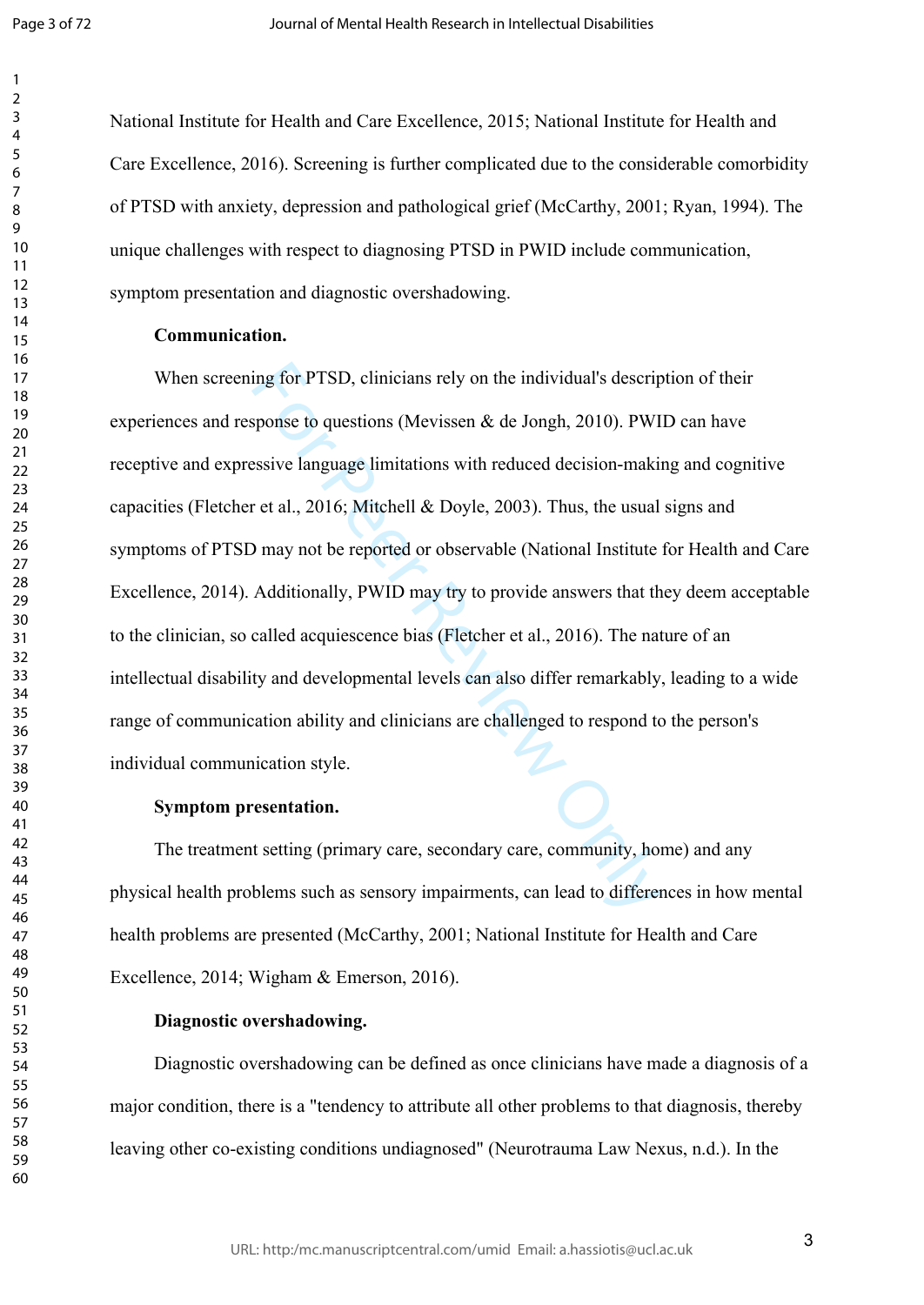case of PTSD in PWID, clinicians may attribute PTSD symptoms to the intellectual disability itself, for instance labeling symptoms as challenging behavior or anger (Cader & Paschos, 2009; McCarthy, 2001; Mevissen & de Jongh, 2010; Mevissen et al., 2016; Mitchell & Doyle, 2003). Emotional numbing may be attributed to depression or anxiety, and flashbacks, another common symptom of PTSD, may be mistaken by the clinician as hallucinations and therefore lead to inaccurate diagnoses (Esralew, 2006).

## **Additional factors to consider when diagnosing PTSD in PWID.**

actors to consider when diagnosing PTSD in PWID.<br>
coumented that PWID are more likely to experience tra<br>
PTSD compared to the general population (Fletcher et a<br>
Carthy, 2001; Mevissen & de Jongh, 2010; Mevissen et<br>
titiona It is widely documented that PWID are more likely to experience trauma, neglect and abuse and develop PTSD compared to the general population (Fletcher et al., 2016; Hollins & Sinason, 2000; McCarthy, 2001; Mevissen & de Jongh, 2010; Mevissen et al., 2016; Mitchell & Doyle, 2003; National Institute for Health and Care Excellence, 2015; Ryan, 1994; Wigham & Emerson, 2016; Wigham et al., 2014). Institutional carer abuse scandals including those at Winterbourne View (Department of Health, 2012; Oakes, 2012), in the New York State developmental disability system (Halladay & Harrington, 2015) and at Muckamore Abbey Hospital in Northern Ireland (Belfast Health and Social Care Trust, 2018) highlight the higher risk of abuse PWID can face and the importance of screening for PTSD in clinical consultations. Such abuse has included staff assaulting patients, inappropriate restraint and sexual abuse. Lower levels of intelligence are associated with a reduced ability to avoid exposure to trauma and to also cope with any PTSD effects (Mevissen & de Jongh, 2010). Furthermore, PWID may have been subject to loss events over time such as bereavement, moving home and reduced family support and cognitive limitations or social adversity may have compromised their ability to manage stress effectively (Mevissen et al., 2016; Wigham et al., 2014).

## **Previous research on PTSD prevalence in PWID**

 $\mathbf{1}$  $\overline{2}$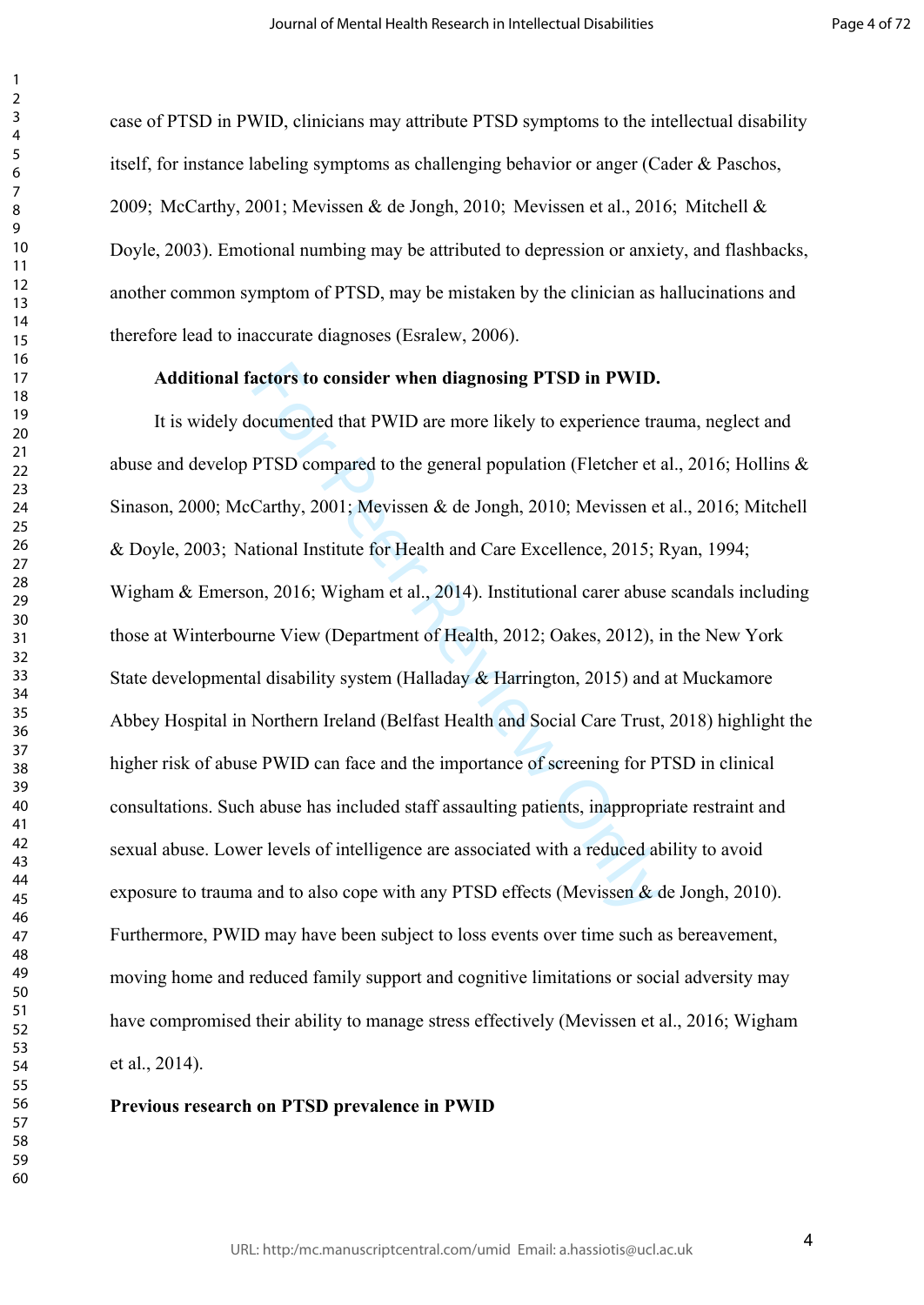$\mathbf{1}$  $\overline{2}$ 

PWID, according to their intellectual ability. As such, metrically validated PTSD screening tools specific to the mgh, 2010; Mevissen et al., 2016; Wigham et al., 2011).<br>Jols, there is little information about prevalence r Estimates of PTSD prevalence in the general population range from 5% to 10% (Kessler, Chiu, Demler, & Walters, 2005; Shalev, Liberzon, & Marmar, 2017; Streeruwitz et al., 2009). Studies estimating PTSD prevalence in PWID have typically used existing measures of PTSD and tried to apply these to PWID (Mevissen & de Jongh, 2010; Mevissen et al., 2016; Wigham et al., 2011). This approach is not ideal as such measures can involve long and complicated questionnaires as well as detailed Structured Clinical Interviews, which are not suitable for PWID, according to their intellectual ability. As such, there is a lack of research on psychometrically validated PTSD screening tools specific to the ID population (Mevissen & de Jongh, 2010; Mevissen et al., 2016; Wigham et al., 2011). As a result of the lack of screening tools, there is little information about prevalence rates (Mevissen & de Jongh, 2010) with the risk that PTSD is under-recognized in PWID (Mitchell et al., 2006). Undiagnosed and untreated PTSD can lead to a reduced quality of life, impaired emotional, social and physical development as well as higher costs of care in the long-run (Mevissen et al., 2016). The National Institute for Health and Care Excellence (NICE) acknowledges that "mental health problems are often overlooked and therefore untreated in people with learning disabilities" (National Institute for Health and Care Excellence, 2016, p. 33). Although general guidance on the assessment and management of mental health problems in PWID is provided, specific guidance on PTSD screening is lacking (National Institute for Health and Care Excellence, 2016).

## **Aims of the review**

The current review seeks to provide an update to the literature, following a 2010 systematic review carried out by Mevissen and de Jongh (2010) which did not find any diagnostic tools specific for PTSD in PWID, aside from DSM-4 PTSD criteria adapted for PWID (DM-ID, Diagnostic Manual - Intellectual Disability). Furthermore, the review found only three studies examining the prevalence of PTSD in PWID. Prevalence estimates varied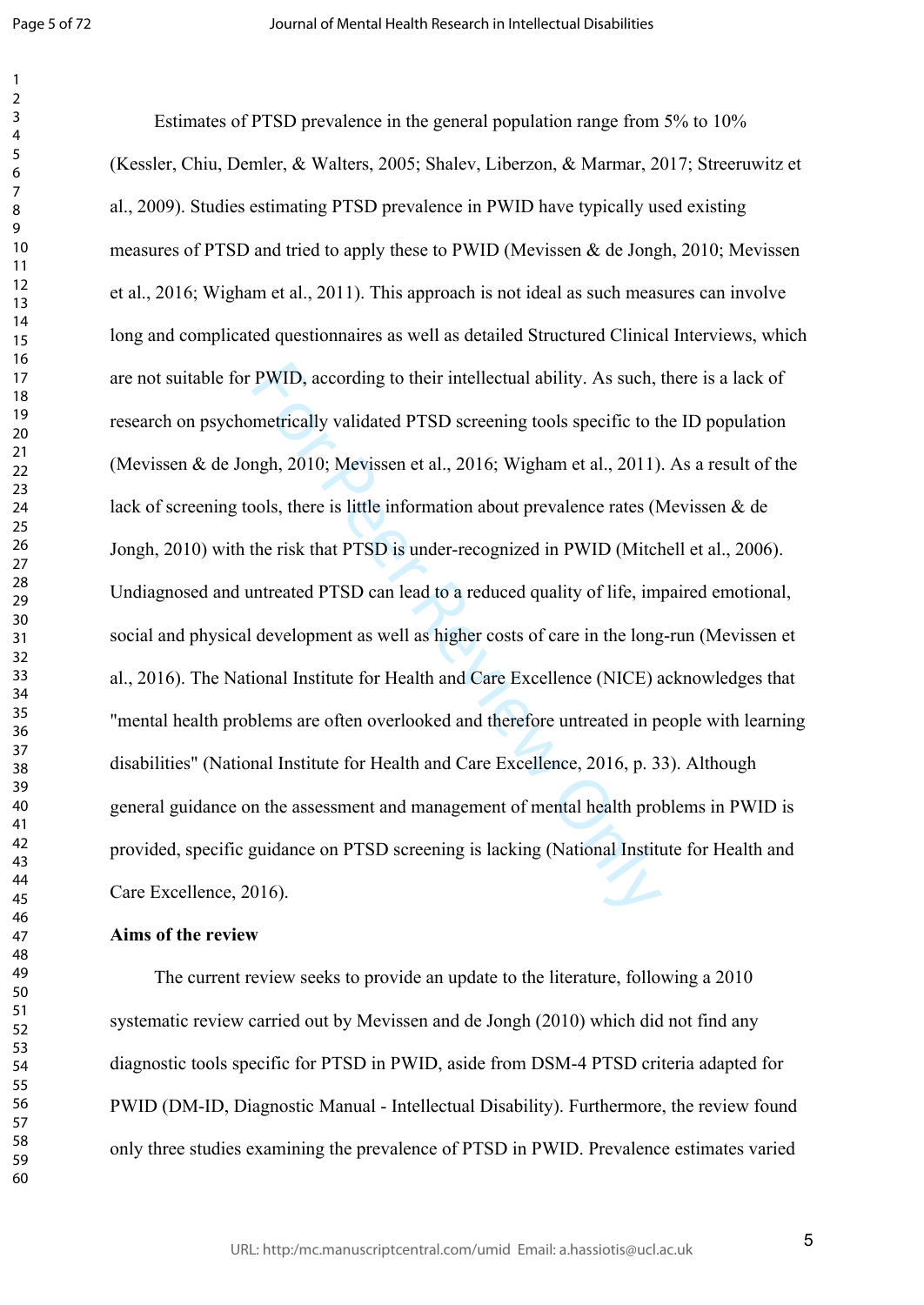widely - from 2.5% to 60% (Firth et al., 2001; Mitchell et al., 2006; Ryan, 1994). However none of the studies identified in the review used ID-specific screening tools or tools validated for use in PWID and a pooled prevalence estimate was not provided (Mevissen & de Jongh, 2010). This systematic review therefore has two aims:

- 1) Identification of screening tools for the detection of PTSD symptoms in PWID.
- 2) Estimation of the prevalence of PTSD in PWID.

## **Method**

# **Literature search strategy**

 $\mathbf{1}$  $\overline{2}$  $\overline{4}$  $\overline{7}$ 

Method<br>
strategy<br>
d searches of the Medline, Embase, PsycINFO and Glo<br>
ducted by the first author from inception of each databa<br>
d SP interface. The PubMed, Cochrane and Web of Sci<br>
rately. The pre-defined search terms tog Computerized searches of the Medline, Embase, PsycINFO and Global Health databases were conducted by the first author from inception of each database to 29th October 2017 using the Ovid SP interface. The PubMed, Cochrane and Web of Science databases were searched separately. The pre-defined search terms together with the Boolean operators *OR* and *AND* entered into the *Title* field for the two searches are detailed below.

# **Search 1.**

"PTSD" OR "post-traumatic stress disorder" OR "post traumatic stress disorder" OR trauma OR abuse OR "life events" OR "environmental stressors" OR "stress disorder", AND

# **Search 2.**

"learning disabilit\*" OR "intellectual disabilit\*" OR "developmental disabilit\*" OR "learning difficult\*" OR "intellectual difficult\*" OR "developmental difficult\*" OR "learning impair\*" OR "intellectual impair\*" OR "developmental impair\*" OR "mental retardation" OR "mental handicap"

Learning disabilities was included as a search term in Search 2 to include studies concerning PWID who may have been incorrectly noted as having a learning disability. The terms learning disability and intellectual disability are not interchangeable and can be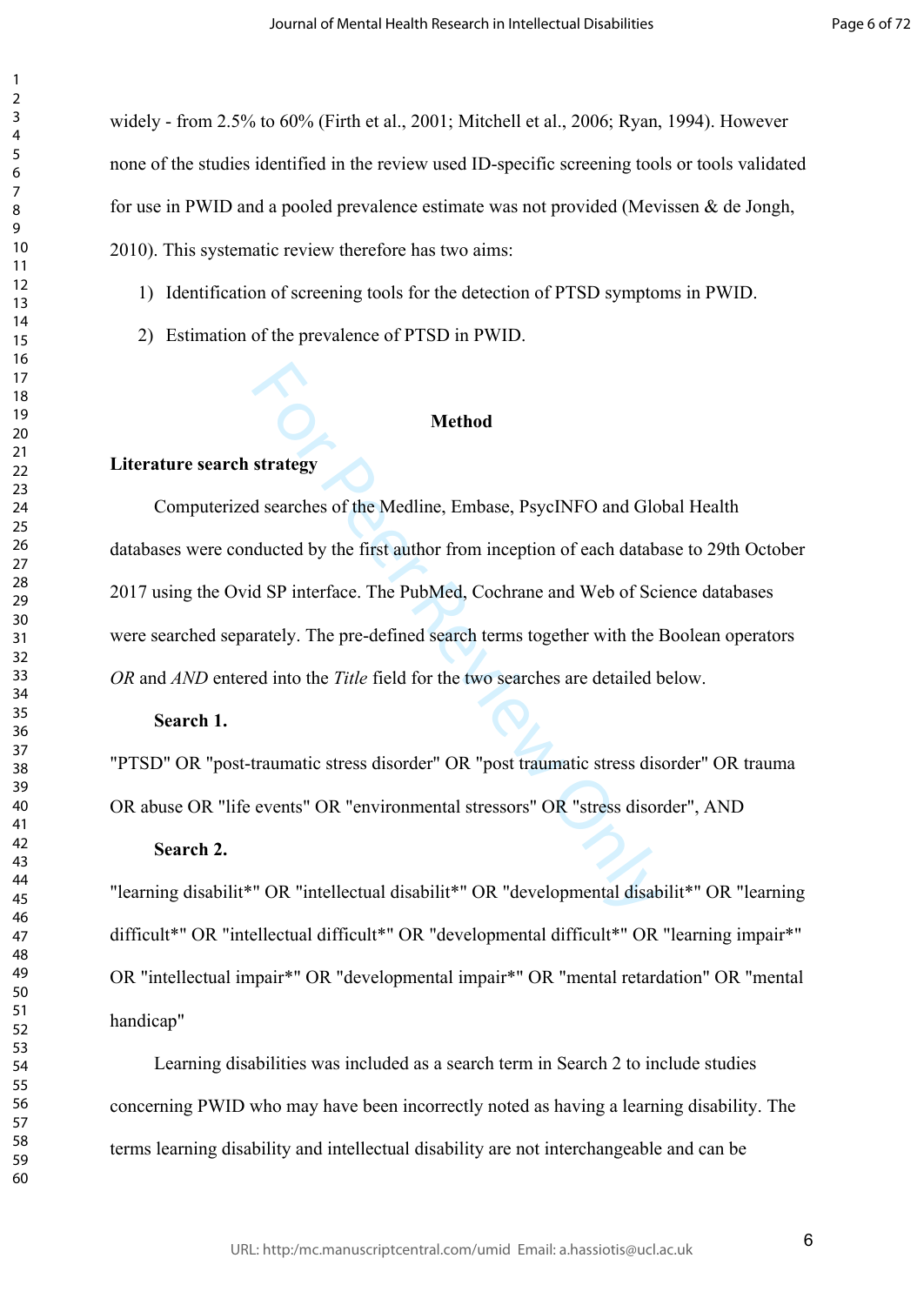$\mathbf{1}$ 

confused reflecting a changing international context (Cluley, 2017). Thus by including learning disabilities in the search terms, it is possible to carry out a more complete search and capture studies that may have included PWID that were incorrectly identified as having a learning disability. This approach would also include studies comprising both PWID and those with learning disabilities and is in line with the previous systematic review by Mevissen and de Jongh (2010) where this search term was included. Searches of English-language publications only were carried out, enhanced by examination of the references of the included studies and duplicates were removed. The search was replicated by the fourth author with the same results.

vere carried out, enhanced by examination of the referentes were removed. The search was replicated by the fourth or the fourth of the fourth or the fourth or the fourth or the fined via DSM diagnostic criteria, a research The inclusion criteria were: i) peer-reviewed journal articles in English; ii) people with intellectual disabilities, clinically verified according to DSM criteria; iii) observational study design; iv) PTSD defined via DSM diagnostic criteria, a research diagnostic tool or a validated screening tool; and v) either narrative studies on PTSD screening tools specific to PWID or studies examining PTSD prevalence within the ID population (prevalence levels reported as the number of participants meeting criteria for PTSD or a percentage from which the number of participants meeting this criteria could be calculated). Articles were excluded if they: i) related to PTSD treatment or prevention; ii) examined substance abuse amongst PWID; iii) were systematic or qualitative reviews; iv) were conference or meeting abstracts without corresponding full-length journal articles; and v) were "grey" literature (rather than being published in peer-reviewed scientific journals). For the meta-analysis, studies with fewer than 10 participants were excluded both due to the low quality nature of many case reports and because studies with such small sample sizes may distort the overall findings by over-estimating effect sizes (Levine, Asada, & Carpenter, 2009).

## **Study selection and data extraction**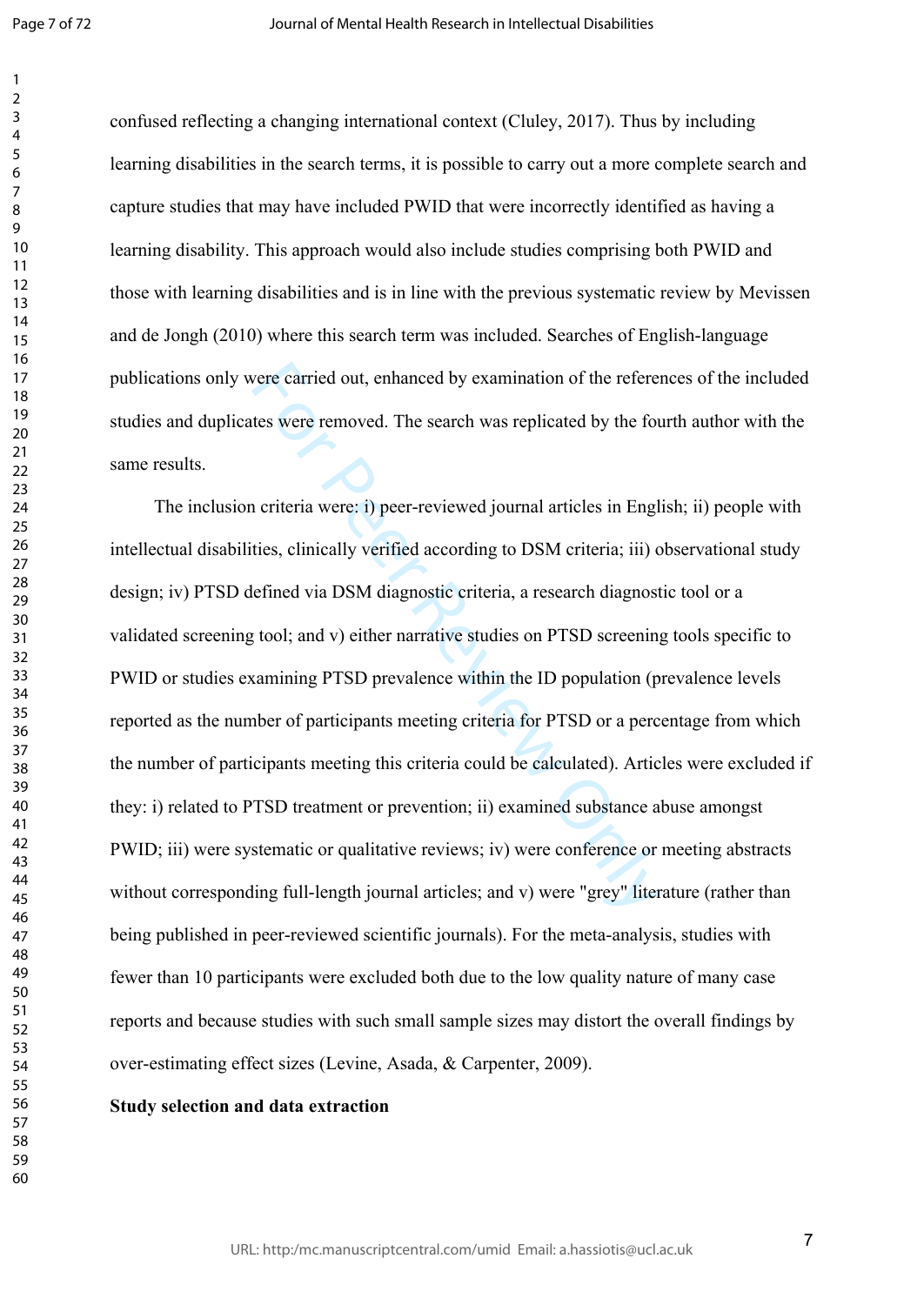A structured spreadsheet was used by the first author to extract the following information: study title, abstract, publication year, author and country. Titles and abstracts of the results of the search were reviewed and screened for suitability and relevance using an inclusion/exclusion process. The full text of articles that met the inclusion criteria were obtained.

## **Quality appraisal**

rengthening the Reporting of Observational Studies in l<br>tional studies (Vandenbroucke et al., 2007) and an adap<br>scale for cross-sectional studies (Modesti et al., 2016; N<br>rst and fourth authors independently to evaluate th STROBE (Strengthening the Reporting of Observational Studies in Epidemiology) criteria for observational studies (Vandenbroucke et al., 2007) and an adapted form of the Newcastle-Ottawa scale for cross-sectional studies (Modesti et al., 2016; Wells et al., 2009) were used by the first and fourth authors independently to evaluate the quality of the papers; any disagreements were resolved through discussion. Two tools were used to provide a more detailed quality appraisal of the studies and while both are suitable for observational studies, the Newcastle-Ottawa scale has a focus on sample selection while the STROBE statement is a detailed checklist balanced across the key sections of a study. The statement consists of a 22 item checklist with each component scored, relating to the title (needs to indicate the study's design), abstract (informed and balanced summary), introduction (clear rationale and specific objectives), methods (study design and setting described, participants with clear eligibility criteria, bias examined, appropriate study size and statistical methods), results (descriptive data regarding the study participants, main results and analysis carried out), discussion (clear summary of key results, limitations discussed and generalizability of findings) and source of funding provided (Vandenbroucke et al., 2007). The Newcastle-Ottawa scale, a collaboration between the Universities of Newcastle, Australia and Ottawa, Canada uses a "star system" in which a study is scored out of a maximum of 10 on three areas: 1) the selection of study groups (satisfactory sample size and representativeness, adequate response rate), 2) study design and analysis and 3) ascertainment of the outcome of interest (outcome assessment,

 $\mathbf{1}$  $\overline{2}$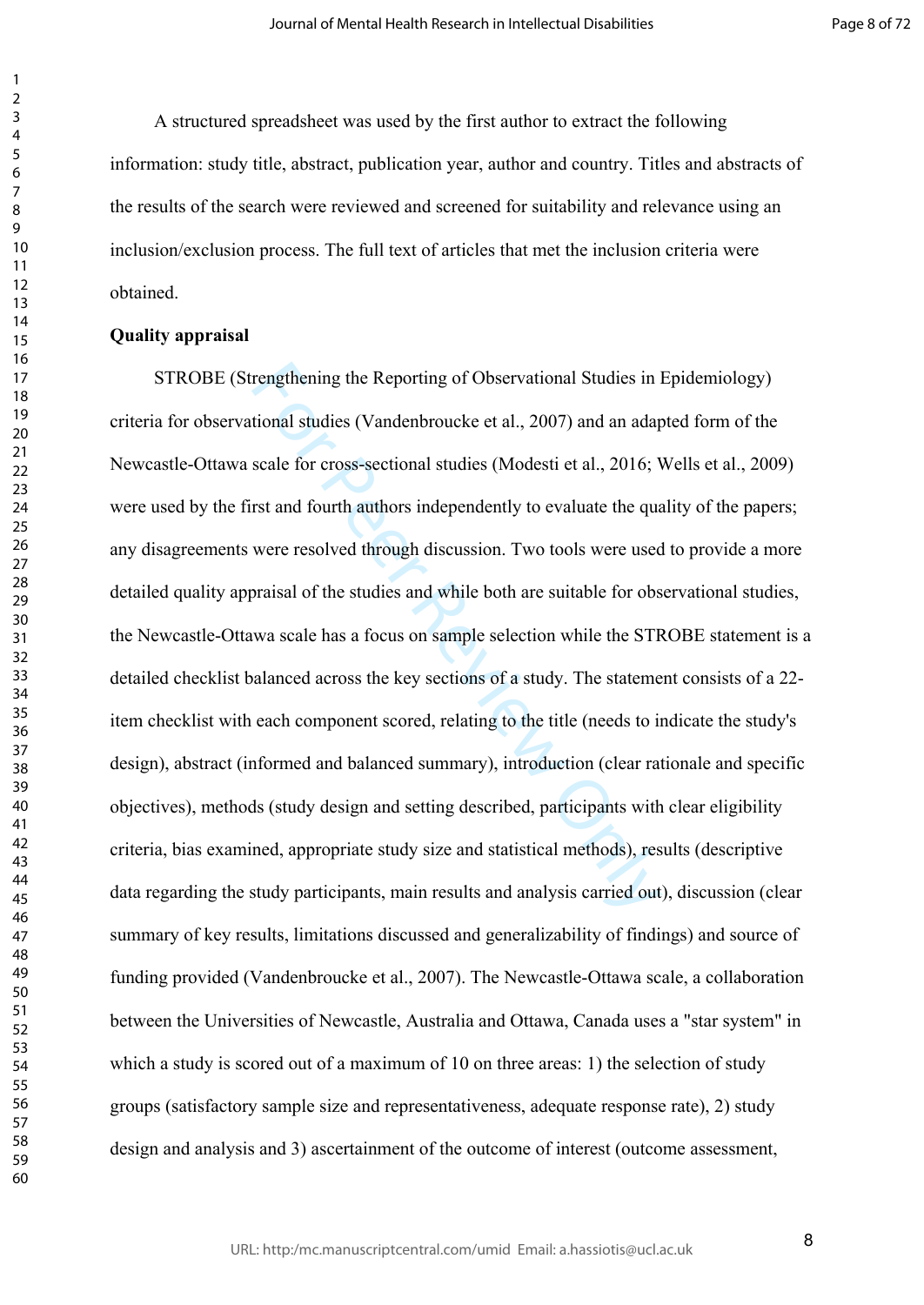$\mathbf{1}$  $\overline{2}$  $\overline{4}$  $\overline{7}$ 

appropriate statistical analysis and clearly described) (Modesti et al., 2016; Wells et al., 2009).

#### **Statistical analysis**

etan command in Stata (version 11.0) (Kontopantelis & eta-analysis examines whether the effects found in indive confident that the combined effect of all studies is a r et of studies (Higgins et al., 2003). Heterogeneity d Meta-analysis with 95% confidence intervals (CI) was performed to estimate the weighted pooled prevalence rates of PTSD in PWID. Weighted prevalence rates and associated CI for the prevalence rates were calculated in each study and then they were pooled using the metan command in Stata (version 11.0) (Kontopantelis & Reeves, 2010). Heterogeneity in meta-analysis examines whether the effects found in individual studies are similar enough to be confident that the combined effect of all studies is a meaningful description of the set of studies (Higgins et al., 2003). Heterogeneity describes more variation between the studies than would be expected by chance alone and is assessed using I 2 (examines the weighted sum of differences between individual study effects and the pooled effect across studies) with thresholds of  $\geq$ 25%,  $\geq$ 50% and  $\geq$ 75% indicating low, moderate and high heterogeneity, respectively (Higgins et al., 2003). All analyses were conducted using a random effects model as significant heterogeneity was expected across the studies. Sensitivity analyses explored whether prevalence estimates were influenced by the study design. Planned sensitivity analyses included: i) excluding studies that retrospectively reviewed medical records to screen for PTSD so only those studies where screening was carried out via interview were included and ii) separate analyses on studies with adult participants compared to studies of children and adolescents.

## **Search findings and study characteristics**

Figure 1 summarizes the study selection process. The total number of citations retrieved was 972. The titles and abstracts were screened for relevance and 28 full-text articles were assessed for eligibility. This final screening process found that 21 did not meet the eligibility criteria; a full breakdown of the reasons for exclusion are provided in Figure 1. Therefore, a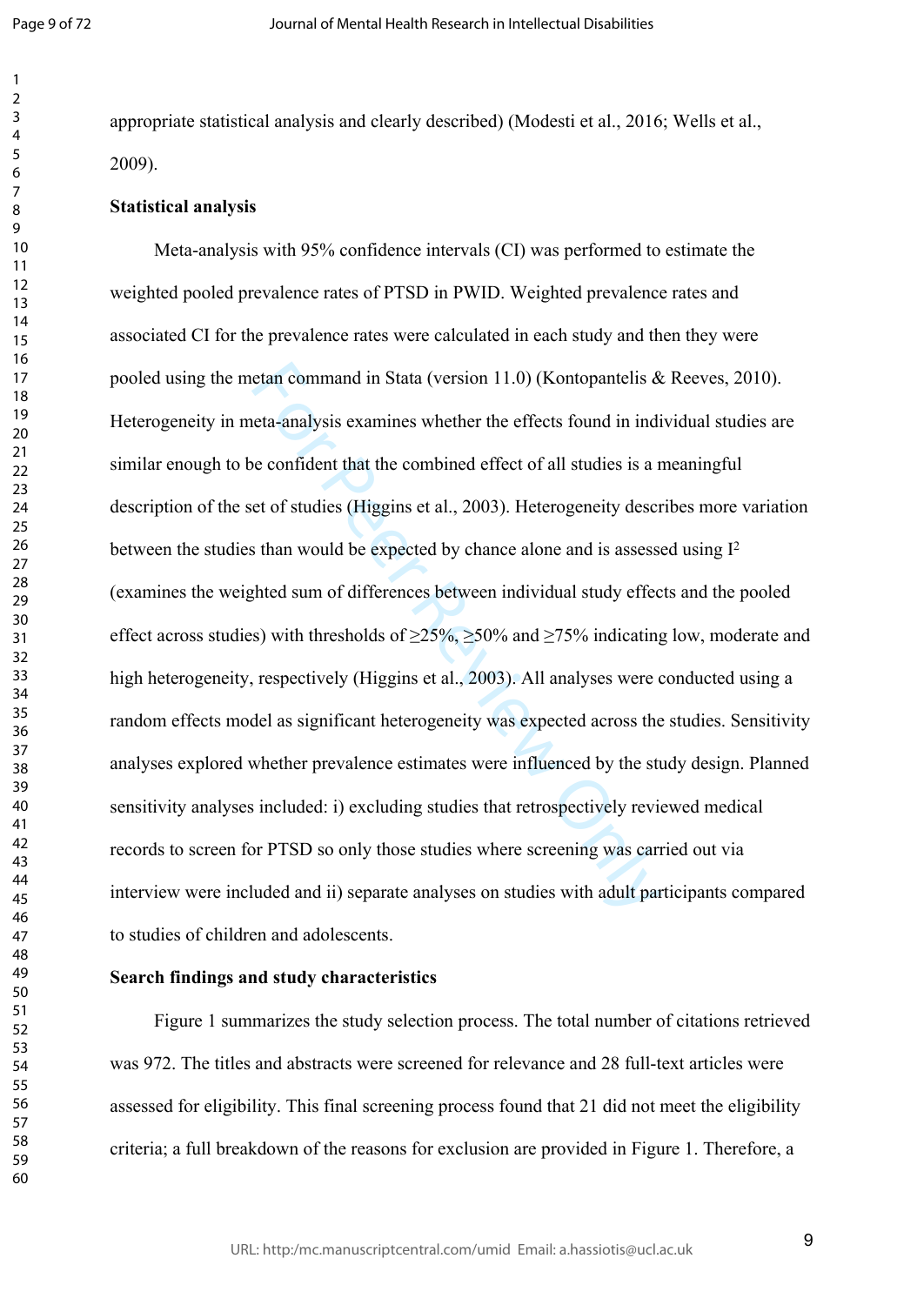total of seven studies met the inclusion criteria and quality appraisal, four examining prevalence rates and three describing and examining PTSD screening tools for PWID (one of which also provided prevalence figures). One of the four prevalence studies was excluded from the meta-analysis due to having less than 10 participants (Bakken et al., 2014).

For Per Review Only

 $\mathbf{1}$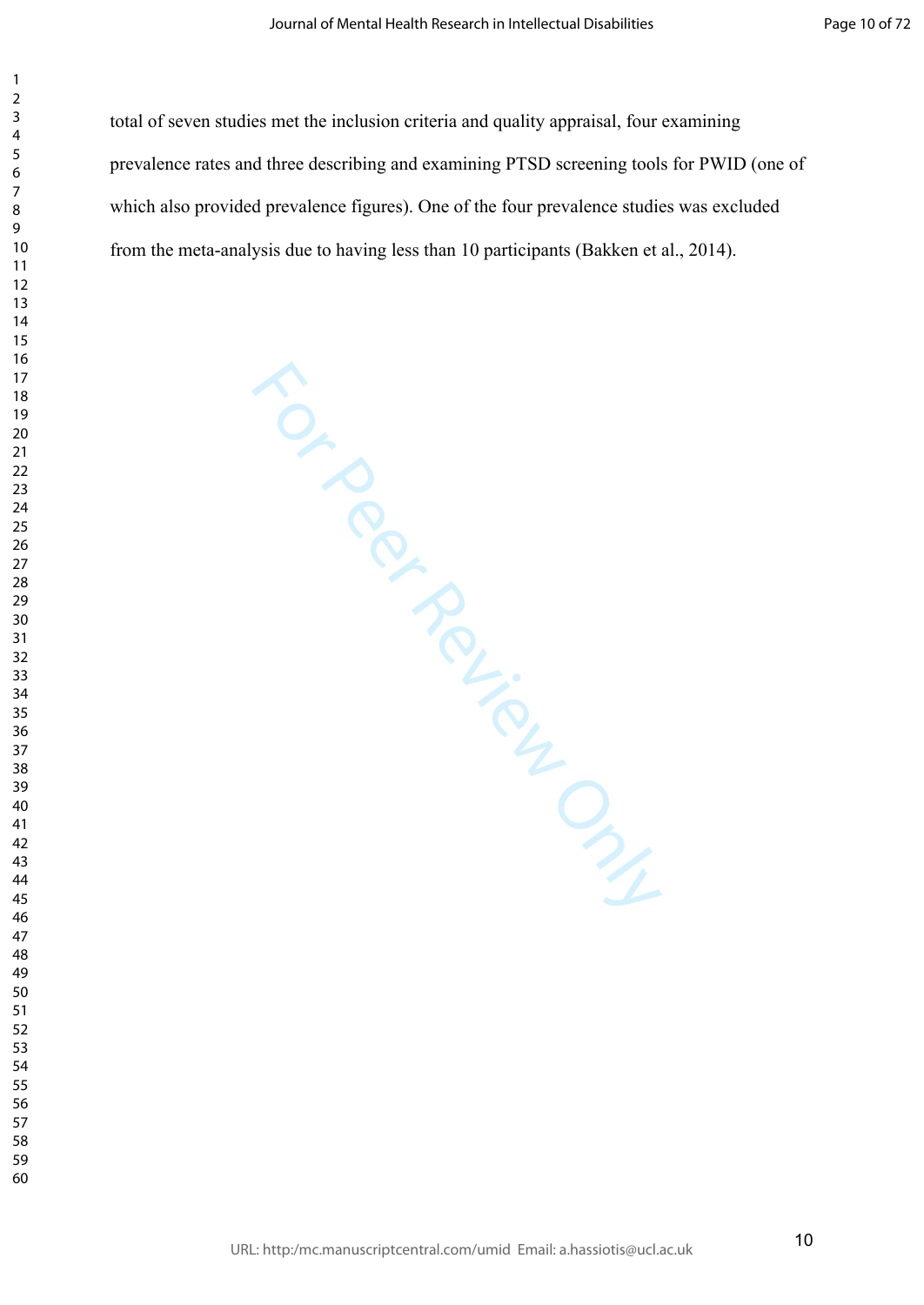$\mathbf{1}$  $\overline{2}$ 3  $\overline{4}$ 5 6  $\overline{7}$ 8 9



Figure 1. PRISMA flowchart of the study selection process.

## **Descriptive characteristics of the included studies**

The three studies examining PTSD screening tools in PWID were based on a total of 219 participants (range 40-99). Two of the studies were conducted in the UK and one in the Netherlands. All studies were observational and are summarized in Table 1 (Appendix A). The study by Mevissen et al. (2016) also provided a PTSD prevalence estimate based on the 80 participants in their study.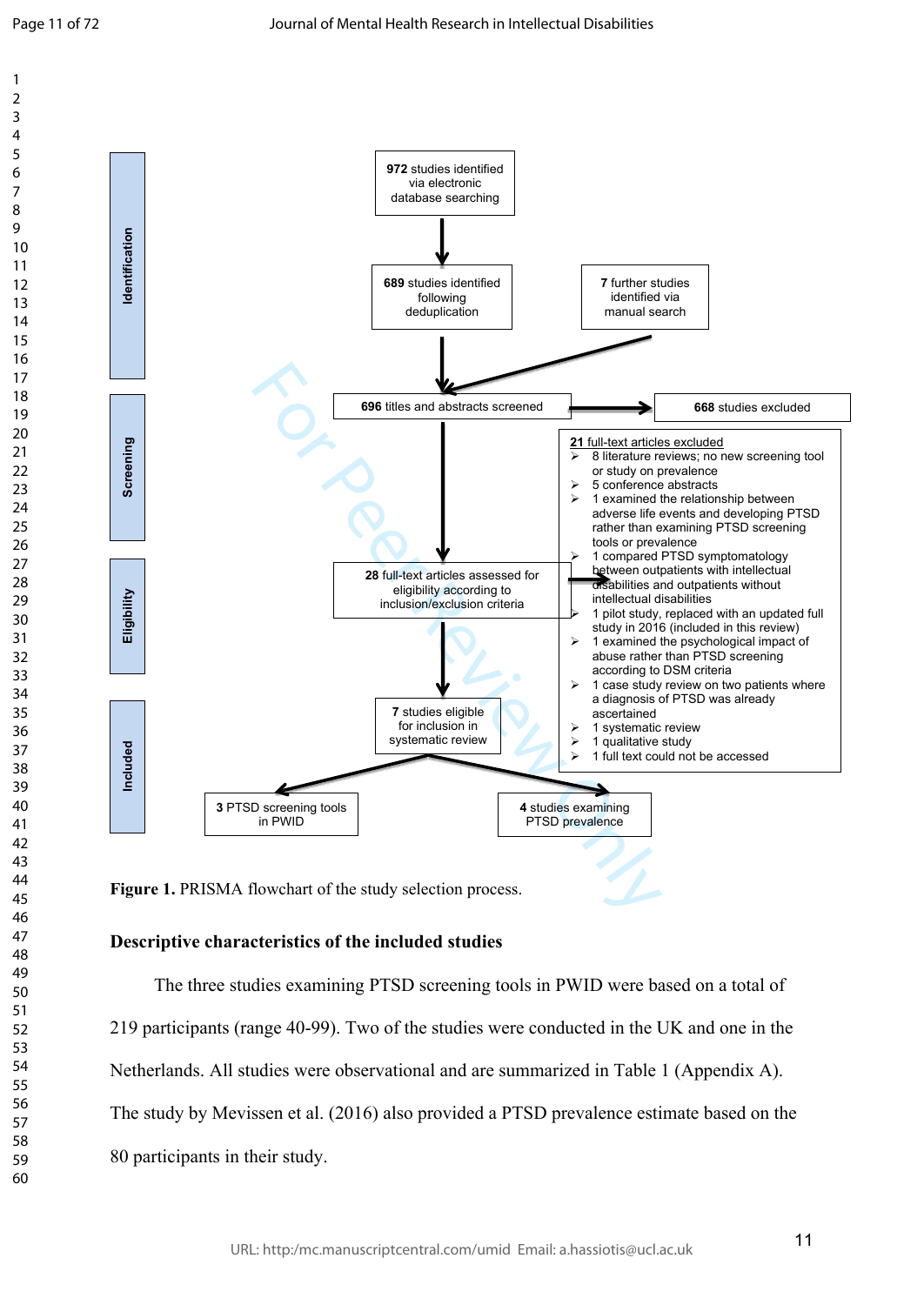The four studies that examined PTSD prevalence in PWID were based on a total sum of 1,381 participants. The number of participants ranged from five to 1,023. Two of the studies were conducted in the UK, and one each in the US and in Norway. Measures used to screen for PTSD included semi-structured interviews and a review of case notes, analyzed according to either DSM-3R, DSM-4 or DM-ID criteria. The studies are summarized in Table 2 (Appendix A).

# **Results**

# **Screening tools**

 $\mathbf{1}$  $\overline{2}$  $\overline{4}$  $\overline{7}$ 

Results<br>
ntified PTSD screening tools psychometrically appropr<br>
Northgate Trauma Scale (LANTS) (Wigham et al., 2011<br>
llectual Disabilities (IES-ID) (Hall, Jobson, & Langdon<br>
bisorders Interview Schedule for Children (ADIS-The three identified PTSD screening tools psychometrically appropriate for PWID are the Lancaster and Northgate Trauma Scale (LANTS) (Wigham et al., 2011), the Impact of Events Scale - Intellectual Disabilities (IES-ID) (Hall, Jobson, & Langdon, 2014) and the Adapted Anxiety Disorders Interview Schedule for Children (ADIS-C PTSD) (Mevissen et al., 2016). Further details about the studies including the sample characteristics, results as well as strengths and limitations are provided in Appendix A.

The LANTS is a 29-item self-report (with four Likert scale response options) with a 43 item informant measure of the effects of traumatic life events on PWID. The scale was developed for adults with mild to moderate ID and the informant measure provides a useful addition which can be completed by carers to provide further screening information. The key drawbacks of this tool include it being a rather long item list for both the self-report and informant measures and although the tool measures trauma-related psychopathology, it does not enable a diagnosis of PTSD based on standard diagnostic criteria. However it could be adapted to do so (S. Wigham, personal communication, November 21, 2017). The IES-ID (Hall et al., 2014) is also designed for adults with mild ID but in contrast to the LANTS, is an adapted form of the Impact of Events Scale (Weiss, 2007) and is a shorter self-report questionnaire at 22 items and provides three rather than four Likert scale response options for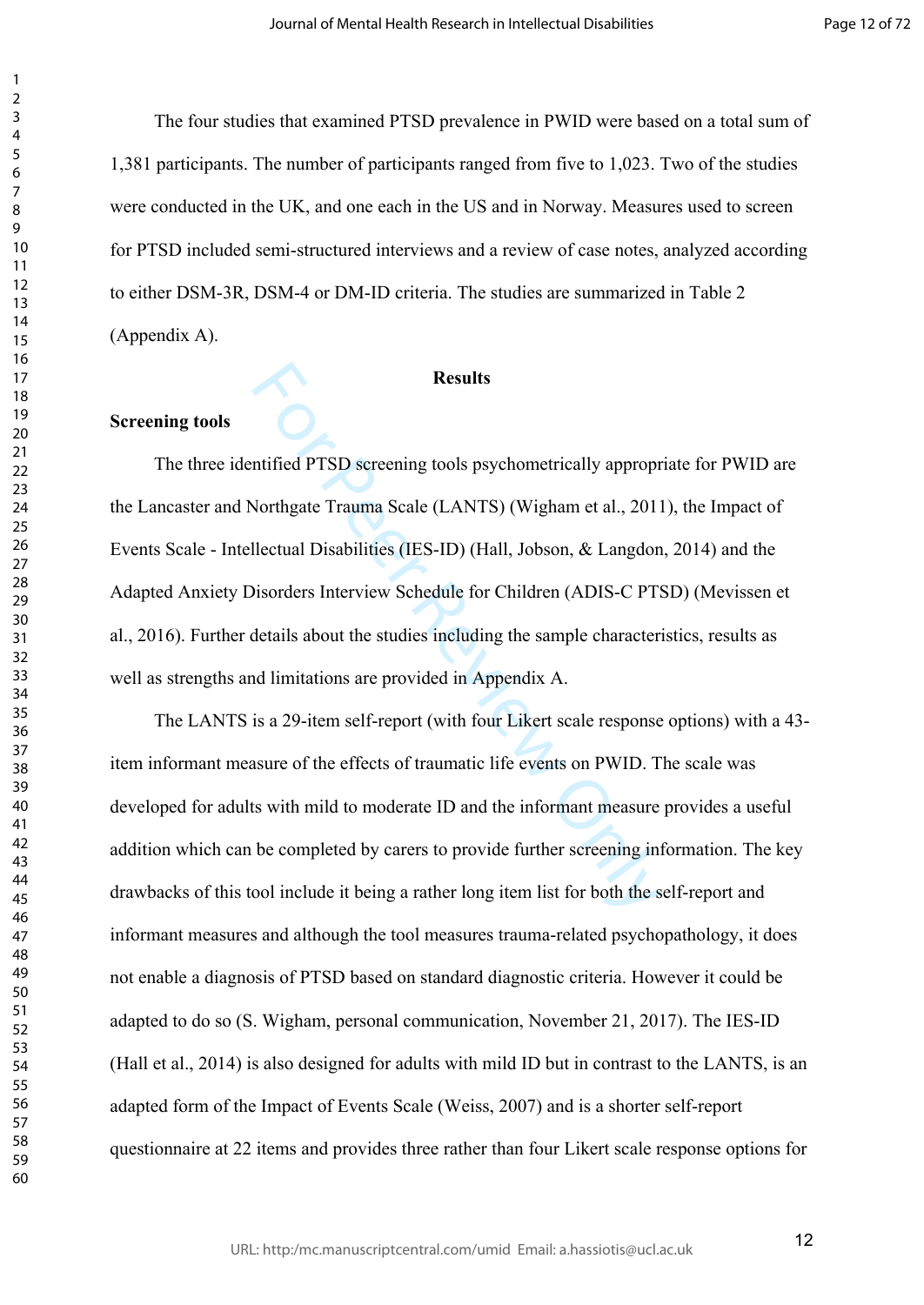$\mathbf{1}$ 

PWID to complete. There is no informant element and the tool corresponds directly with DM-ID diagnostic criteria of avoidance, intrusion and hyperarousal. Finally, the ADIS-C PTSD (Mevissen et al., 2016) is the first screening tool assessing PTSD specifically in children with ID. The tool accords with DM-ID 2 PTSD diagnostic criteria, has a caregiver version and could be adapted to an adult version (Mevissen-Renckens, 2017). A drawback is that the instrument lacks a version for children with more severe ID; it is recommended that the caregiver version of the ADIS-C PTSD is used for this purpose (Mevissen-Renckens, 2017).

## **Prevalence of PTSD or PTSD symptoms in PWID**

f the ADIS-C PTSD is used for this purpose (Mevissen<br>
iD or PTSD symptoms in PWID<br>
453 participants in four studies contributed to the meta-<br>
evalence of PTSD in PWID was  $10\%$ ,  $95\%$  CI [0.4%, l<br>
were large variations Data from 1,453 participants in four studies contributed to the meta-analysis. The weighted pooled prevalence of PTSD in PWID was 10%, 95% CI [0.4%, 19.5%], see Figure 2. However, there were large variations across the studies in the reported rates of PTSD, ranging from 0.3% to 23.4% and heterogeneity was high  $(I^2=96.3\%)$ . Differences in the diagnostic method (interview vs. review of case notes), the age of the participants (children and adolescents vs. adults) and the treatment setting (inpatient vs. community) could drive the variation. Furthermore, different versions of the DSM PTSD criteria were used which reduces the ability to compare across the studies and adds a limitation to pooling the prevalence figures. It is also important to bear in mind that having a positive screen for PTSD symptoms does not necessarily equate to being diagnosed with PTSD according to formal diagnostic criteria (American Psychiatric Association, 2013a). Screening tools are not the same as receiving a formal diagnosis from a structured clinical interview; while the tools may pick up PTSD symptoms in an individual, these may not meet the full diagnostic criteria of PTSD (American Psychiatric Association, 2013a). Ryan (1994) used DSM-3 criteria and benefitted from a relatively large sample size of 310, finding a prevalence of 16.5%; however the sample did not include inpatients nor those with severe to profound ID. Firth et al. (2001) (child and adolescent inpatient population,  $n=43$ ) and Cooper et al. (2007) (1,023 outpatients) used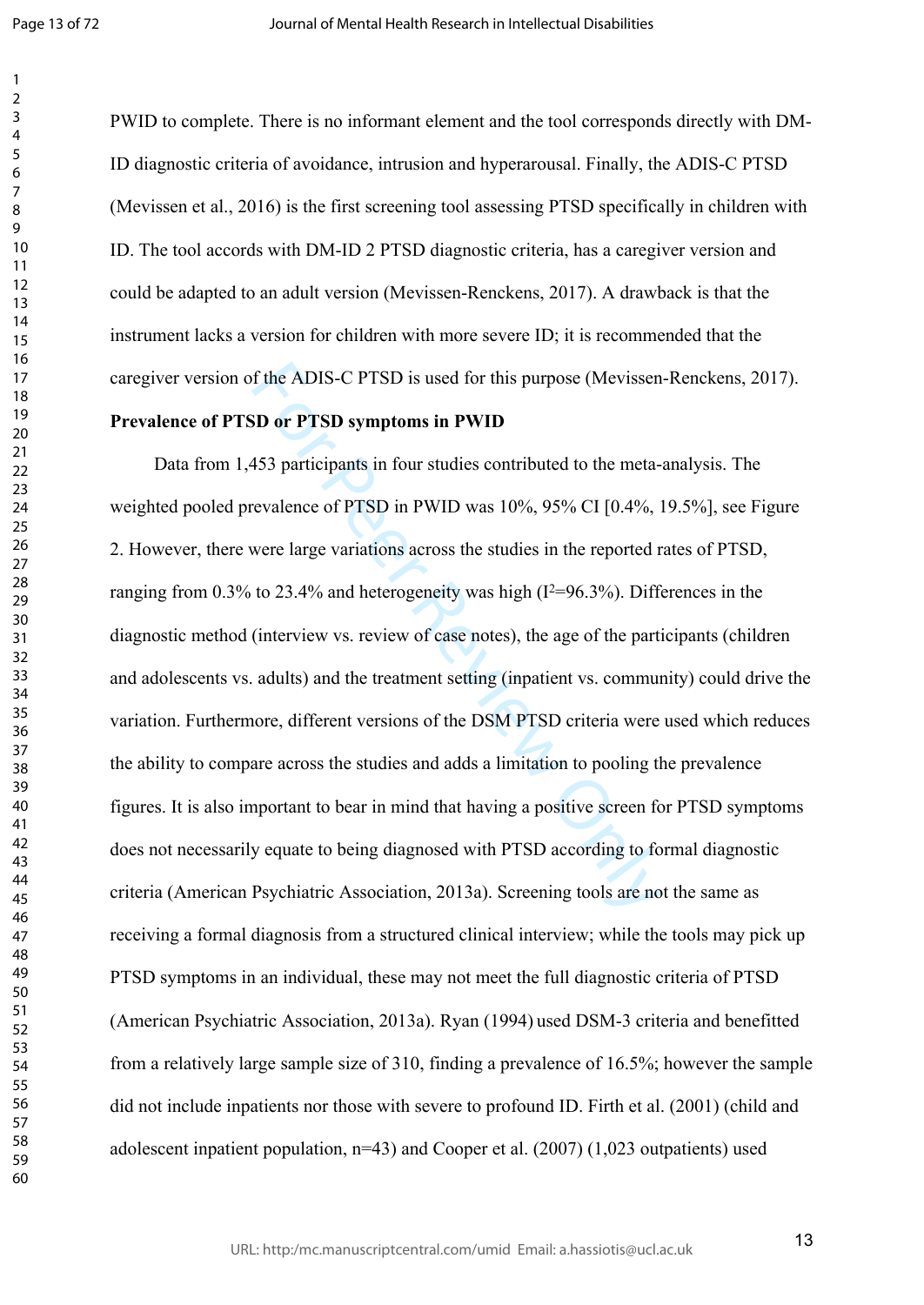DSM-4 diagnostic criteria and found prevalence rates of 2.3% and 0.3% respectively. Mevissen et al. (2016) examined prevalence as part of investigating the psychometric properties of the PTSD screening tool, finding a prevalence of 23.3% (based on interviews with the children and adolescents) and 32.5% (based on interviews with the caregiver).

 $\mathbf{1}$  $\overline{2}$  $\overline{4}$  $\overline{7}$ 



**Figure 2.** Forest plot of the prevalence rates of PTSD in PWID*.* Meta-analysis of individual study and pooled effects. Random effects model used. 95% CI=95% confidence intervals; ES=Prevalence rates.

The prevalence study carried out by Bakken et al. (2014) (excluded from the meta analysis due to having less than 10 participants) comprised interviews of five PWID from a psychiatric inpatient unit in Norway and their informants according to the DM-ID (Diagnostic Manual - Intellectual Disability) criteria (Fletcher et al., 2016). The six criteria, derived from DSM-TR-IV, include confirmation of exposure to a traumatic event which is persistently reexperienced, avoidance of stimuli associated with the trauma, increased arousal, distress and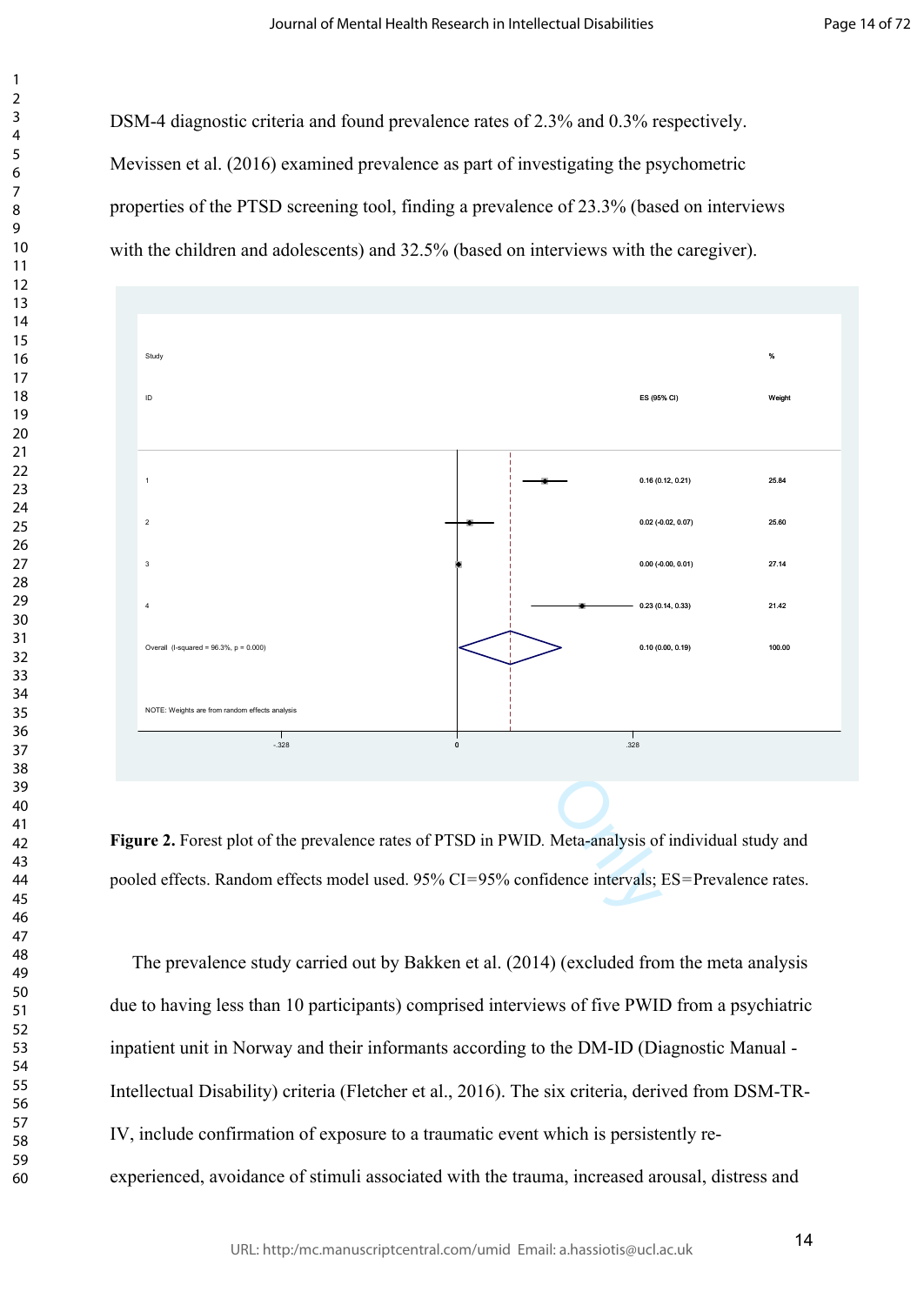$\mathbf{1}$  $\overline{2}$ 3  $\overline{4}$ 5 6  $\overline{7}$ 8 9

impairment in functioning with symptom duration of more than 1 month. Although this study has a small sample size, and found a PTSD prevalence rate of 100%, its key strength is that it screened for PTSD in individuals with moderate to severe ID.

# **Sensitivity analysis**

pective review of case notes of inpatients without intervent deprecieve to 97.5% (i.e., increased variation betwan would be expected by chance alone). The other studients from a community setting. For the two studies with Table 5 shows prevalence estimates according to each sensitivity analysis, in comparison with the primary analysis. On excluding the study by Firth et al. (2001) who carried out a retrospective review of case notes of inpatients without interviews, prevalence increased to 13% and heterogeneity to 97.5% (i.e., increased variation between the studies in this subset, more than would be expected by chance alone). The other studies carried out interviews with patients from a community setting. For the two studies with adult participants only, prevalence decreased to 8% but heterogeneity increased to 98.3% compared with the primary analysis. While for the two studies with child and adolescent participants only (Firth et al., 2001, Mevissen et al., 2016), prevalence increased to 12% and heterogeneity decreased to 93.6% compared with the primary analysis (implying reduced variation amongst the studies in this subset). Thus, the results indicate a higher prevalence of PTSD in children and adolescents with intellectual disabilities compared to adults. However, this could be the result of a measurement issue given the small number (only two studies covering each population) and low quality of the identified studies employing varied assessment tools, as one would expect PTSD at childhood and adolescence to continue into adulthood.

| Table 5. Impact of study characteristics on prevalence estimates for PTSD in PWID: sensitivity |  |
|------------------------------------------------------------------------------------------------|--|
| analysis.                                                                                      |  |

|                                                                  | <b>Prevalence Results and I<sup>2</sup></b> |
|------------------------------------------------------------------|---------------------------------------------|
| Primary Analysis                                                 | 10, 95% CI [0.4, 20]                        |
|                                                                  | $I^2 = 96.3$                                |
|                                                                  | Four studies                                |
|                                                                  | 1,453 participants                          |
| Sensitivity Analysis                                             |                                             |
| Excluding study that retrospectively reviewed medical records to | 13, 95% CI $[-1.3, 27]$                     |
| screen for PTSD, used outpatients only                           | $I^2 = 97.5$                                |
|                                                                  | Three studies                               |
|                                                                  | 1,410 participants                          |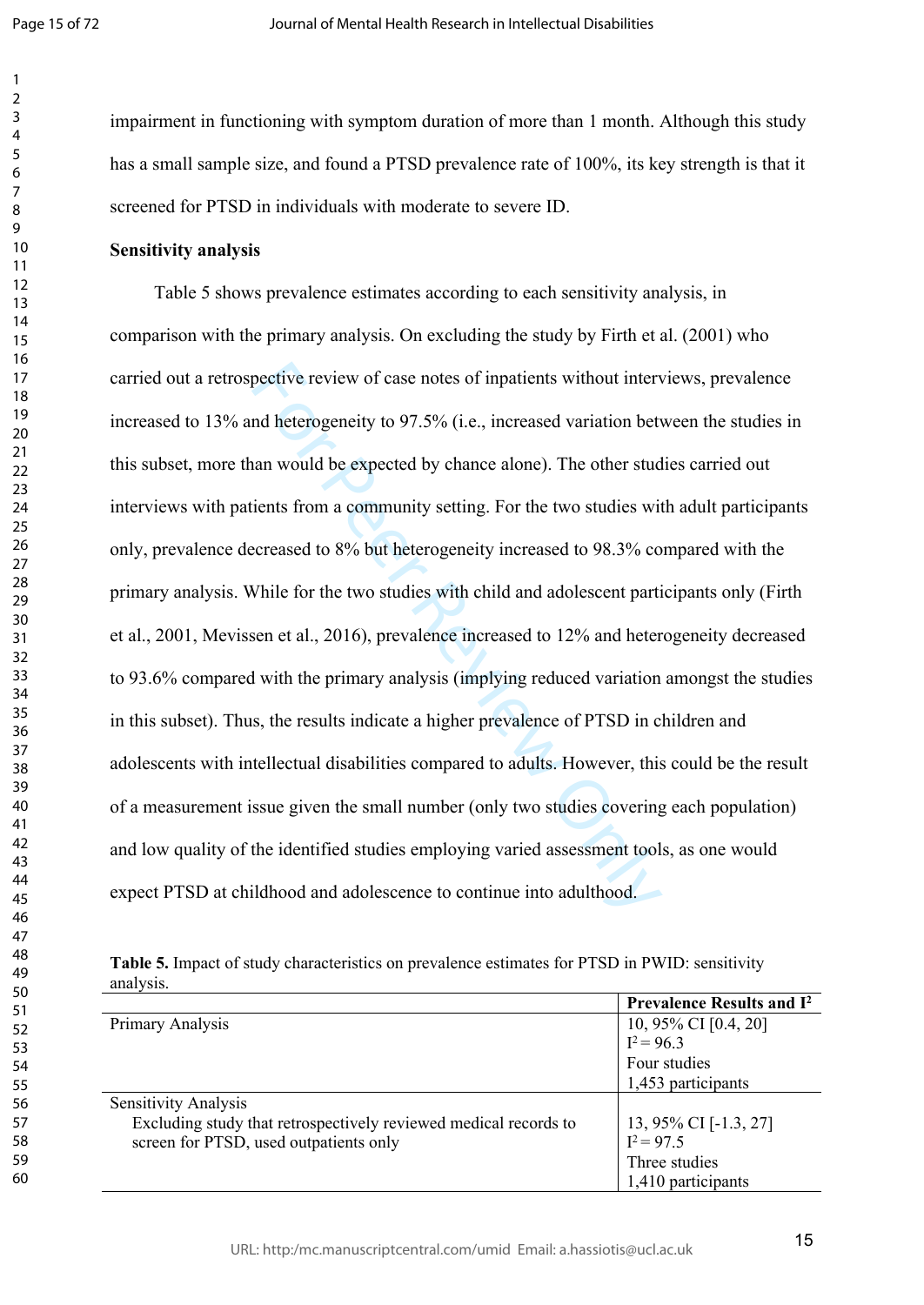| Studies with a dult participants only                                                                           |                                       |
|-----------------------------------------------------------------------------------------------------------------|---------------------------------------|
|                                                                                                                 | 8, 95% CI [-8, 24]<br>$I^2 = 98.3$    |
|                                                                                                                 | Two studies                           |
|                                                                                                                 | 1,333 participants                    |
| Studies with child and adolescent participants only                                                             |                                       |
|                                                                                                                 | 12, 95% CI [-8.2, 33]<br>$I^2 = 93.6$ |
|                                                                                                                 | Two studies                           |
|                                                                                                                 | 120 participants                      |
| $N_{obs}$ , 050/ $C1 - 050$ , confidence intervals: $I2$ eccesses study betapecancity with thresholds of $250/$ |                                       |

*Note*. 95% CI=95% confidence intervals; I<sup>2</sup> assesses study heterogeneity with thresholds of  $\geq$ 25%, ≥50% and ≥75% indicating low, moderate and high heterogeneity, respectively (Higgins et al., 2003).

#### **Critical appraisal of the included studies**

cores under the STROBE criteria (Vandenbroucke et al.<br>3, Appendix A), which helps to contextualize the prese<br>ations of the research found and need for further high-q<br>s included Ryan (1994) (23%), Firth et al. (2001) (27%<br>d Percentage scores under the STROBE criteria (Vandenbroucke et al., 2007) ranged from 23% to 52% (table 3, Appendix A), which helps to contextualize the present study's findings, highlights the limitations of the research found and need for further high-quality studies. The lower scored studies included Ryan (1994)(23%), Firth et al. (2001) (27%) and Mevissen et al. (2016)(33%) and did not meet one or more of the following criteria: including key elements of the study design early in the paper, describing the setting, providing eligibility criteria, describing efforts to address bias or explain how the study size was arrived at, describing all statistical methods, use of a flow diagram and providing the source of funding. The higher scoring studies of Wigham et al. (2011) (39%), Hall et al. (2014)(47%) and Cooper et al. (2007) (52%) did not describe the setting adequately, nor efforts to address sources of bias, how the study size was arrived at nor the characteristics of study participants and did not use a flow diagram. According to the Newcastle-Ottawa scale (Modesti et al., 2016), Cooper et al. (2007) scored 6/10 with a representative sample, good sample size, use of a validated screening tool and good outcome assessment, although lacking in comparability of outcome groups and not describing statistical tests adequately. Ryan (1994) and Firth et al. (2001) scored 5/10 due to reduced sample sizes while the remaining studies scored 3/10 due to reduced sample representativeness and the self-reporting of outcomes. The results are summarized in table 4 (Appendix A).

 $\mathbf{1}$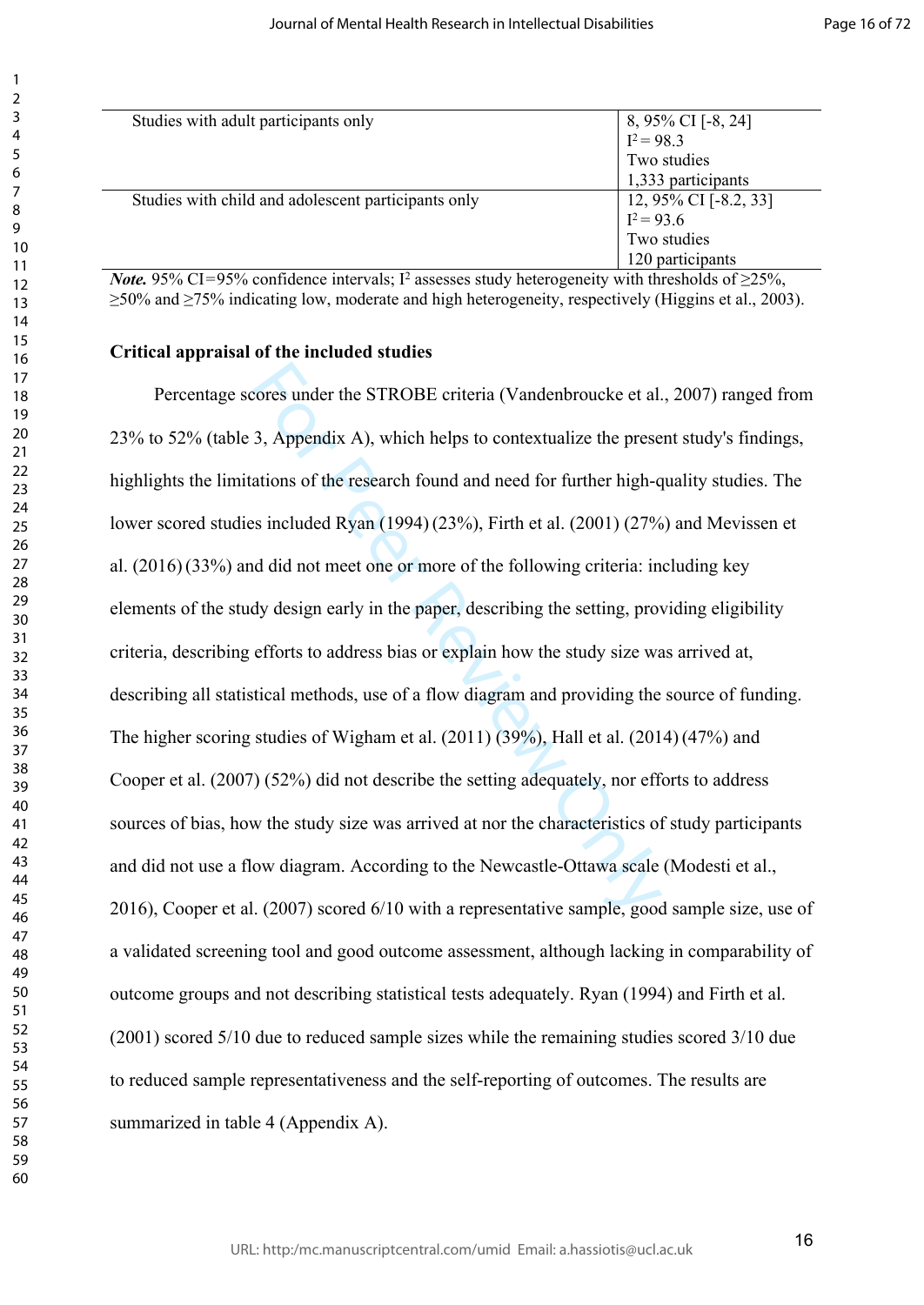$\mathbf{1}$ 

#### **Discussion**

# **Summary of the main findings**

hgate Trauma Scale (Wigham et al., 2011), the Impact<br>tities (Hall et al., 2014) and the Adapted Anxiety Disorc<br>ren (Mevissen et al., 2016). Studies show a wide variati<br>D in PWID. We carried out a meta-analysis of prevalen-In this review we identified several new studies that indicate there is emerging interest in PTSD and its diagnosis in PWID, providing an update to the last systematic review on PTSD prevalence and screening carried out by Mevissen and de Jongh (2010). Three screening tools were found that can aid the diagnosis of PTSD in PWID. These are the Lancaster and Northgate Trauma Scale (Wigham et al., 2011), the Impact of Event Scale - Intellectual Disabilities (Hall et al., 2014) and the Adapted Anxiety Disorders Interview Schedule for Children (Mevissen et al., 2016). Studies show a wide variation in the prevalence of PSTD in PWID. We carried out a meta-analysis of prevalence, finding a weighted pooled prevalence of 10%. This is towards the upper limit of PTSD prevalence in the general population, estimated at 5-10% (Kessler et al., 2005; Shalev, Liberzon, & Marmar, 2017; Streeruwitz et al., 2009).

## **Implications for researchers, policy makers and clinicians**

Previous studies on screening for PTSD symptoms in PWID have largely been based on DSM criteria that have not been adapted to people with intellectual disabilities (Cooper et al. 2007; Firth et al., 2001; Mitchell et al., 2006; Ryan, 1994). Given the potential communication difficulties of PWID and diagnostic overshadowing, this approach is not ideal. Symptoms of PTSD in PWID may present as challenging behavior, for instance, aggression, disruptive behavior, self-harm, agitation, distractibility, sleep problems or depressed mood (McCarthy, 2001). Self injury and social withdrawal are also more prevalent (Bakken et al., 2014). PWID can react to trauma differently depending on the level of their intellectual disability (Mitchell et al., 2006). The three identified screening tools with their use of informant measures and Likert scales are an important step in screening for PTSD symptoms in PWID and can aid the diagnosis of PTSD. Further research should be carried out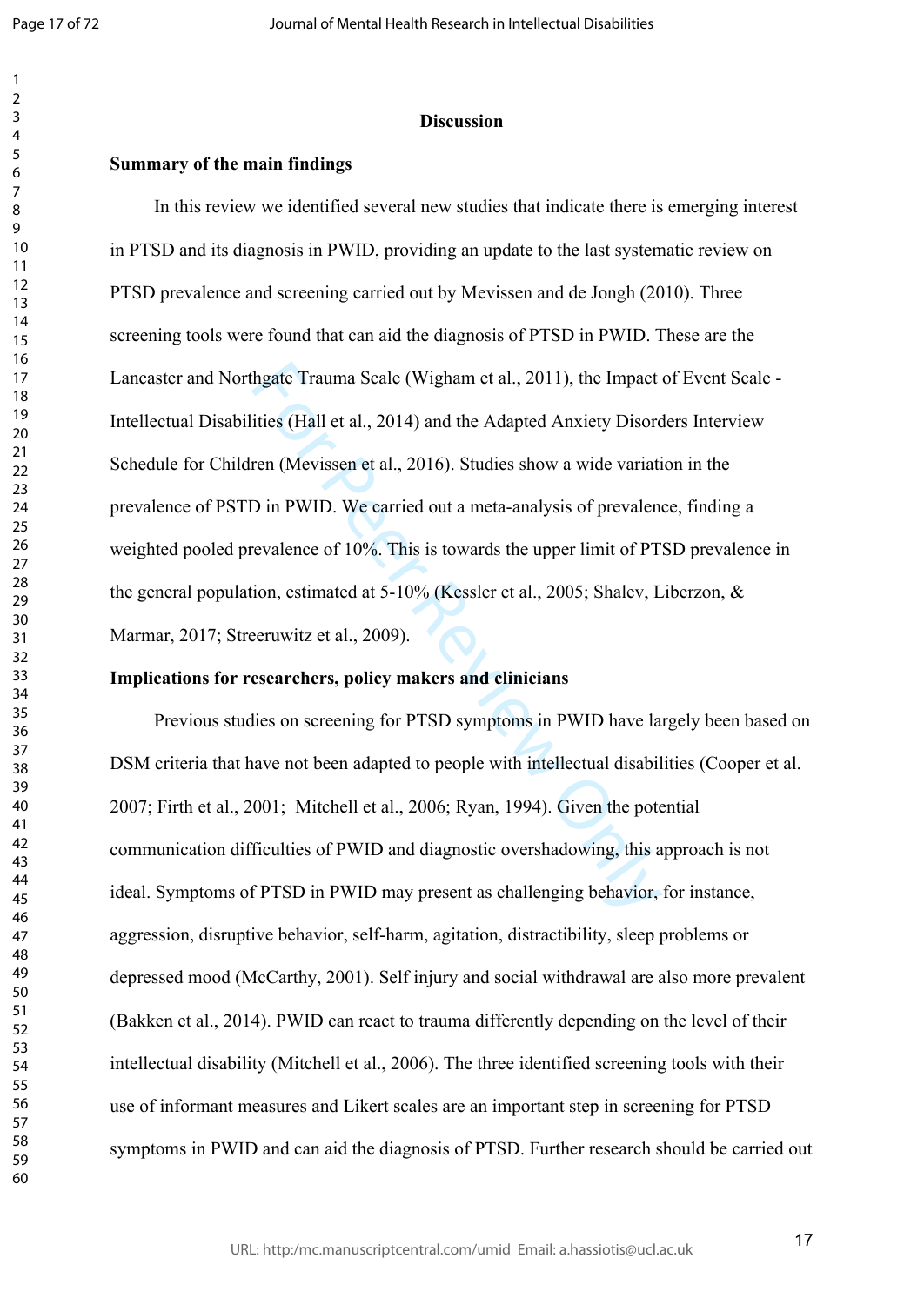on these tools to examine their efficacy and consistency as well as digital version options which may assist those with more severe cognitive limitations (Callaghan et al., 2003). In addition, as with any screening tool, there is a risk of obtaining false positive and false negative results and therefore, inappropriate treatment may be offered or necessary treatment withheld. As part of refining the screening tools, they should be examined for their sensitivity and specificity.

diagnosis of PTSD, effective treatment should be imple<br>Eye Movement Densitization and Reprocessing (EMD<br>ural Therapy (CBT) and pharmacological therapy have<br>reatment (National Institute for Health and Care Excell<br>certestime Following a diagnosis of PTSD, effective treatment should be implemented. In the general population, Eye Movement Densitization and Reprocessing (EMDR) therapy, Cognitive Behavioural Therapy (CBT) and pharmacological therapy have been shown to be effective in PTSD treatment (National Institute for Health and Care Excellence, 2005; Streeruwitz et al., 2009; World Health Organisation, 2013). It is not yet clear whether such treatment would be effective for PWID who require it although research is ongoing (Giltaij, 2004; Mevissen et al., 2016; Tharner, 2006) and effective treatments for trauma in PWID should continue to be sought.

## **Strengths and limitations**

This paper provides an update to the literature, calculating a pooled prevalence of PTSD in PWID and identifies three PTSD screening tools for PWID. This review was performed and reported according to PRISMA (Preferred Reporting Items for Systematic reviews and Meta-analyses) guidance (Liberati et al., 2009), which aims to ensure that systematic reviews and meta-analyses are reported clearly and accurately.

The review has some limitations. First, it is clear that in order to obtain accurate prevalence data on PTSD in PWID, it is key to have accurate PTSD screening tools. The included studies varied widely in terms of research design, participants and measures used to screen for PTSD in PWID. The studies achieved low scores on quality appraisal, which helps to contextualize the present study's findings and highlights the limitations in the research

 $\mathbf{1}$  $\overline{2}$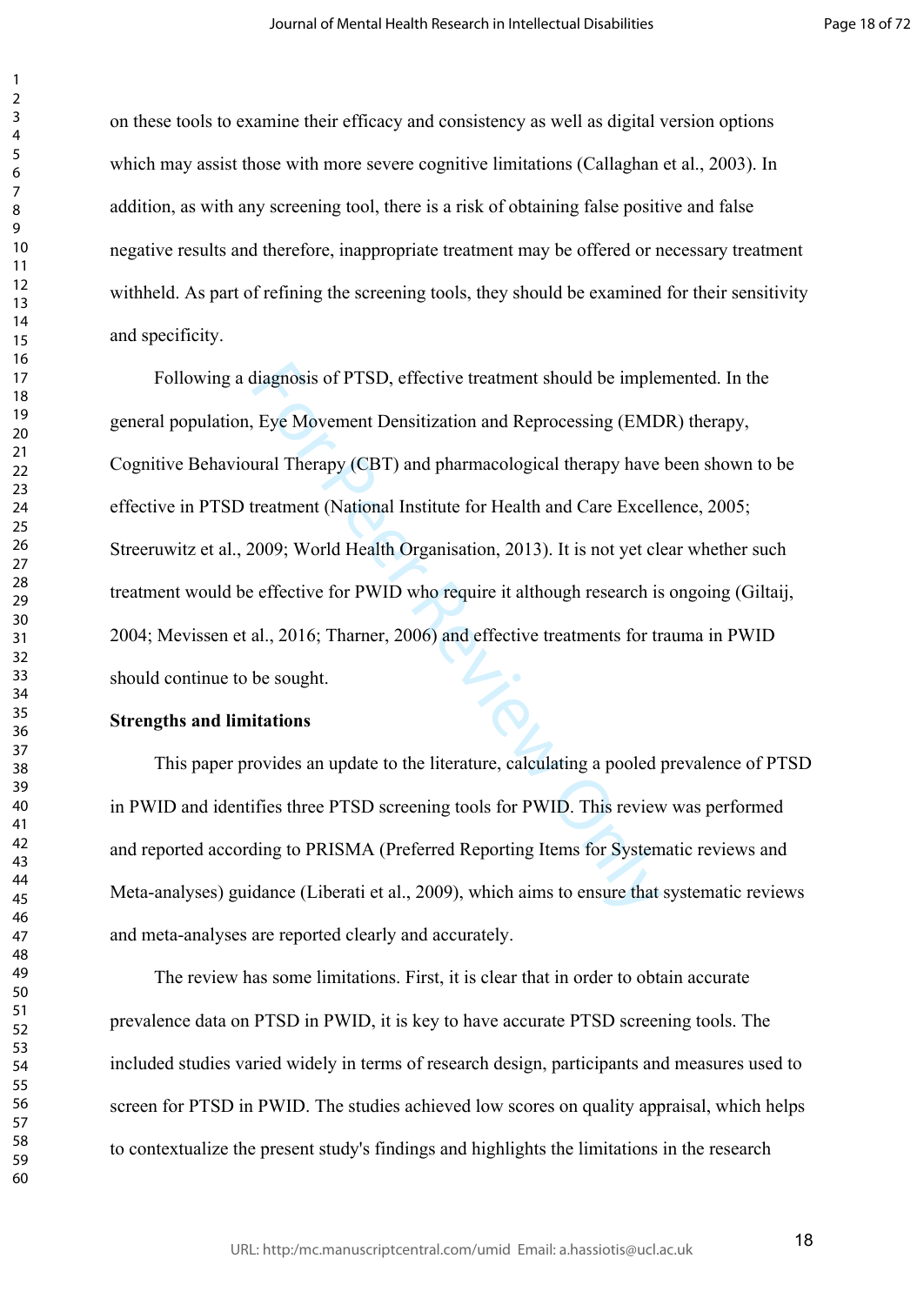$\mathbf{1}$  $\overline{2}$ 

ance i.e., there is high heterogeneity and the data may b<br>However, meta-analysis has the advantage of allowing<br>of weights across studies; as a result, the weighted poo<br>tant as the individual prevalence study estimates. The found. Clearly, additional and higher-quality research investigating this topic needs to be conducted. In order to achieve a higher quality, research should use validated screening tools with a large sample size (at least 10 participants) and detail should be provided regarding the study design, statistical methods and potential sources of bias, incorporating diagrams / flow charts to aid explanations where appropriate. Second, it could be argued that meta-analysis of the prevalence studies is inappropriate given the high amount of variation, more than that expected due to chance i.e., there is high heterogeneity and the data may be more suited to a narrative synthesis. However, meta-analysis has the advantage of allowing direct comparison and the assignment of weights across studies; as a result, the weighted pooled prevalence may be at least as important as the individual prevalence study estimates. The large heterogeneity was accounted for by applying random effects models in pooling the prevalence rates across the studies. Sensitivity analyses also helped to identify sources of heterogeneity. Third, searches were restricted to studies in English only which excludes studies that may have met the inclusion criteria but were written in a different language. Fourth, grey literature was also excluded as it was considered highly unlikely that high quality studies on PTSD screening and prevalence in PWID would not have been published in peer-reviewed journals. However, we cannot eliminate the possibility that by excluding grey literature, undetected selection bias has been introduced.

# **Summary**

Clinicians, families and carers should be aware that PWID are more susceptible to experiencing traumatic events, which may lead to higher levels of PTSD compared with the general population. PWID presenting with mood disorders or challenging behavior may in fact be experiencing PTSD symptoms. Training courses, education programs and national policy can help inform healthcare professionals about how trauma can present in PWID. Annual health checks of PWID may provide an opportunity at public health level to enquire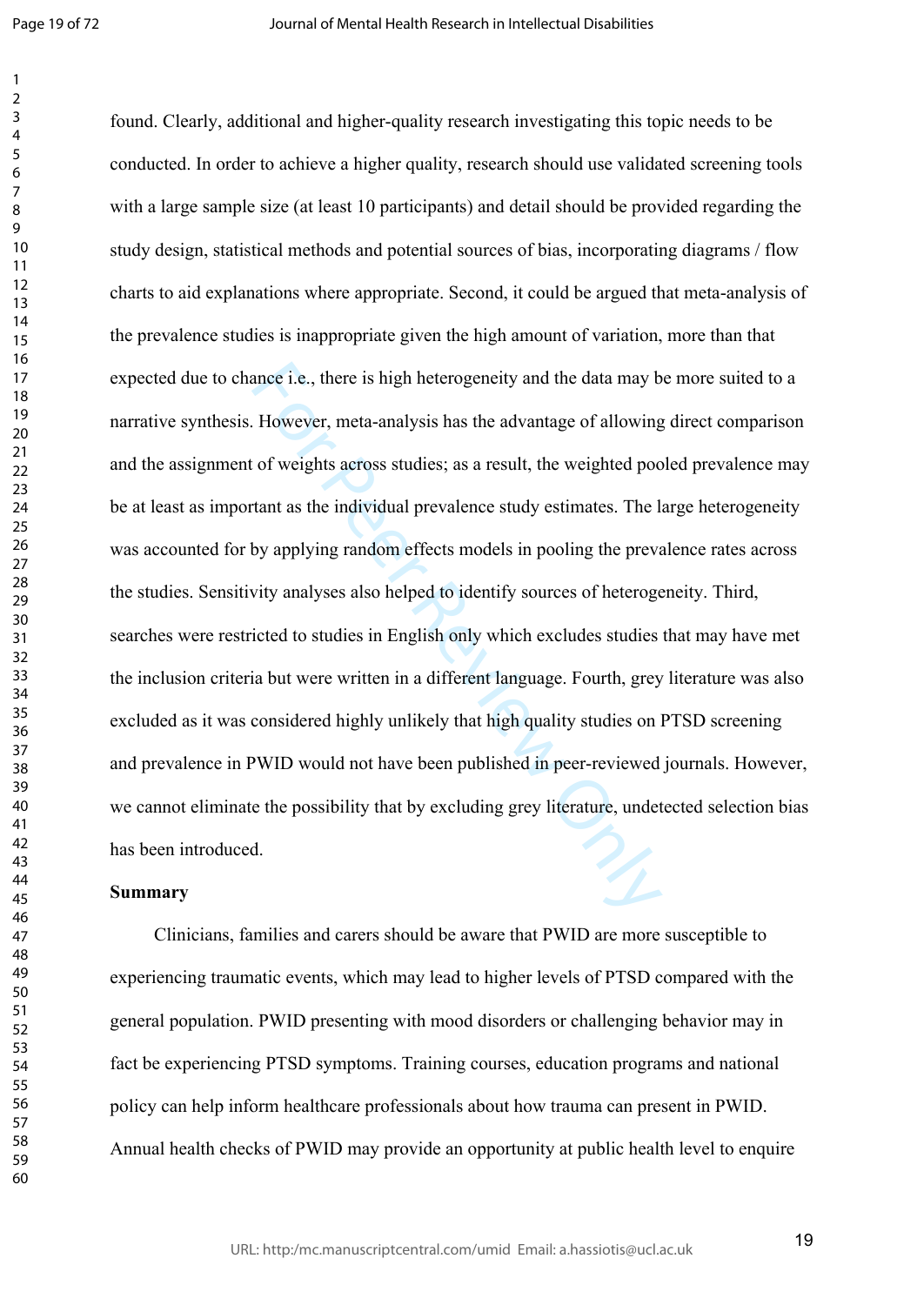whether any traumatic events have occurred in the past year thus ensuring that prompt referral to appropriate services for further diagnosis and treatment is initiated (National Institute for Health and Care Excellence, 2014; National Institute for Health and Care Excellence, 2016). Screening at regular intervals using appropriate tools has been shown to be effective in the general population following major disasters (National Institute for Health and Care Excellence, 2005); PWID, who are at increased risk of experiencing trauma, should not be forgotten in such screening programs.

 $\mathbf{1}$  $\overline{2}$  $\overline{3}$  $\overline{4}$  $\overline{7}$ 

NID, White<br>
revening programs.<br>
Conditions of the Condition of the Condition of the Condition of the Condition of the Condition of the Condition of the Condition of the Condition of the Condition of the Condition of the Co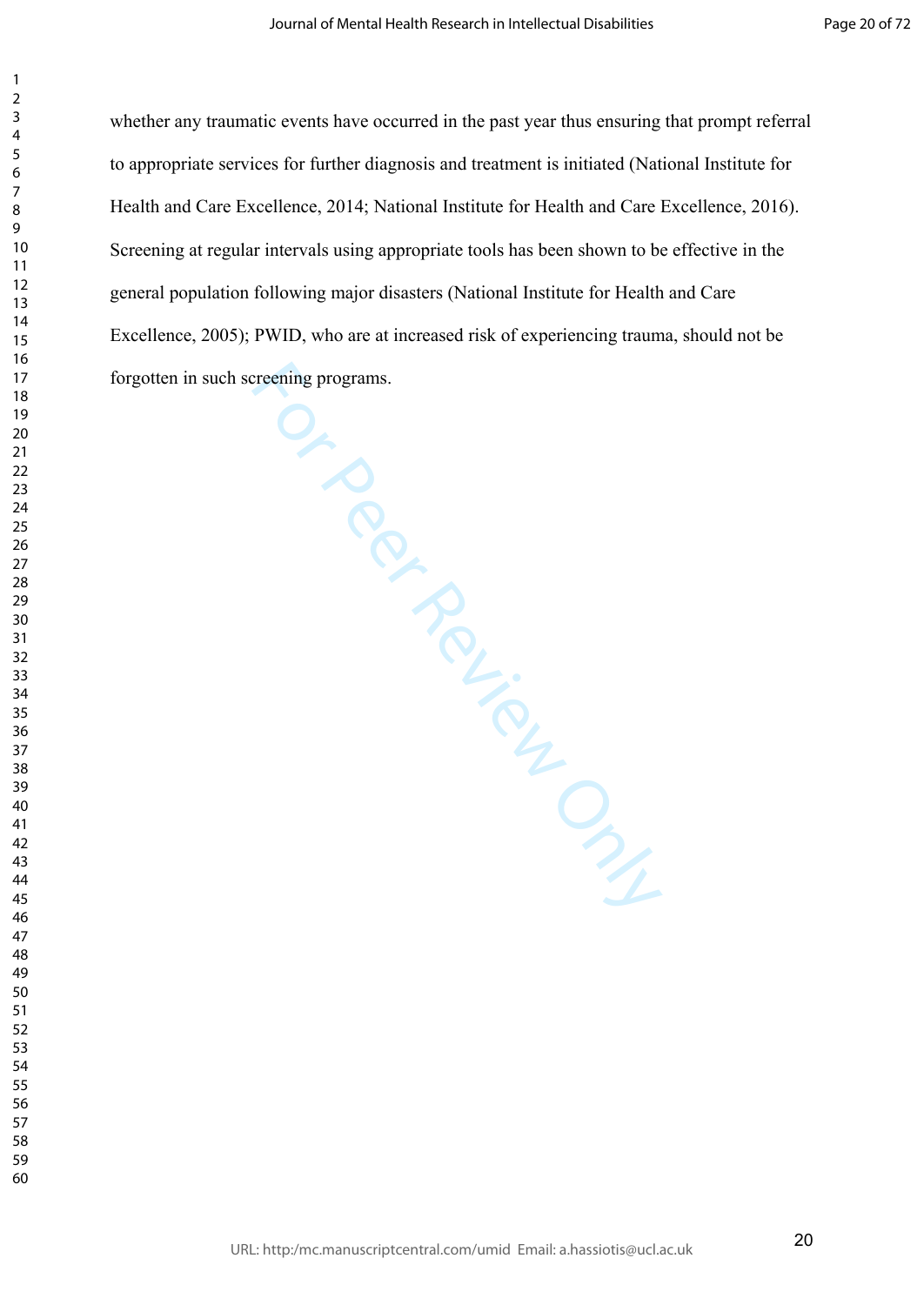$\mathbf{1}$  $\overline{2}$ 

| 1                       |                         |  |
|-------------------------|-------------------------|--|
| <sup>)</sup>            |                         |  |
| 3                       |                         |  |
| 4                       |                         |  |
| 5                       |                         |  |
| 6                       |                         |  |
|                         |                         |  |
| 8                       |                         |  |
| $\mathbf$<br>)          |                         |  |
|                         | 10                      |  |
|                         |                         |  |
| 1                       | 1                       |  |
| 1                       | 2                       |  |
| $\overline{1}$          | 3                       |  |
|                         | 14                      |  |
|                         | 15                      |  |
|                         | 16                      |  |
| 1                       |                         |  |
|                         | 18                      |  |
|                         | 19                      |  |
|                         | 20                      |  |
|                         | $\overline{21}$         |  |
| $\overline{2}$          | 2                       |  |
| $\overline{2}$          | ξ                       |  |
|                         | $^{24}$                 |  |
|                         | 25                      |  |
|                         |                         |  |
|                         | 26                      |  |
|                         | $\overline{27}$         |  |
|                         | $\overline{28}$         |  |
|                         | 29                      |  |
|                         | 30                      |  |
|                         | $\overline{31}$         |  |
| 3                       | 2                       |  |
| $\overline{\mathbf{3}}$ | ξ                       |  |
|                         | 34                      |  |
|                         | 35                      |  |
|                         | 36                      |  |
|                         | 37                      |  |
|                         | $\overline{\bf 8}$      |  |
|                         |                         |  |
|                         | 39                      |  |
|                         | 40                      |  |
| 41                      |                         |  |
| $\overline{4}$          | $\overline{\mathbf{c}}$ |  |
| 43                      |                         |  |
| 44                      |                         |  |
| 45                      |                         |  |
| 46                      |                         |  |
| 47                      |                         |  |
| 48                      |                         |  |
| 49                      |                         |  |
| 50                      |                         |  |
| 51                      |                         |  |
| 5                       | 2                       |  |
|                         |                         |  |
| 53                      |                         |  |
| 54                      |                         |  |
| 55                      |                         |  |
|                         | 56                      |  |
| 5                       |                         |  |
|                         | 58                      |  |
|                         | 59                      |  |
|                         | 60                      |  |

#### **References**

- American Psychiatric Association. (2013a). *Diagnostic and statistical manual of mental disorders* (5th ed.). Washington, DC: American Psychiatric Publishing.
- American Psychiatric Association. (2013b). *DSM-5 Intellectual Disability Fact Sheet*. *DSM-*

. Washington, DC. Retrieved from

https://www.psychiatry.org/.../Practice/DSM/APA\_DSM-5-Intellectual-Disability.pdf

- Bakken, T. L., Kildahl, A. N., Gjersøe, V., Matre, E., Kristiansen, T., Ro, A., … Høidal, S. H. (2014). Identification of PTSD in adults with intellectual disabilities in five patients in a specialised psychiatric inpatient unit. *Advances in Mental Health and Intellectual Disabilities*, *8*(2), 91–102. https://doi.org/10.1108/AMHID-01-2013-0002
- lahl, A. N., Gjersøe, V., Matre, E., Kristiansen, T., Ro,<br>fication of PTSD in adults with intellectual disabilities is<br>ychiatric inpatient unit. *Advances in Mental Health and*<br>(2), 91–102. https://doi.org/10.1108/AMHID-0 Balogh, R., Bretherton, K., Whibley, S., Berney, T., Graham, S., Richold, P., … Firth, H. (2001). Sexual abuse in children and adolescents with intellectual disability. *Journal of Intellectual Disability Research*, *45*(3), 194–201. https://doi.org/10.1046/j.1365- 2788.2001.00293.x
- Belfast Health and Social Care Trust. (2018). Muckamore Abbey Statement. Retrieved December 23, 2018, from http://www.belfasttrust.hscni.net/3159.htm
- Cader, S., & Paschos, D. (2009). Learning disability. In S. Stringer, L. Church, S. Davison, & M. Lipsedge (Eds.), *Psychiatry P.R.N.* (pp. 201–208). New York: Oxford University Press.
- Callaghan, M. A. C. O., Murphy, G. H., & Clare, I. C. H. (2003). *Symptoms of Abuse in Adults with Severe Learning Disabilities Final Report to the Dept of Health*. Retrieved from https://www.kent.ac.uk/tizard/research/documents/DoH\_Abuse\_report\_2006.pdf
- Cluley, V. (2017). From " Learning disability to intellectual disability "— Perceptions of the increasing use of the term " intellectual disability " in learning disability policy , research and practice. *British Journal of Learning Disabilities*, (October), 24–32. https://doi.org/10.1111/bld.12209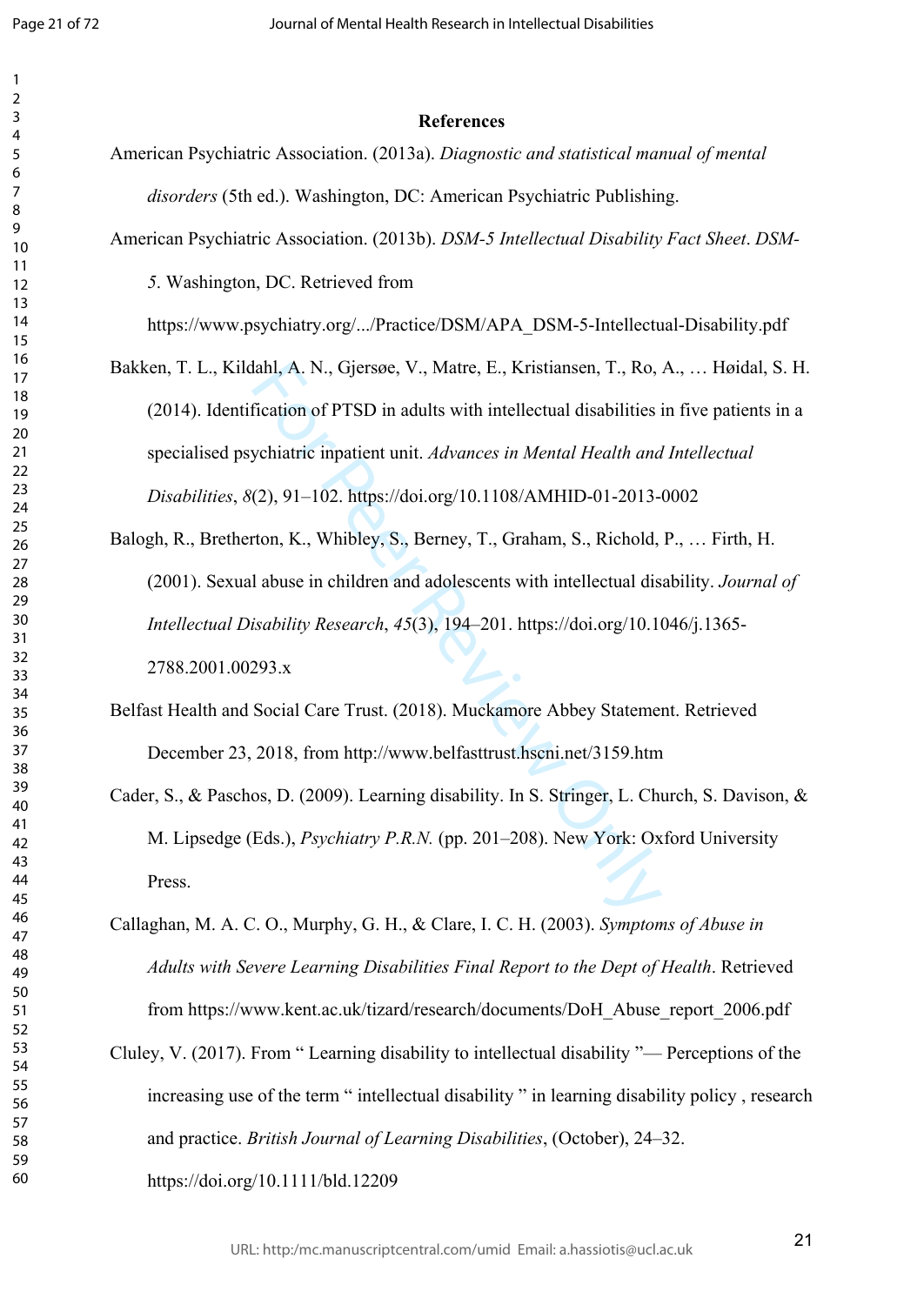Esralew, L. (2006). *PTSD and related stress disorders in persons with developmental disabilities* (Vol. NADD IX). Retrieved from http://thenadd.org/modal/bulletins/v9n1a3~.htm

 $\mathbf{1}$  $\overline{2}$  $\overline{4}$  $\overline{7}$ 

Firth, H., Balogh, R., Berney, T., Bretherton, K., Graham, S., & Whibley, S. (2001). Psychopathology of sexual abuse in young people with intellectual disability. *Journal of Intellectual Disability Research*, *45*(3), 244–252. https://doi.org/10.1046/j.1365- 2788.2001.00314.x

Fletcher, R. J., Barnhill, J., McCarthy, J., & Strydom, A. (2016). From DSM to DM-ID. *Journal of Mental Health Research in Intellectual Disabilities*, *9*(3), 189–204. https://doi.org/10.1080/19315864.2016.1185324

Giltaij, H. (2004). Alsof er een stofzuiger door mijn hoofd is gegaan. EMDR bij mensen met een visuele en verstandelijke beperking. [As if a vacuum cleaner went through my head. EMDR in people with visual and intellectual disabilities]. *Tijdschrift Voor Kinder-& Jeugdpsychotherapie*, *3*, 81–97.

314.x<br>
hhill, J., McCarthy, J., & Strydom, A. (2016). From DS<br>
ntal Health Research in Intellectual Disabilities, 9(3),<br>
10.1080/19315864.2016.1185324<br>
Alsof er een stofzuiger door mijn hoofd is gegaan. EMI<br>
verstandelijk Hall, J. C., Jobson, L., & Langdon, P. E. (2014). Measuring symptoms of post-traumatic stress disorder in people with intellectual disabilities: The development and psychometric properties of the Impact of Event Scale-Intellectual Disabilities (IES-IDs). *British Journal of Clinical Psychology*, *53*(3), 315–332. https://doi.org/10.1111/bjc.12048

Halladay, P. M., & Harrington, C. (2015). Scandals of abuse: Policy responses in intellectual disabilities. *International Journal of Sociology and Social Policy*, *35*, 107–124. https://doi.org/10.1108/IJSSP-12-2013-0117

Health, D. of. (2012). *Transforming care: A national response to Winterbourne View Hospital*. https://doi.org/Gateway reference 18348

Higgins, J. P. T., Thompson, S. G., Deeks, J. J., & Altman, D. G. (2003). Measuring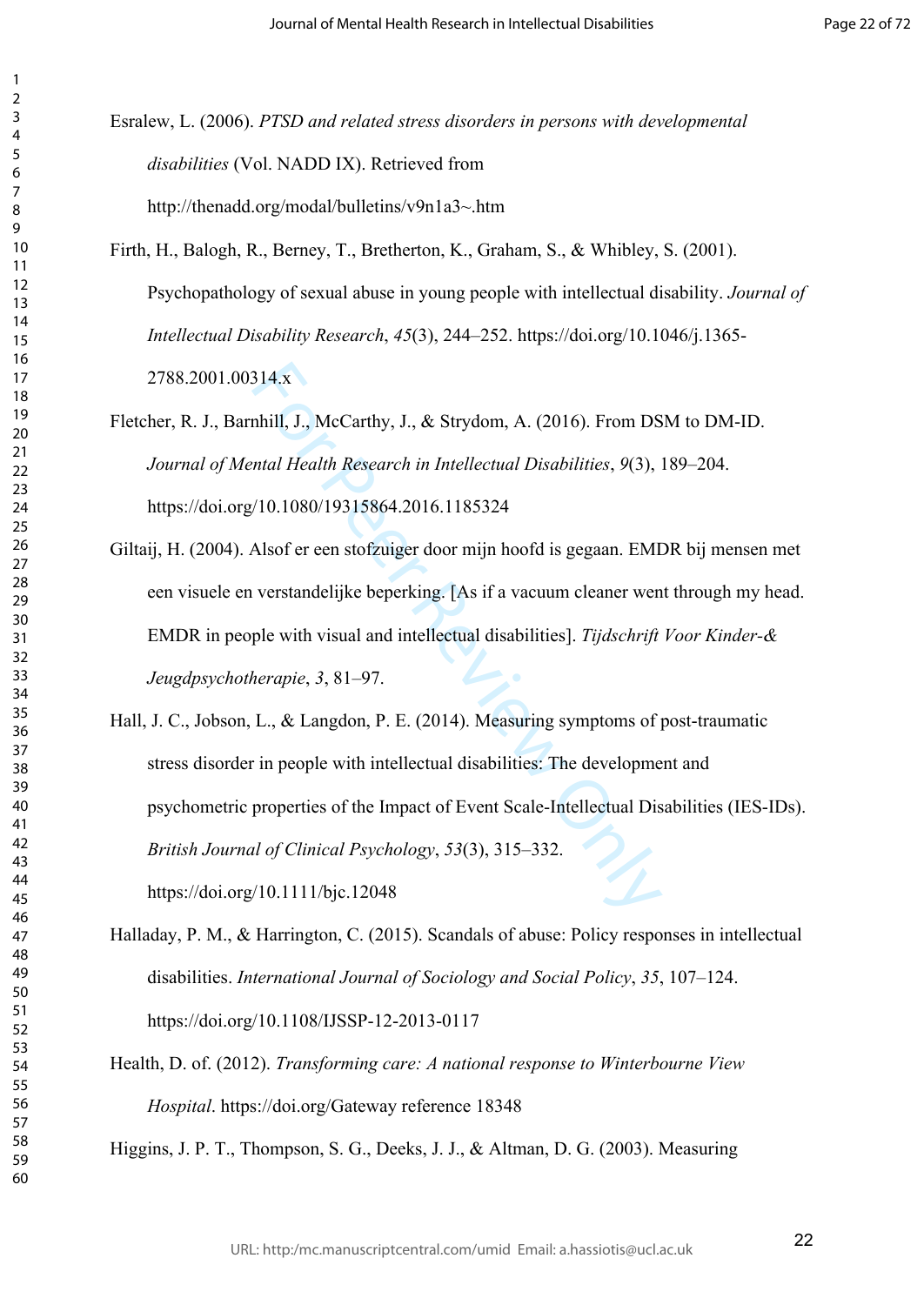$\mathbf{1}$  $\overline{2}$  $\overline{4}$  $\overline{7}$ 

inconsistency in meta-analyses. *BMJ : British Medical Journal*, *327*(7414), 557–560. https://doi.org/10.1136/bmj.327.7414.557

Hollins, S., & Sinason, V. (2000). Psychotherapy , learning disabilities and trauma : new perspectives. *British Journal of Psychiatry*, *176*, 32–36.

https://doi.org/10.1192/bjp.176.1.32

- Kessler, R., Chiu, W., Demler, O., & Walters, E. (2005). Prevalence, severity, and comorbidity of 12-month DSM-IV disorders in the national comorbidity survey replication. *Archives of General Psychiatry*, *62*, 617–627.
- Kontopantelis, E., & Reeves, D. (2010). The metaan command: random effects meta-analysis. *The Stata Journal*, *10*(3), 395–407.
- f 12-month DSM-IV disorders in the national comorbic<br> *chives of General Psychiatry*, 62, 617–627.<br>
& Reeves, D. (2010). The metaan command: random et<br>
rnal, 10(3), 395–407.<br>
K. J., & Carpenter, C. (2009). Sample Sizes an Levine, T., Asada, K. J., & Carpenter, C. (2009). Sample Sizes and Effect Sizes are Negatively Correlated in Meta- Analyses : Evidence and Implications of a Publication Bias Against NonSignificant Findings. *Communication Monographs*, *76*(3), 286–302. https://doi.org/10.1080/03637750903074685
- Liberati, A., Altman, D. G., Tetzlaff, J., Mulrow, C., Gøtzsche, P. C., Ioannidis, J. P. A., … Moher, D. (2009). The PRISMA statement for reporting systematic reviews and metaanalyses of studies that evaluate health care interventions: Explanation and elaboration. *PLoS Medicine*, *6*(7). https://doi.org/10.1371/journal.pmed.1000100
- McCarthy, J. (2001). Post-traumatic stress disorder in people with learning disability. *Advances in Psychiatric Treatment*, *7*(3), 163–169. https://doi.org/10.1192/apt.7.3.163
- Mevissen-Renckens, E. H. M. (2017). *Assessment and treatment of posttraumatic stress disorder in individuals with intellectual disabilities*. (PhD thesis). Retrieved from UvA-DARE (Digital Academic Repository).
- Mevissen, L., & de Jongh, A. (2010). PTSD and its treatment in people with intellectual disabilities. A review of the literature. *Clinical Psychology Review*, *30*(3), 308–316.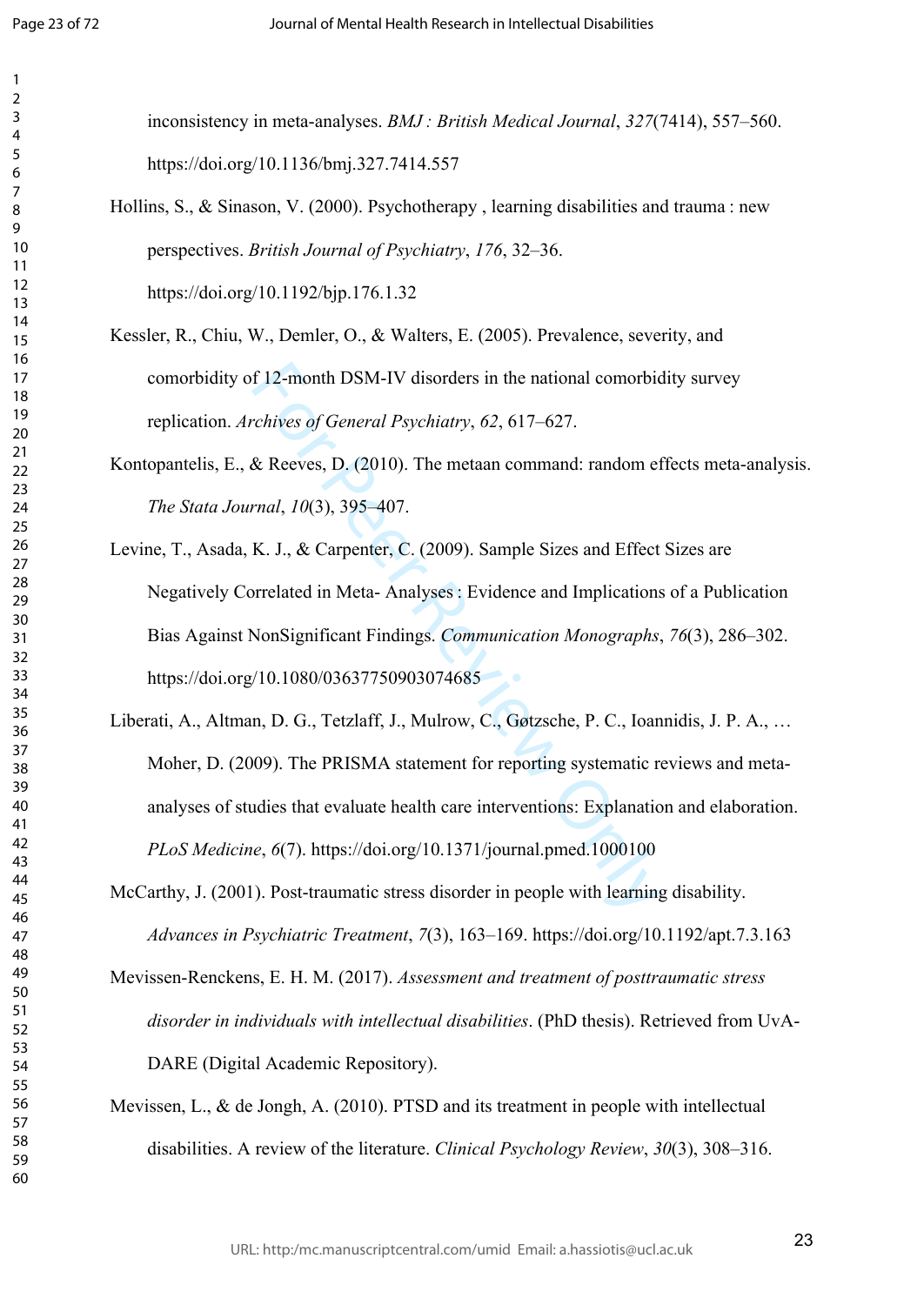$\mathbf{1}$  $\overline{2}$ 

https://doi.org/10.1016/j.cpr.2009.12.005

- Mevissen, L., Didden, R., & Jongh, A. De. (2016). Assessment and Treatment of PTSD in People with Intellectual Disabilities. In C. R. Martin, V. R. Preedy, & V. B. Patel (Eds.), *Comprehensive Guide to Post-Traumatic Stress Disorder*. Switzerland: Springer International Publishing. https://doi.org/10.1007/978-3-319-08613-2
- Mevissen, L., Didden, R., Korzilius, H., & de Jongh, A. (2016). Assessing posttraumatic stress disorder in children with mild to borderline intellectual disabilities. *European Journal of Psychotraumatology*, *7*. https://doi.org/10.3402/ejpt.v7.29786
- in children with mild to borderline intellectual disabili<br> *cchotraumatology*, 7. https://doi.org/10.3402/ejpt.v7.29<br>
i, J., & Furniss, F. (2006). Exploring the meaning of tra<br>
all disabilities. *Journal of Applied Researc* Mitchell, A., Clegg, J., & Furniss, F. (2006). Exploring the meaning of trauma with adults with intellectual disabilities. *Journal of Applied Research in Intellectual Disabilities*, (2), 131–142. https://doi.org/10.1111/j.1468-3148.2005.00235.x
- Mitchell, D., & Doyle, C. (2003). Post-traumatic stress disorder and people with learning disabilities. *Journal of Learning Disabilities*, *7*(1), 23–33.
- Modesti, P. A., Reboldi, G., Cappuccio, F. P., Agyemang, C., Remuzzi, G., & Rapi, S. (2016). Panethnic Differences in Blood Pressure in Europe : A Systematic Review and Meta- Analysis. *PLoS One*, *11*(1), 1–21. https://doi.org/10.1371/journal.pone.0147601
- National Institute for Health and Care Excellence. (2005). *Post-traumatic stress disorder : management*. Retrieved from https://www.nice.org.uk/guidance/cg26
- National Institute for Health and Care Excellence. (2014). *Mental health problems in people with learning disabilities: prevention, assessment and management*. Retrieved from https://www.nice.org.uk/guidance/GID-CGWAVE0684/documents/mental-healthproblems-in-people-with-learning-disabilities-scope-consultation-comments-table2
- National Institute for Health and Care Excellence. (2015). *Challenging behaviour and learning disabilities: prevention and interventions for people with learning disabilities whose behaviour challenges*. Retrieved from https://www.nice.org.uk/guidance/ng11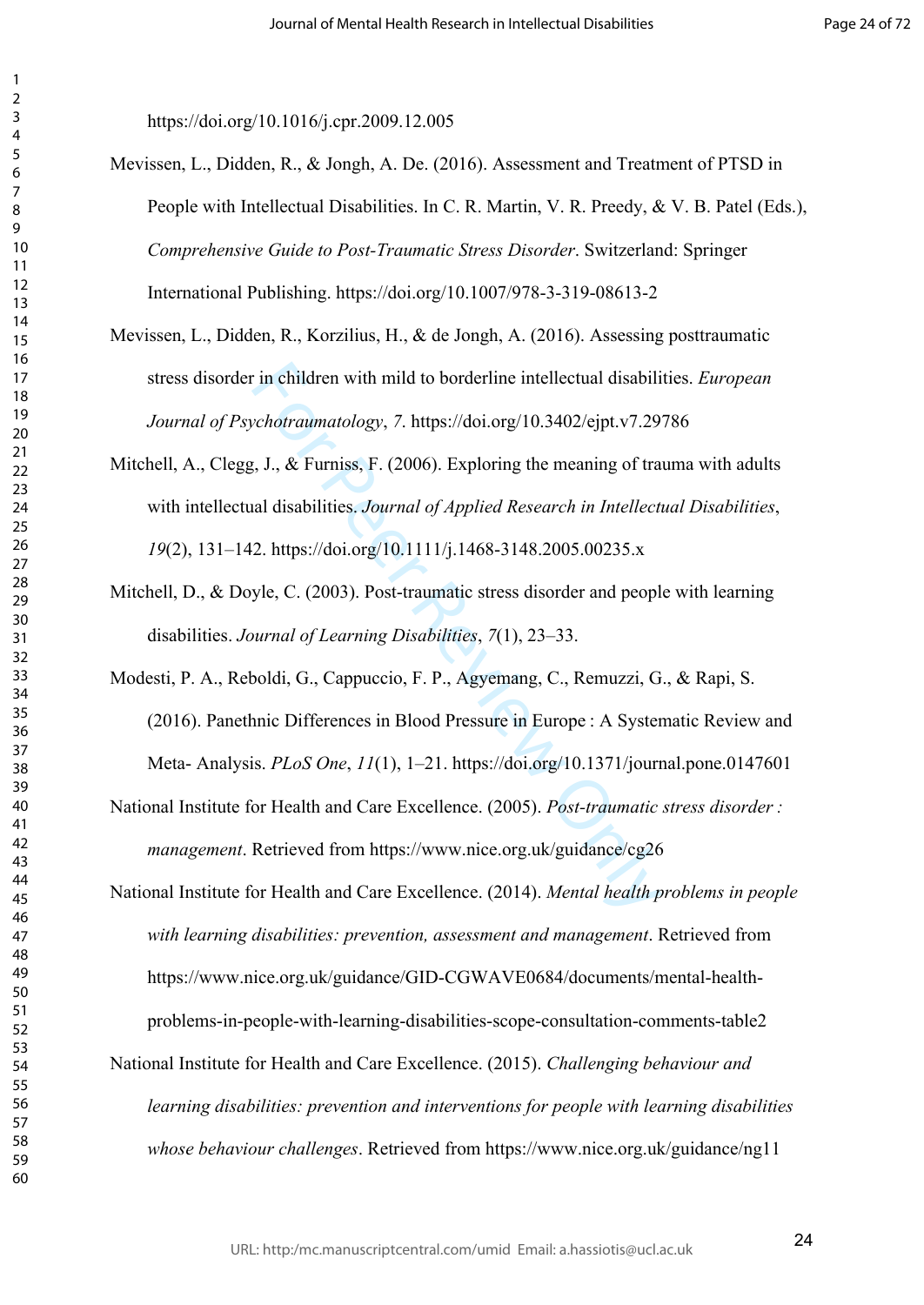$\mathbf{1}$  $\overline{2}$ 

National Institute for Health and Care Excellence. (2016). Mental health problems in people with learning disabilities: prevention, assessment and management, (July), 1–38. Retrieved from https://www.nice.org.uk/guidance/GID-

CGWAVE0684/documents/mental-health-problems-in-people-with-learning-disabilitiesscope-consultation-comments-table2

- Neurotrauma Law Nexus. (n.d.). Neurotrauma Law Nexus. Retrieved April 6, 2019, from http://www.neurolaw.com/neuroglossary/
- Oakes, P. (2012). Crash: what went wrong at Winterbourne View? *Journal of Intellectual Disabilities : JOID*, *16*(3), 155–62. https://doi.org/10.1177/1744629512449095
- Ryan, R. (1994). Posttraumatic stress disorder in persons with developmental disabilities. *Community Mental Health Journal*, *30*(1), 45–54. https://doi.org/10.1007/BF02188874
- Shalev, A., Liberzon, I., & Marmar, C. (2017). Post-Traumatic Stress Disorder. *New England Journal of Medicine*, *376*(25), 2459–2469. https://doi.org/10.1056/NEJMra1612499
- Streeruwitz, A., Hagger, M., Webb, S., Walker, D., & Jakeman, N. (2009). Anxiety, obsessions, and reactions to stress. In S. Stringer, L. Church, S. Davison, & M. Lipsedge (Eds.), *Psychiatry P.R.N* (pp. 147–166). New York: Oxford University Press.
- eurolaw.com/neuroglossary/<br>
Trash: what went wrong at Winterbourne View? Journa<br>
101D, 16(3), 155–62. https://doi.org/10.1177/17446295<br>
osttraumatic stress disorder in persons with developmer<br>
1011. At Marmar, C. (2017). P Tharner, G. (2006). Over de toepassing van EMDR bij de behandeling van mensen met een lichte verstandelijke beperking. [About the application of EMDR in the treatment of people with a mild intellectual disability]. In *In Robert Didden (Ed.), In perspectief. Gedragsproblemen, psychiatrische stoornissen en lichte verstandelijke beperking. Bohn Stafleu van Loghum.* (pp. 145–168).
- Vandenbroucke, J. P., Von Elm, E., Altman, D. G., Gøtzsche, P. C., Mulrow, C. D., Pocock, S. J., … Egger, M. (2007). Strengthening the Reporting of Observational Studies in Epidemiology (STROBE): Explanation and elaboration. *PLoS Medicine*, *4*(10), 1628– 1654. https://doi.org/10.1371/journal.pmed.0040297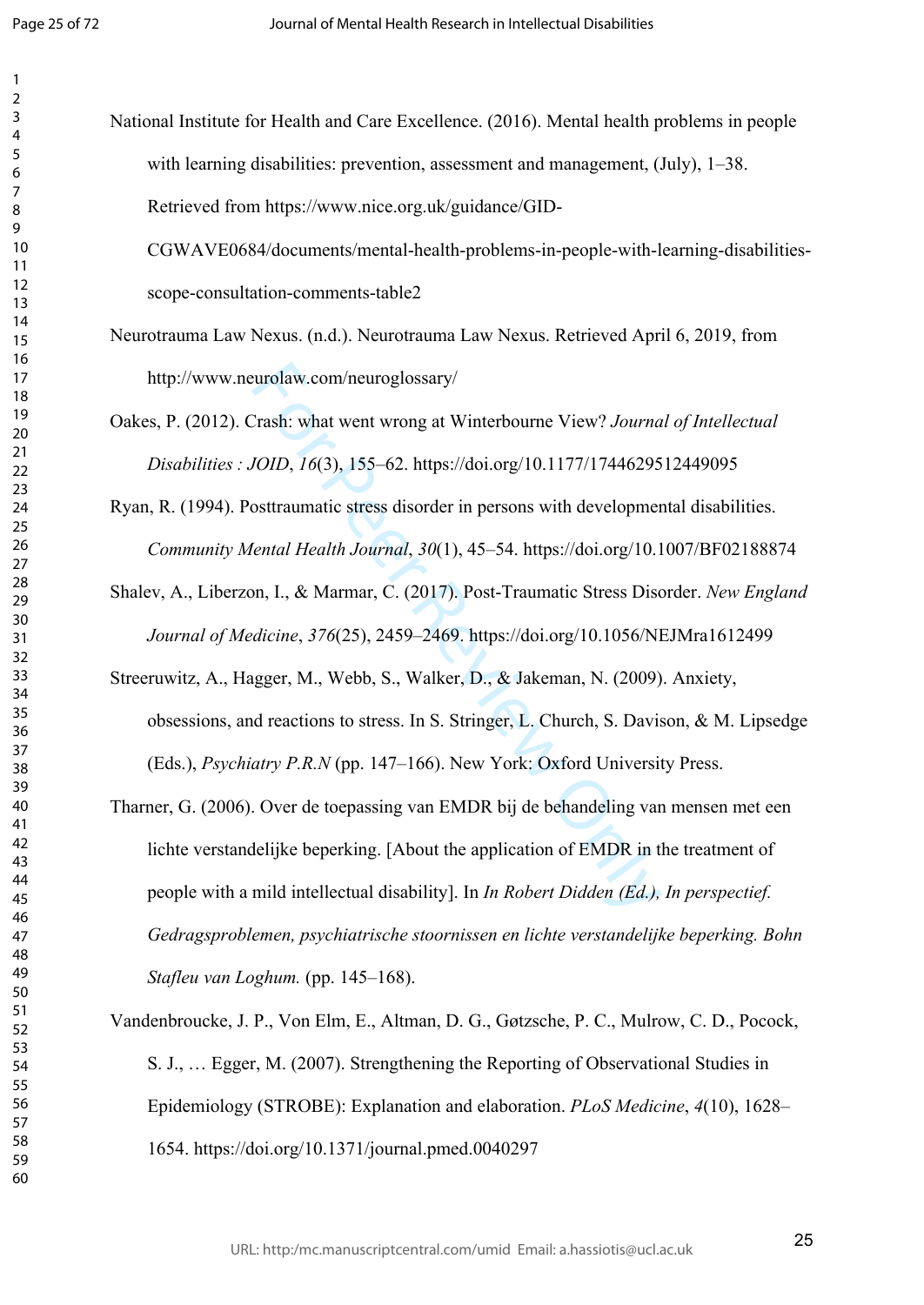Weiss, D. (2007). The Impact of Event Scale-Revised. In J. Wilson & T. Keane (Eds.), *Assessing psychological trauma and PTSD: a practitioner's handbook* (2nd ed., pp. 168–189). New York: Guilford Press. https://doi.org/10.1001/jama.2016.8474

Wells, G., Shea, B., O'Connell, D., Peterson, J., Welch, V., Losos, M., & Tugwell, P. (2009). The Newcastle-Ottawa Scale (NOS) for assessing the quality of nonrandomised studies in meta-analyses. Retrieved from

http://www.ohri.ca/programs/clinical\_epidemiology/oxford.asp

 $\mathbf{1}$  $\overline{2}$  $\overline{4}$  $\overline{7}$ 

Wigham, S., & Emerson, E. (2016). Trauma and life events in adults with intellectual disability. *Current Developmental Disorders Reports*, *2*(2), 93–99. Retrieved from https://link.springer.com/article/10.1007%2Fs40474-015-0041-y

Wigham, S., Hatton, C., & Taylor, J. L. (2011). The effects of traumatizing life events on people with intellectual disabilities: A systematic review. *Journal of Mental Health Research in Intellectual Disabilities*, *4*(1), 19–39. https://doi.org/10.1080/19315864.2010.534576

iri.ca/programs/clinical\_epidemiology/oxford.asp<br>erson, E. (2016). Trauma and life events in adults with<br>rent Developmental Disorders Reports, 2(2), 93–99. R<br>ringer.com/article/10.1007%2Fs40474-015-0041-y<br>n, C., & Taylor, Wigham, S., Hatton, C., & Taylor, J. L. (2011). The Lancaster and Northgate Trauma Scales (LANTS): The development and psychometric properties of a measure of trauma for people with mild to moderate intellectual disabilities. *Research in Developmental Disabilities*, *32*(6), 2651–2659. https://doi.org/10.1016/j.ridd.2011.06.008

- Wigham, S., Taylor, J. L., & Hatton, C. (2014). A prospective study of the relationship between adverse life events and trauma in adults with mild to moderate intellectual disabilities. *Journal of Intellectual Disability Research*, *58*(12), 1131–1140. https://doi.org/10.1111/jir.12107
- World Health Organisation. (2013). *Guidelines for the Management of Conditions Specifically Related to Stress*. *Assessment and Management of Conditions Specifically Related to Stress: mhGAP Intervention Guide Module (version 1.0)*. Retrieved from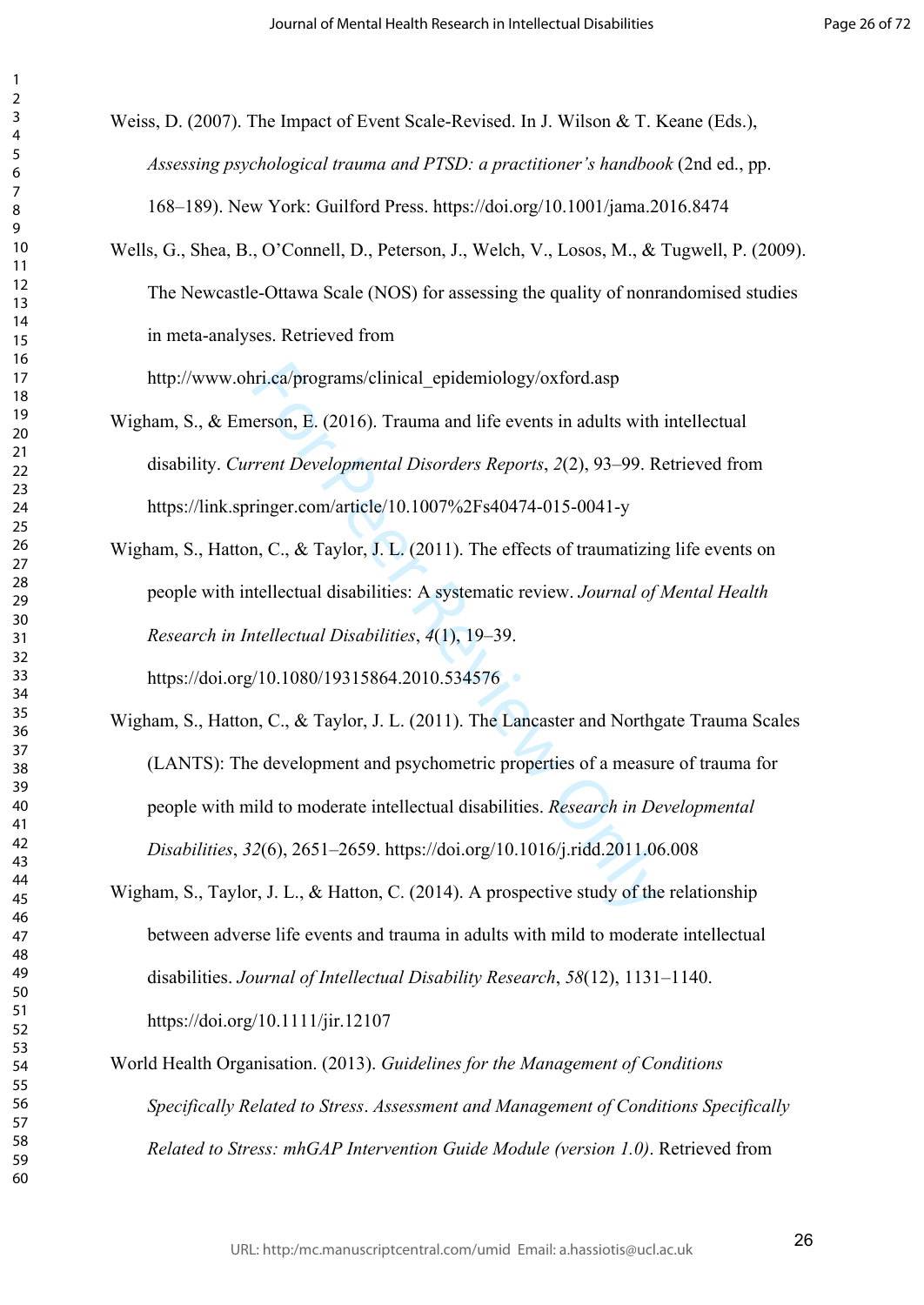| $\boldsymbol{7}$<br>$\,8\,$<br>9<br>$10$<br>11<br>$12\,$<br>$13$<br>$14\,$<br>$15\,$<br>$16\,$<br>$17\,$<br>$18\,$<br>$19$<br>$20\,$<br>$21$<br>$22\,$<br>23<br>$24\,$<br>25<br>26<br>$27\,$<br>${\bf 28}$<br>29<br>$30\,$<br>31<br>32<br>33<br>34<br>35<br>36<br>37<br>$38\,$<br>L<br>39<br>$O_{\gamma_{f}}$<br>40<br>41<br>42<br>43<br>44<br>45<br>46<br>47<br>48<br>49<br>50<br>51<br>52<br>53<br>54<br>55<br>56<br>57 | $\mathbf{1}$<br>$\mathbf 2$<br>3<br>$\overline{\mathbf{4}}$<br>5 | http://www.ncbi.nlm.nih.gov/pubmed/24649518 |
|---------------------------------------------------------------------------------------------------------------------------------------------------------------------------------------------------------------------------------------------------------------------------------------------------------------------------------------------------------------------------------------------------------------------------|------------------------------------------------------------------|---------------------------------------------|
| 59<br>60                                                                                                                                                                                                                                                                                                                                                                                                                  | 6<br>58                                                          |                                             |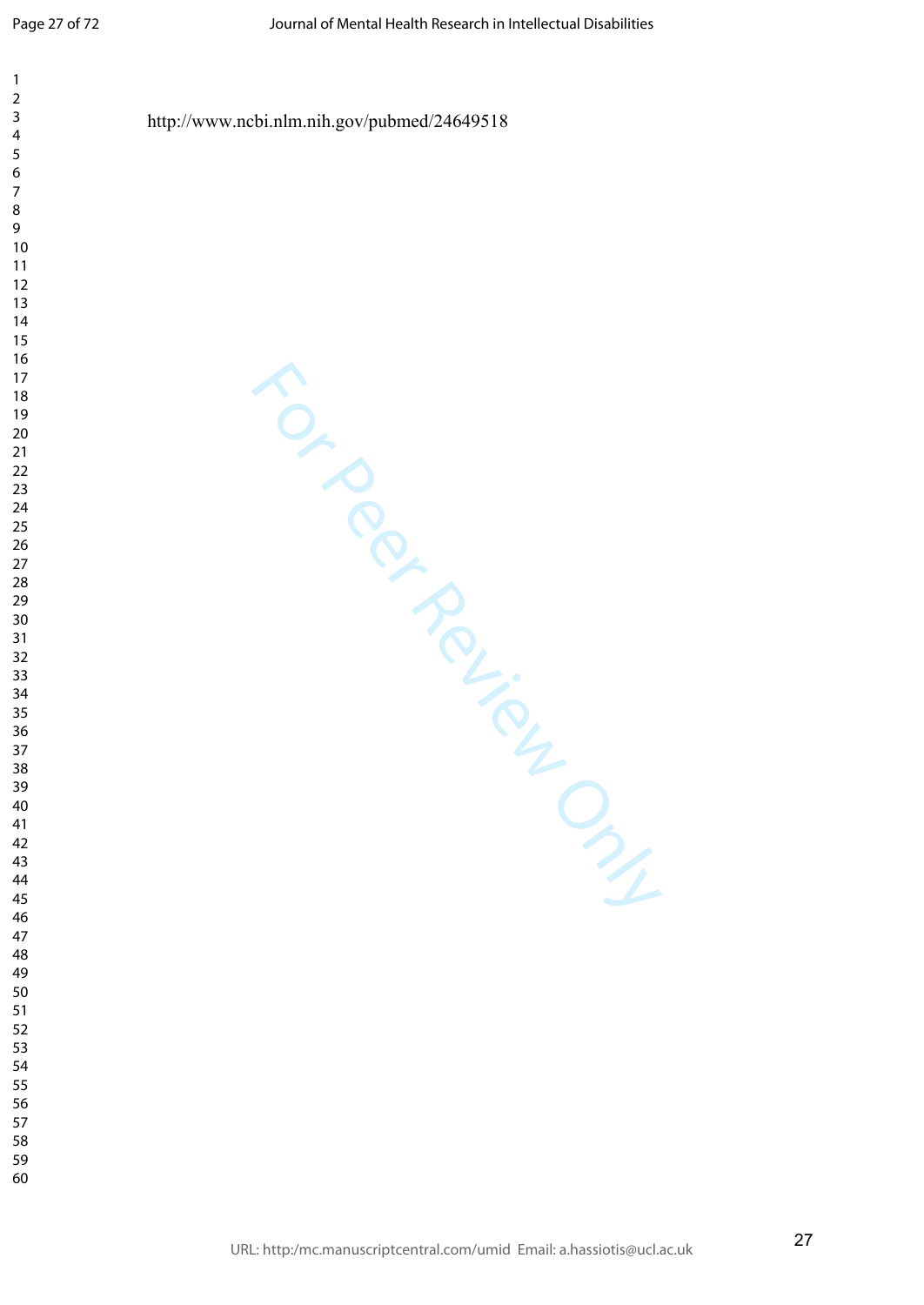**Appendix A**

Table 1. Characteristics of PTSD screening tool studies included in this review.

| <b>First author</b><br>Country<br>and<br>publication<br>date |                 | <b>Diagnostic</b><br><b>Tool</b>                                                                                                                                                                                                                                                                        | Population incl.<br>Healthcare<br>setting                                                        | Sample size                                                                                                                                          | Results incl.<br>prevalence                                                                                                    |          | <b>Strengths</b>                                                                                      |          | <b>Limitations</b>                                                                                   |
|--------------------------------------------------------------|-----------------|---------------------------------------------------------------------------------------------------------------------------------------------------------------------------------------------------------------------------------------------------------------------------------------------------------|--------------------------------------------------------------------------------------------------|------------------------------------------------------------------------------------------------------------------------------------------------------|--------------------------------------------------------------------------------------------------------------------------------|----------|-------------------------------------------------------------------------------------------------------|----------|------------------------------------------------------------------------------------------------------|
| Hall et al.<br>(2014)                                        | <b>UK</b>       | Impact of<br><b>Event Scale-</b><br>Intellectual<br><b>Disabilities</b><br>$(IES-ID)$<br>(modified<br>$IES-R)$<br>comprising a<br>22 item self-<br>report<br>questionnaire<br>with three<br>point<br>(reduced<br>from five)<br>rating scale<br>The LANTS<br>was also<br>used as a<br>comparison<br>tool | NHS, residential<br>services, day<br>centers in<br>Norfolk,<br>Cambridgeshire,<br><b>Suffolk</b> | 40 adults<br>who had<br>previously<br>experienced<br>at least one<br>trauma event<br>as defined<br>within the<br>Trauma<br>Information<br>Form (TIF) | Good to excellent<br>internal consistency<br>and test-retest<br>reliability found<br>between IES-ID<br>and LANTS<br>-View Only | 1)       | <b>Measures PTSD</b><br>symptomatology                                                                | 1)<br>2) | Small sample size<br>Examines mild ID<br>only (full scale IQ 50-<br>70)                              |
| Mevissen et<br>al. (2016)                                    | Netherlan<br>ds | Adapted<br>Anxiety<br>Disorders<br>Interview<br>Schedule for                                                                                                                                                                                                                                            | Psychiatric<br>outpatients and<br>primary<br>caregivers<br>interviewed                           | 80 children<br>$(aged 6-18)$<br>with mild to<br>borderline ID<br>$(IQ 50-85).$                                                                       | Excellent inter-rater<br>reliability (from<br>three secondary<br>observers<br>independently                                    | 1)<br>2) | First study validating<br>a PTSD clinical<br>interview for children<br>with ID<br>Child and caregiver | 1)<br>2) | Study examined those<br>with mild to<br>borderline ID only<br>Study focusses on<br>young people only |
|                                                              |                 |                                                                                                                                                                                                                                                                                                         |                                                                                                  |                                                                                                                                                      |                                                                                                                                |          |                                                                                                       |          | 28                                                                                                   |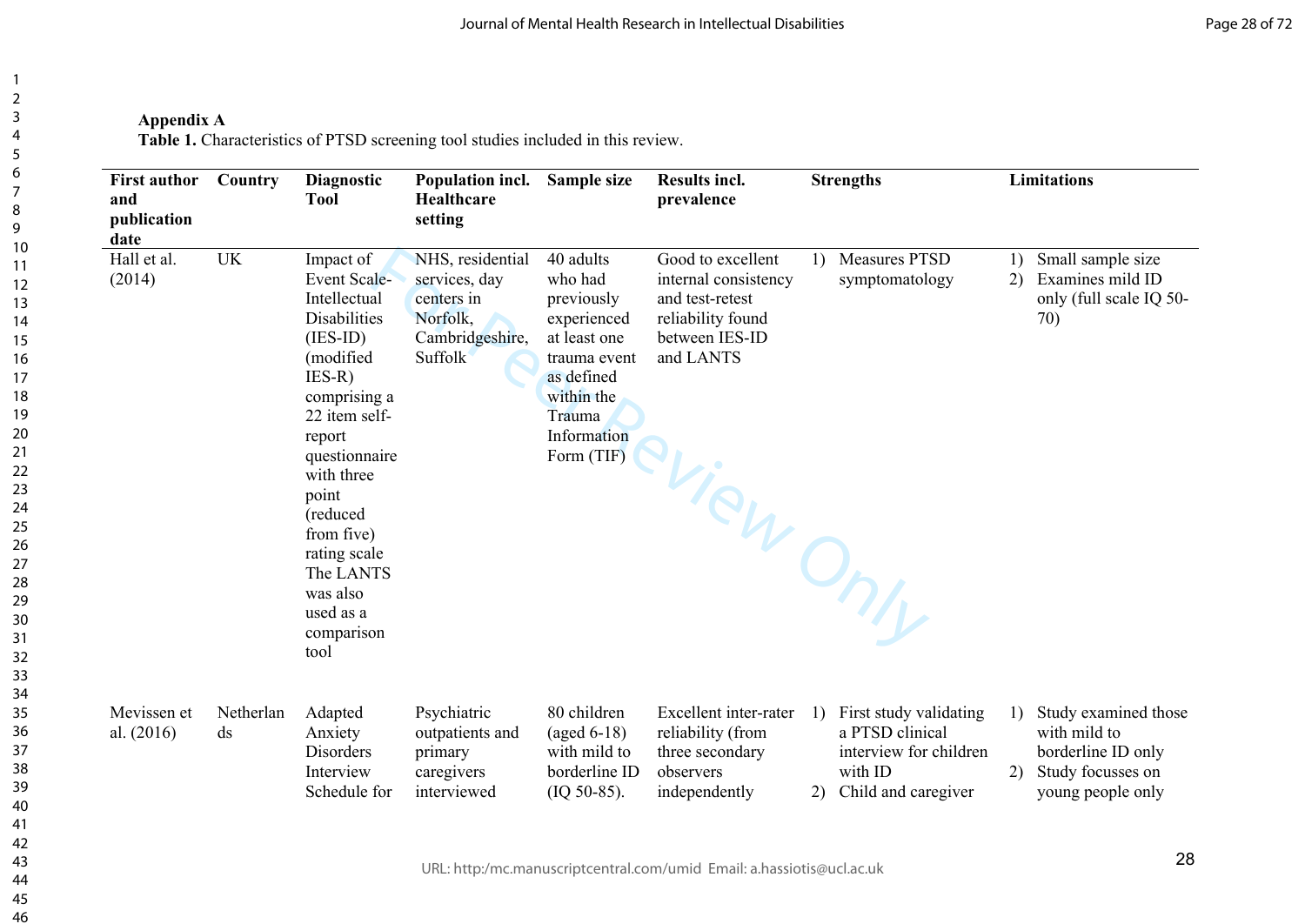| $\overline{2}$<br>3<br>4<br>5<br>6<br>$\overline{7}$<br>8<br>9<br>10<br>11<br>12                                                                   |                           |           | Children<br>$(ADIS-C)$<br><b>PTSD</b><br>section,<br>according to<br>DM-ID and<br>DM-ID <sub>2</sub><br>criteria                                                     |                                                                                                              | Mean age<br>11.6 years.<br>80 primary<br>caregivers.                  | scoring) and good<br>convergent validity<br>with the Child<br><b>Behavior Checklist</b><br>(CBCL) which<br>measures emotional<br>and behavioral<br>problems                                                          |                                                | data collected                                                                                                                                                                                                                                                                                           |              |                                                                                                                                                                                                                                      |
|----------------------------------------------------------------------------------------------------------------------------------------------------|---------------------------|-----------|----------------------------------------------------------------------------------------------------------------------------------------------------------------------|--------------------------------------------------------------------------------------------------------------|-----------------------------------------------------------------------|----------------------------------------------------------------------------------------------------------------------------------------------------------------------------------------------------------------------|------------------------------------------------|----------------------------------------------------------------------------------------------------------------------------------------------------------------------------------------------------------------------------------------------------------------------------------------------------------|--------------|--------------------------------------------------------------------------------------------------------------------------------------------------------------------------------------------------------------------------------------|
| 13<br>14<br>15<br>16<br>17<br>18<br>19<br>20<br>21<br>22<br>23<br>24<br>25<br>26<br>27<br>28<br>29<br>30<br>31<br>32<br>33<br>34<br>35<br>36<br>37 | Wigham et<br>al. $(2011)$ | <b>UK</b> | Lancaster<br>and<br>Northgate<br>Trauma<br>Scale<br>(LANTS)<br>interview<br>comprising<br>self-report<br>$(29$ items)<br>and<br>informant<br>measures (43)<br>items) | rorper<br>NHS, day<br>center, social<br>services and<br>independent<br>service<br>providers in NE<br>England | 99 adult<br>service users<br>(85 men and<br>14 women)<br>and 88 staff | PTSD prevalence<br>of 23.3% (interview<br>with child) and<br>32.5% (interview<br>with caregiver)<br>according to DM-<br>ID <sub>2</sub> criteria<br>Good validity,<br>internal consistency<br>and retest reliability | $\left( \frac{1}{2} \right)$<br>2)<br>3)<br>4) | Trauma and ID<br>specific<br>Initial systematic<br>literature review as<br>well as interviews of<br>the effects of<br>traumatic life events<br>of PWID when<br>constructing the tool<br>enhanced validity<br>Carried out a pilot<br>Re-tests took place<br>five to six weeks after<br>initial interview, | $\mathbf{D}$ | Study examined those<br>with mild to moderate<br>ID only i.e., those<br>with severe ID were<br>not included<br>2) While a measure of<br>trauma-related<br>psychopathology, not<br>specific to DM-ID 2<br>PTSD diagnostic<br>criteria |
| 38<br>39<br>40<br>41<br>42<br>43<br>44<br>45<br>46                                                                                                 |                           |           |                                                                                                                                                                      |                                                                                                              |                                                                       | URL: http:/mc.manuscriptcentral.com/umid Email: a.hassiotis@ucl.ac.uk                                                                                                                                                |                                                | enhancing reliability                                                                                                                                                                                                                                                                                    |              | 29                                                                                                                                                                                                                                   |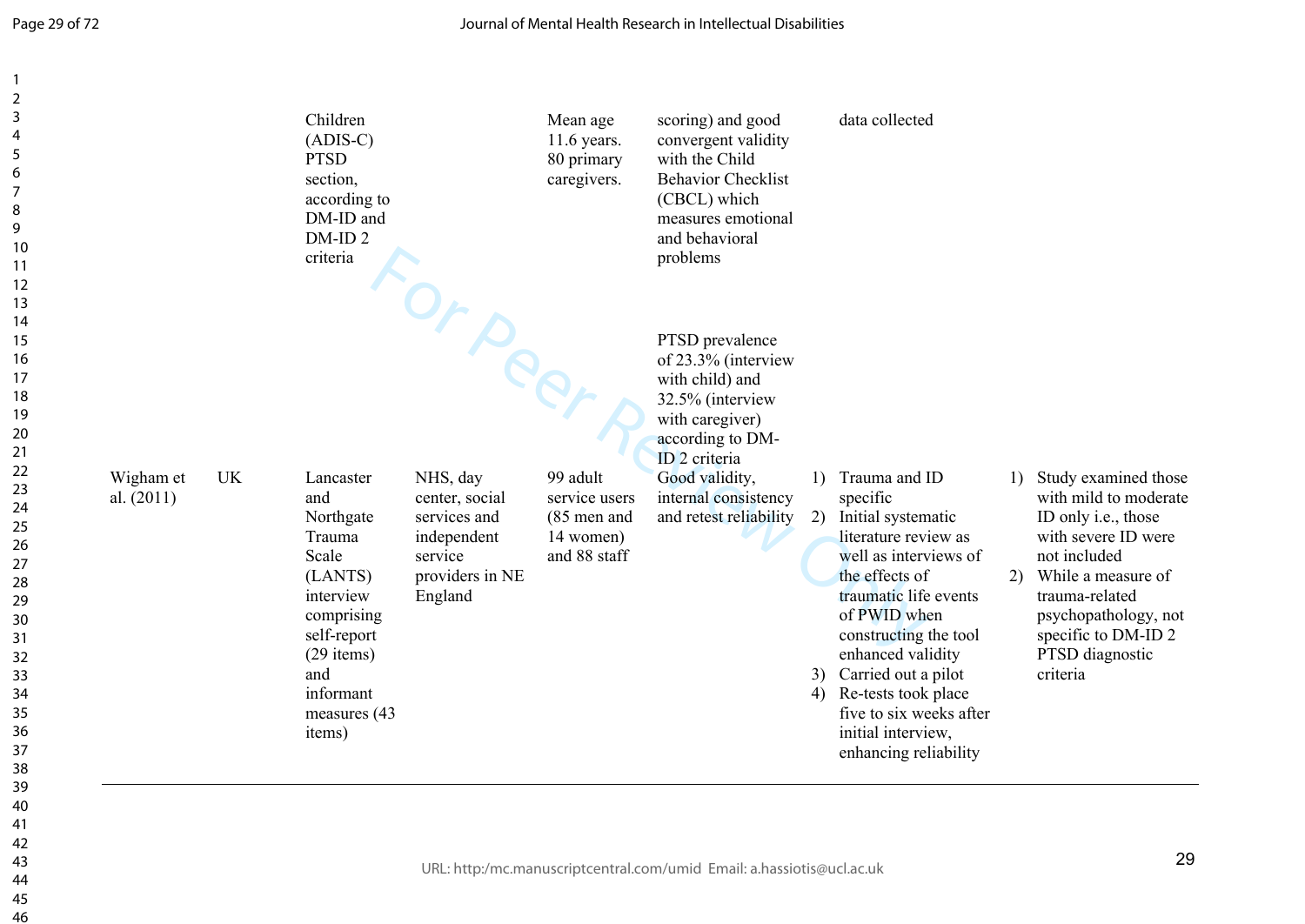| First<br>author<br>and<br>publica<br>tion<br>date | Country   | Diagnostic<br><b>Tool</b>                                                                                                                      | Population<br>incl.<br>Healthcare<br>setting                                                             | Sample size                                                                                                                                                                                                                   | <b>Results incl.</b><br>prevalence                                                                                                           |           | <b>Strengths</b>                                                                                                    |    | <b>Limitations</b>                                                                                                                       |
|---------------------------------------------------|-----------|------------------------------------------------------------------------------------------------------------------------------------------------|----------------------------------------------------------------------------------------------------------|-------------------------------------------------------------------------------------------------------------------------------------------------------------------------------------------------------------------------------|----------------------------------------------------------------------------------------------------------------------------------------------|-----------|---------------------------------------------------------------------------------------------------------------------|----|------------------------------------------------------------------------------------------------------------------------------------------|
| <b>Bakken</b><br>et al.<br>(2014)                 | Norway    | Diagnostic<br>Manual-<br>Intellectual<br>Disability<br>criteria<br>interview of<br>PWID and<br>their<br>informants                             | Psychiatric<br>Inpatient<br>Unit for<br>adults with<br>ID                                                | Five psychiatric<br>inpatients, three<br>female and two<br>male, aged between<br>25 and 45. Three<br>with moderate<br>intellectual<br>disabilities, one<br>moderate-severe<br>and one severe<br>intellectual<br>disabilities. | <b>100% PTSD</b><br>prevalence<br>according to<br>DM - ID criteria                                                                           |           | 1) Screens for PTSD in<br>moderate to severe<br>ID                                                                  | 1) | Small sample size                                                                                                                        |
|                                                   |           | <b>LANTS</b> used<br>as a<br>comparison<br>tool for<br>patients with<br>moderate ID                                                            |                                                                                                          |                                                                                                                                                                                                                               | -View                                                                                                                                        |           |                                                                                                                     |    |                                                                                                                                          |
| Cooper<br>et al.<br>(2007)                        | <b>UK</b> | Review of<br>case notes and<br>interview of<br>participant and<br>main carer by<br>nurse and GP.<br>Diagnosis<br>based on DM-<br>ID and ICD-10 | Population<br>identified via<br>local social<br>work<br>services and<br>specialist<br>health<br>services | 1,023 adults (16 or<br>over) with ID, 562<br>$(54.9\%)$ men and<br>461 (45.1%)<br>women. 38.9%<br>mild ID, 24.2%<br>moderate, 18.9%<br>severe, 18%<br>profound.                                                               | $3.8\%$ of the<br>cohort were<br>found to have<br>anxiety<br>disorders, of<br>which $0.3\%$ had<br>a clinical<br>diagnosis of<br>PTSD (three | 1)<br>(2) | Large sample size<br>Thorough<br>methodology and<br>approach<br>3) Includes those with<br>severe and profound<br>ID | 1) | Sample may not be fully<br>representative e.g. those<br>with mild ID under-<br>represented (do not<br>access any services or<br>support) |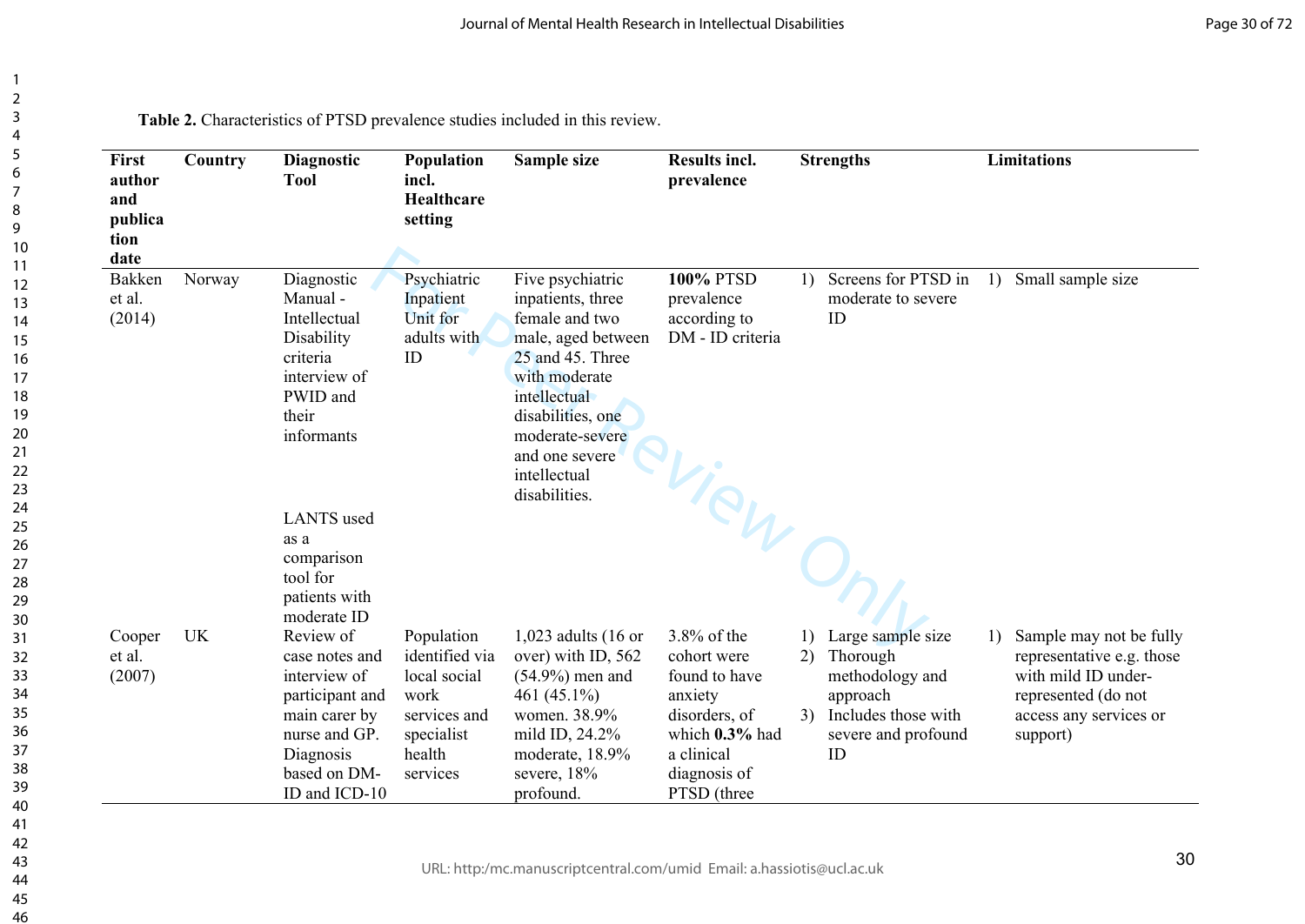|                 |            | criteria.<br>Further<br>interview<br>carried out by<br>psychiatrist if<br>deemed to<br>have mental<br>health<br>condition. |                               |                                        | people of the<br>total cohort of<br>$1,023$ ). |                                      |          |                                                                      |
|-----------------|------------|----------------------------------------------------------------------------------------------------------------------------|-------------------------------|----------------------------------------|------------------------------------------------|--------------------------------------|----------|----------------------------------------------------------------------|
| Firth et<br>al. | <b>UK</b>  | Based on case<br>notes and                                                                                                 | Inpatients in<br>a specialist | 43 child and<br>adolescent victims     | 1 met PTSD<br>criteria <i>i.e.</i> ,           | 1) Only study<br>focussing on sexual | 1)<br>2) | Small sample size<br>Focusses on young                               |
| (2001)          |            | DSM-4 criteria                                                                                                             | unit for                      | of sexual abuse i.e.,                  | 2.3%                                           | abuse                                |          | people only                                                          |
|                 |            |                                                                                                                            | young people                  | known to have<br>experienced trauma    |                                                | 2) Includes those with<br>severe ID  |          | 3) Retrospective<br>examination of case<br>notes only (no interview) |
| Mevisse         | Netherland | Adapted                                                                                                                    | Psychiatric                   | 77 children (aged                      | <b>PTSD</b>                                    | 1) First study                       |          | 1) Mild to borderline ID                                             |
| n et al.        | S          | Anxiety                                                                                                                    | outpatients                   | 6-18) with mild to                     | prevalence of                                  | validating a PTSD                    |          | only                                                                 |
| (2016)          |            | Disorders                                                                                                                  | and primary                   | borderline ID (IQ                      | $23.4\%$ (18/77)                               | clinical interview                   | 2)       | Study focusses on young                                              |
|                 |            | Interview<br>Schedule for                                                                                                  | caregivers<br>interviewed     | 50-85) and                             | was found based<br>on interviews               | for children with ID                 |          | people only                                                          |
|                 |            | Children                                                                                                                   |                               | caregivers $(n=80)$ .<br>Mean age 11.6 | with the                                       |                                      |          |                                                                      |
|                 |            | $(ADIS-C)$                                                                                                                 |                               | years. 80 primary                      | children and                                   |                                      |          |                                                                      |
|                 |            | PTSD section,                                                                                                              |                               | caregivers.                            | $32.5\% (26/80)$                               |                                      |          |                                                                      |
|                 |            | according to                                                                                                               |                               |                                        | when based on                                  |                                      |          |                                                                      |
|                 |            | DM-ID and<br>DM-ID <sub>2</sub>                                                                                            |                               |                                        | interviews with                                |                                      |          |                                                                      |
|                 |            | criteria                                                                                                                   |                               |                                        | the caregiver.                                 |                                      |          |                                                                      |
| Ryan            | <b>US</b>  | DSM-3R                                                                                                                     | Referral /                    | 310, 66% women                         | 51 met criteria                                | 1) Large sample size                 |          | 1) DSM-3 criteria used,                                              |
| (1994)          |            | criteria.                                                                                                                  | outpatient                    | and 33% men.                           | for PTSD i.e.,                                 |                                      |          | PTSD and PTSD-ID                                                     |
|                 |            | Psychiatric                                                                                                                | population                    | Average age 33.                        | 16.5%                                          |                                      |          | criteria have been                                                   |
|                 |            | interview and<br>case notes                                                                                                |                               | Moderate ID.                           |                                                |                                      |          | updated<br>2) Sample drawn from                                      |
|                 |            | review.                                                                                                                    |                               |                                        |                                                |                                      |          | referral population,                                                 |
|                 |            |                                                                                                                            |                               |                                        |                                                |                                      |          | therefore may not be                                                 |
|                 |            |                                                                                                                            |                               |                                        |                                                |                                      |          | representative of ID                                                 |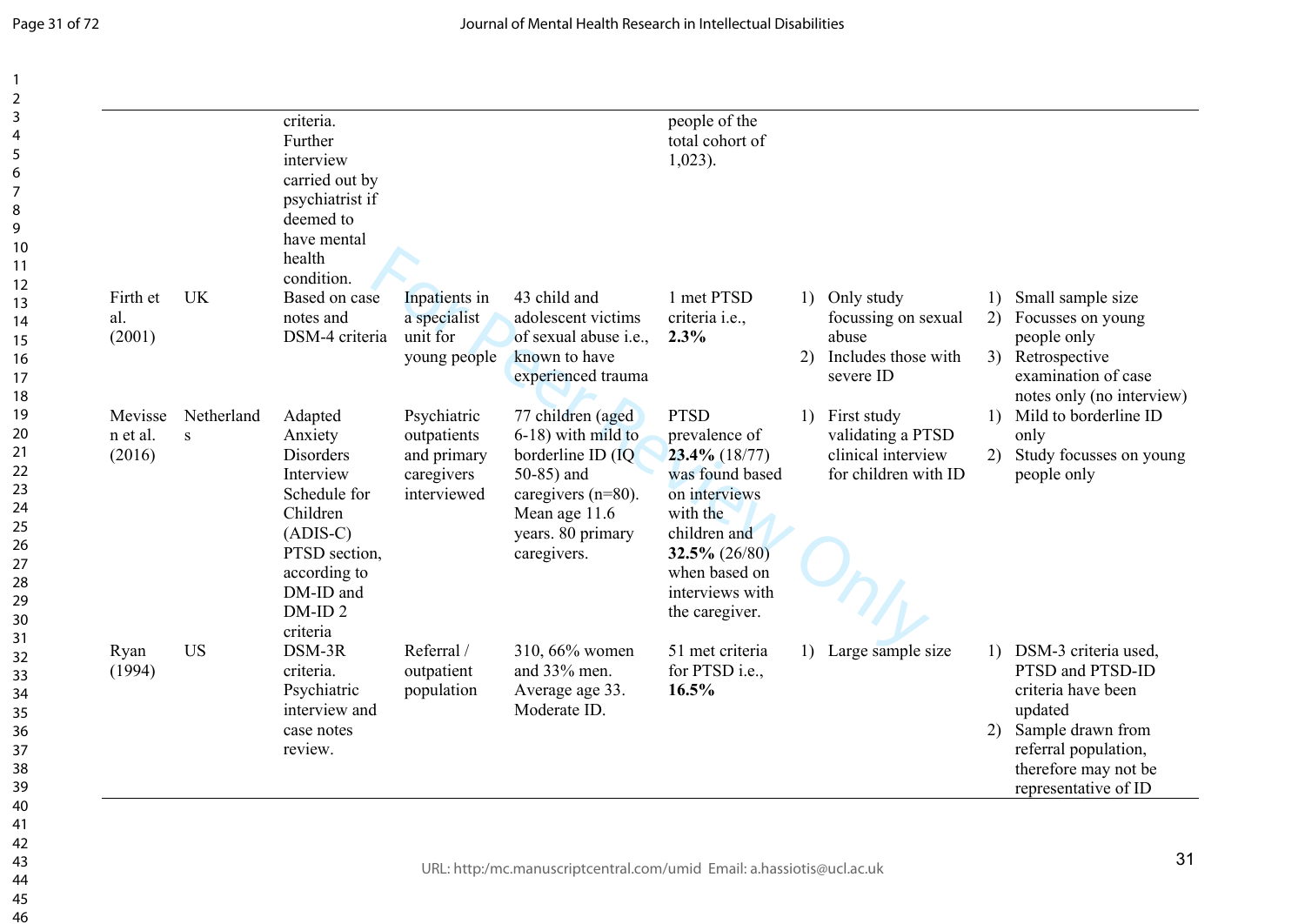|                                                                                                                                                                | population. Does not       |
|----------------------------------------------------------------------------------------------------------------------------------------------------------------|----------------------------|
|                                                                                                                                                                | assess inpatient or severe |
|                                                                                                                                                                | to profound ID             |
|                                                                                                                                                                | population                 |
| Note The study by Bakken et al. (2014) was excluded from the meta-analysis due to having less than 10 particinants, only the remaining 4 studies were included |                            |

For Peer Review Only

*Note.* The study by Bakken et al. (2014) was excluded from the meta-analysis due to having less than 10 participants, only the remaining 4 studies were included.

URL: http:/mc.manuscriptcentral.com/umid Email: a.hassiotis@ucl.ac.uk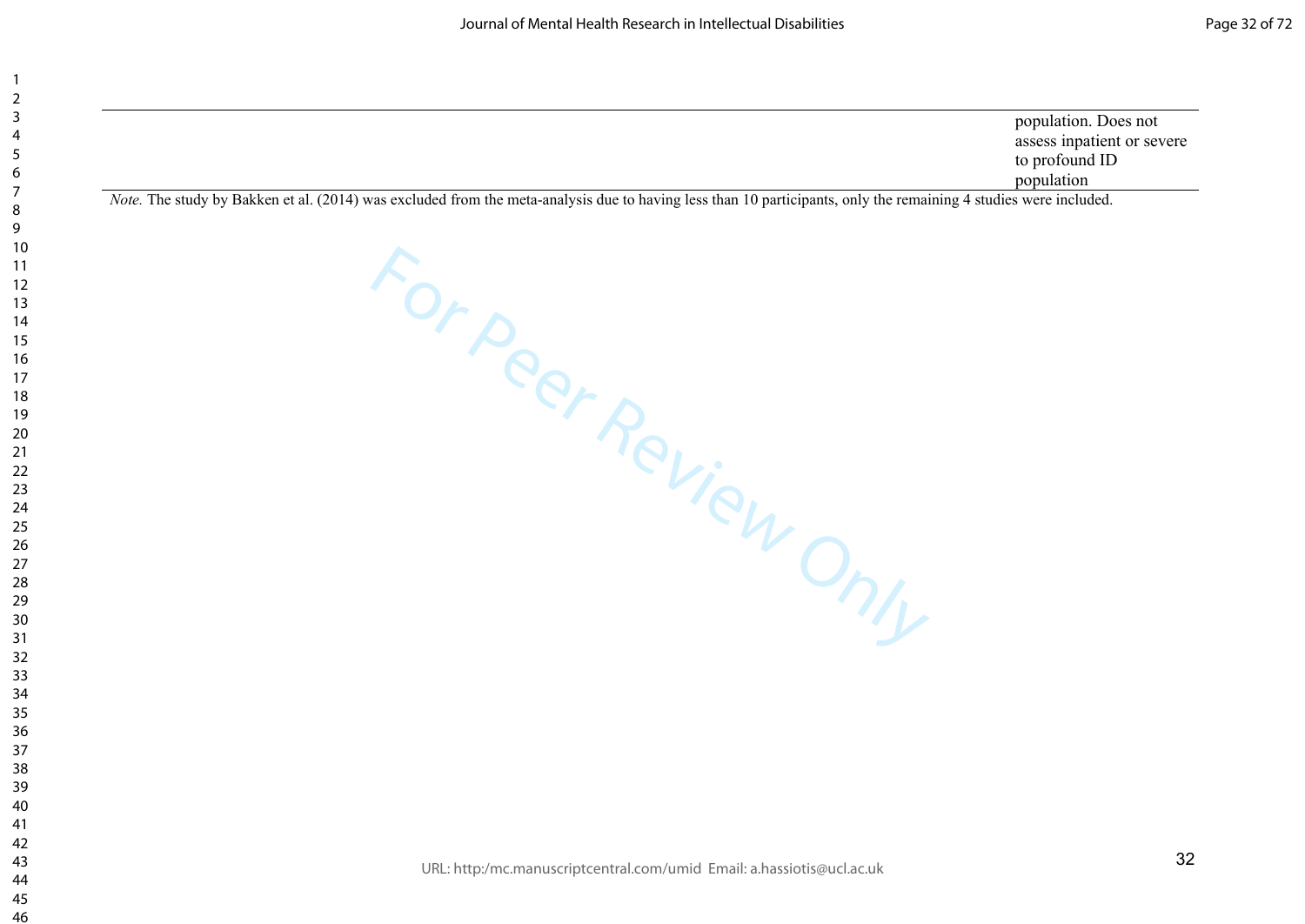Journal of Mental Health Research in Intellectual Disabilities

|                                     | Bakken et al.<br>(2014)<br><b>DM-ID</b><br>Criteria | Cooper et<br>al. (2007) | Firth et al.<br>(2001) | Hall et al.<br>(2014)<br><b>IES-ID</b> | Mevissen et al.<br>(2016)<br><b>ADIS-C PTSD</b> | Ryan<br>(1994)   | Wigham et<br>al. $(2011)$<br><b>LANTS</b> |
|-------------------------------------|-----------------------------------------------------|-------------------------|------------------------|----------------------------------------|-------------------------------------------------|------------------|-------------------------------------------|
| <b>TITLE</b> and<br><b>ABSTRACT</b> |                                                     | $\overline{2}$          | $\mathbf{1}$           | $\overline{2}$                         | 1                                               |                  | $\overline{2}$                            |
| <b>INTRODUCTION</b>                 |                                                     |                         |                        |                                        |                                                 |                  |                                           |
| Background/rationale                |                                                     |                         |                        |                                        | 1                                               |                  |                                           |
| Objectives                          |                                                     |                         |                        |                                        |                                                 | $\overline{0}$   |                                           |
| <b>METHODS</b>                      |                                                     |                         |                        |                                        |                                                 |                  |                                           |
| Study design                        |                                                     |                         |                        |                                        | $\boldsymbol{0}$                                | $\theta$         |                                           |
| Setting                             |                                                     | 0                       | $\overline{0}$         |                                        |                                                 | 0                | 0                                         |
| Participants                        |                                                     | 0<br>0                  | $\overline{0}$         |                                        | $\boldsymbol{0}$                                | 0                | 0                                         |
| Variables                           |                                                     | 0                       |                        |                                        |                                                 | $\Omega$         |                                           |
| Data                                |                                                     |                         |                        |                                        |                                                 |                  |                                           |
| sources/measurement                 |                                                     | $\overline{0}$          | $\boldsymbol{0}$       |                                        |                                                 | $\boldsymbol{0}$ |                                           |
| <b>Bias</b>                         |                                                     | $\theta$<br>0           | $\theta$               |                                        | $\boldsymbol{0}$                                | 0                | 0                                         |
| Study size                          |                                                     | 0<br>$\Omega$           | $\theta$               |                                        | $\bf{0}$                                        |                  | 0                                         |
| Quantitative variables              |                                                     | 0                       | $\mathbf{0}$           |                                        | $\Omega$                                        | $\Omega$         | $\overline{0}$                            |
|                                     |                                                     |                         |                        |                                        |                                                 |                  |                                           |
| Statistical methods                 |                                                     | $\boldsymbol{0}$        | $\mathbf{0}$           |                                        |                                                 | $\boldsymbol{0}$ | $\mathbf{0}$                              |
| <b>RESULTS</b>                      |                                                     |                         |                        |                                        |                                                 |                  |                                           |
| Participants                        |                                                     | 0<br>0                  | $\Omega$               | 0                                      | $\theta$                                        | 0                | $\overline{0}$                            |
| Descriptive data                    |                                                     | 0                       |                        | $\theta$                               |                                                 |                  | $\theta$                                  |
| Outcome data                        |                                                     | 0                       | $\Omega$               | $\theta$                               | 0                                               |                  |                                           |
| Main results                        |                                                     |                         |                        | $\boldsymbol{0}$                       | $\boldsymbol{0}$                                |                  | 0                                         |
| Other analyses                      |                                                     | 0                       | $\theta$               | $\overline{0}$                         | $\overline{0}$                                  | $\Omega$         | $\Omega$                                  |
| <b>DISCUSSION</b>                   |                                                     |                         |                        |                                        |                                                 |                  |                                           |
| Key results                         |                                                     |                         |                        |                                        |                                                 | $\boldsymbol{0}$ |                                           |
|                                     |                                                     |                         |                        |                                        |                                                 |                  |                                           |
|                                     |                                                     |                         |                        |                                        |                                                 |                  |                                           |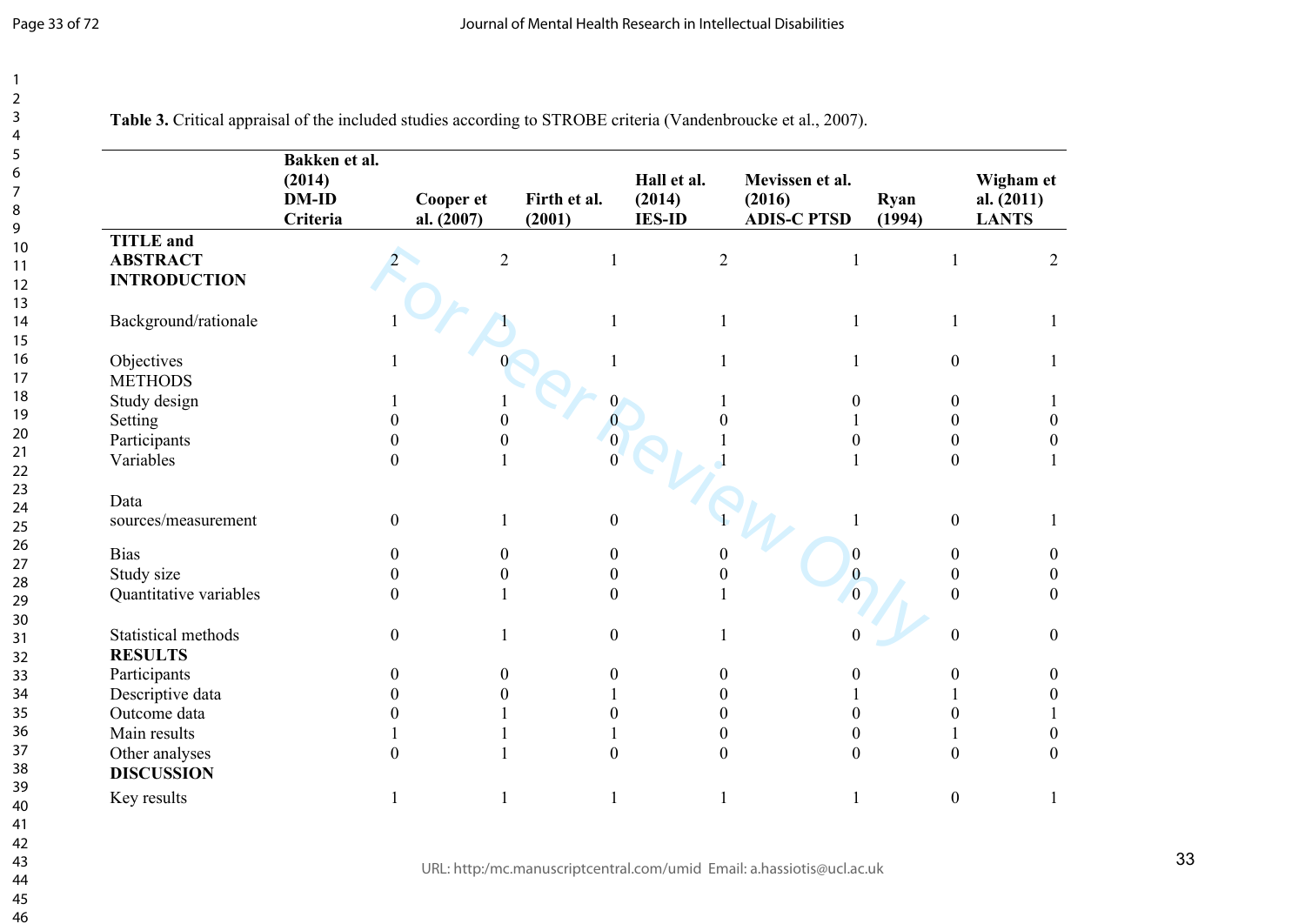| <b>Maximum</b> possible<br>score<br>$\frac{0}{0}$      | 31<br>29%                            | 31<br>52%    | 33<br>27%                            | 30<br>47%        | 30<br>33%              | 31<br>23%                          | 12<br>31<br>39% |
|--------------------------------------------------------|--------------------------------------|--------------|--------------------------------------|------------------|------------------------|------------------------------------|-----------------|
| Funding<br><b>Total</b>                                | $\boldsymbol{0}$<br>$\boldsymbol{9}$ | 16           | $\boldsymbol{0}$<br>$\boldsymbol{9}$ | 14               | $\boldsymbol{0}$<br>10 | $\boldsymbol{0}$<br>$\overline{7}$ |                 |
| Generalizability<br><b>OTHER</b><br><b>INFORMATION</b> | $\boldsymbol{0}$                     | $\mathbf{1}$ | $\mathbf{1}$                         | $\mathbf{1}$     | $\boldsymbol{0}$       | $\mathbf{1}$                       |                 |
| Limitations<br>Interpretation                          |                                      |              | $\mathbf{1}$<br>$\mathbf{1}$         | $\boldsymbol{0}$ | $\mathbf{1}$           |                                    |                 |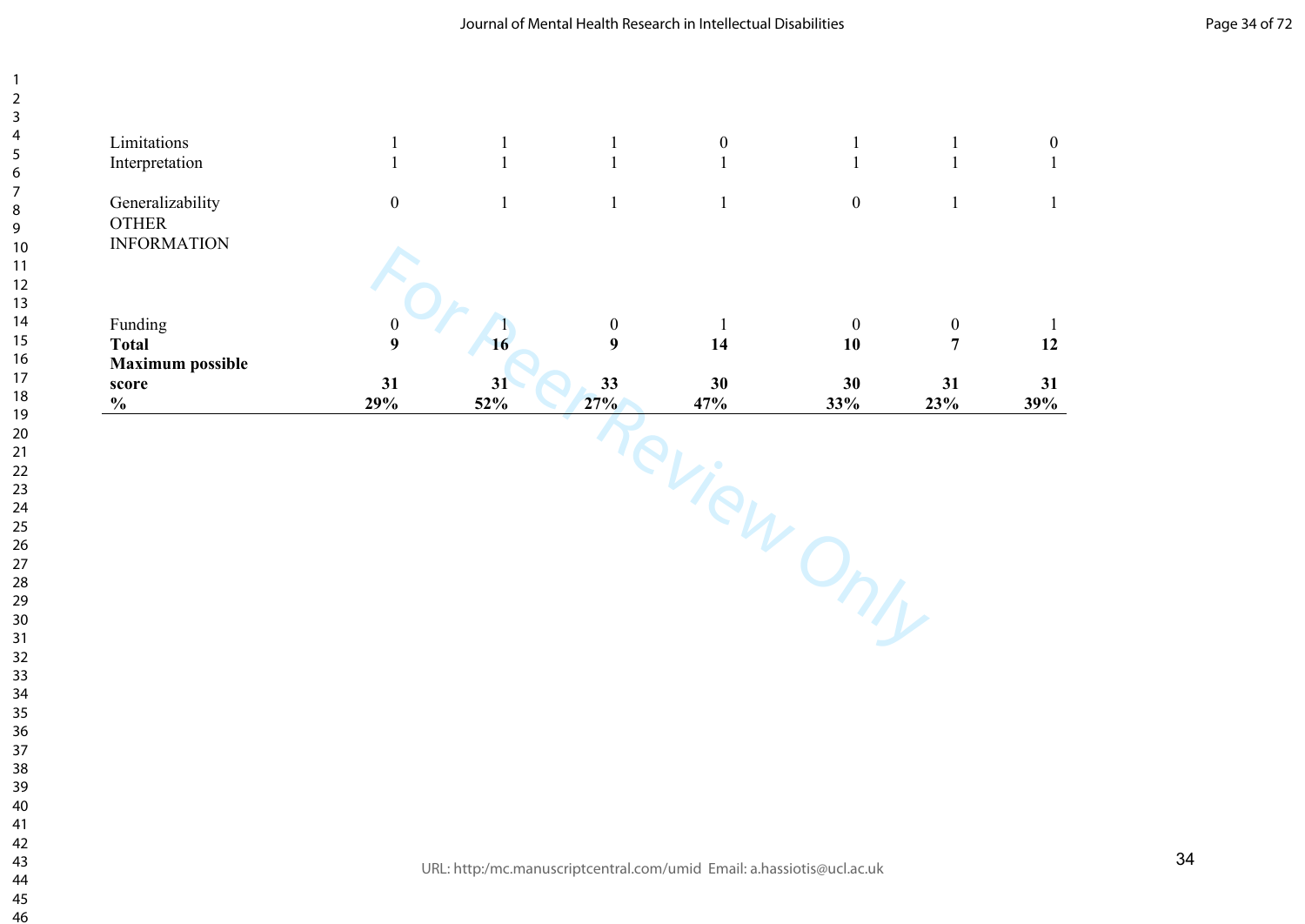|                      | Question                  | Bakken et al.                   | Cooper           |                        | Hall et al.             | Mevissen et al.              |                | Wigham et al.          |
|----------------------|---------------------------|---------------------------------|------------------|------------------------|-------------------------|------------------------------|----------------|------------------------|
|                      |                           | (2014)<br><b>DM-ID Criteria</b> | et al.<br>(2007) | Firth et al.<br>(2001) | (2014)<br><b>IES-ID</b> | (2016)<br><b>ADIS-C PTSD</b> | Ryan<br>(1994) | (2011)<br><b>LANTS</b> |
|                      |                           |                                 |                  |                        |                         |                              |                |                        |
|                      | Representativeness of the |                                 | $\star$          | $\bigstar$             |                         |                              | $\bigstar$     |                        |
|                      | sample                    |                                 |                  |                        |                         |                              |                |                        |
| Selection            | Sample size               |                                 | $\star$          |                        |                         |                              |                |                        |
| (maximum 5           |                           |                                 |                  |                        |                         |                              |                |                        |
| stars)               | Non-respondents           |                                 |                  |                        |                         |                              |                |                        |
|                      | Ascertainment of the      | $\star\star$                    |                  | ★★                     | $\star\star$            | $\star\star$                 | $\star\star$   | $\star\star$           |
|                      | exposure                  |                                 |                  |                        |                         |                              |                |                        |
| Comparability        | Based on study design and |                                 |                  |                        |                         |                              |                |                        |
| (maximum 2)          | analysis                  |                                 |                  |                        |                         |                              |                |                        |
| stars)               |                           |                                 |                  |                        |                         |                              |                |                        |
| Outcome              | Assessment of the         | $\bigstar$                      | $\star\star$     | $\star\star$           | $\bigstar$              | $\star$                      | $\star\star$   | $\star$                |
| (maximum 3           | outcome                   |                                 |                  |                        |                         |                              |                |                        |
| stars)               | Statistical test          |                                 |                  |                        |                         |                              |                |                        |
| <b>Quality score</b> |                           | 3 <sup>1</sup>                  | 6                | 5 <sub>1</sub>         | 3 <sup>1</sup>          | 3 <sup>1</sup>               | 5 <sub>1</sub> | 3 <sup>1</sup>         |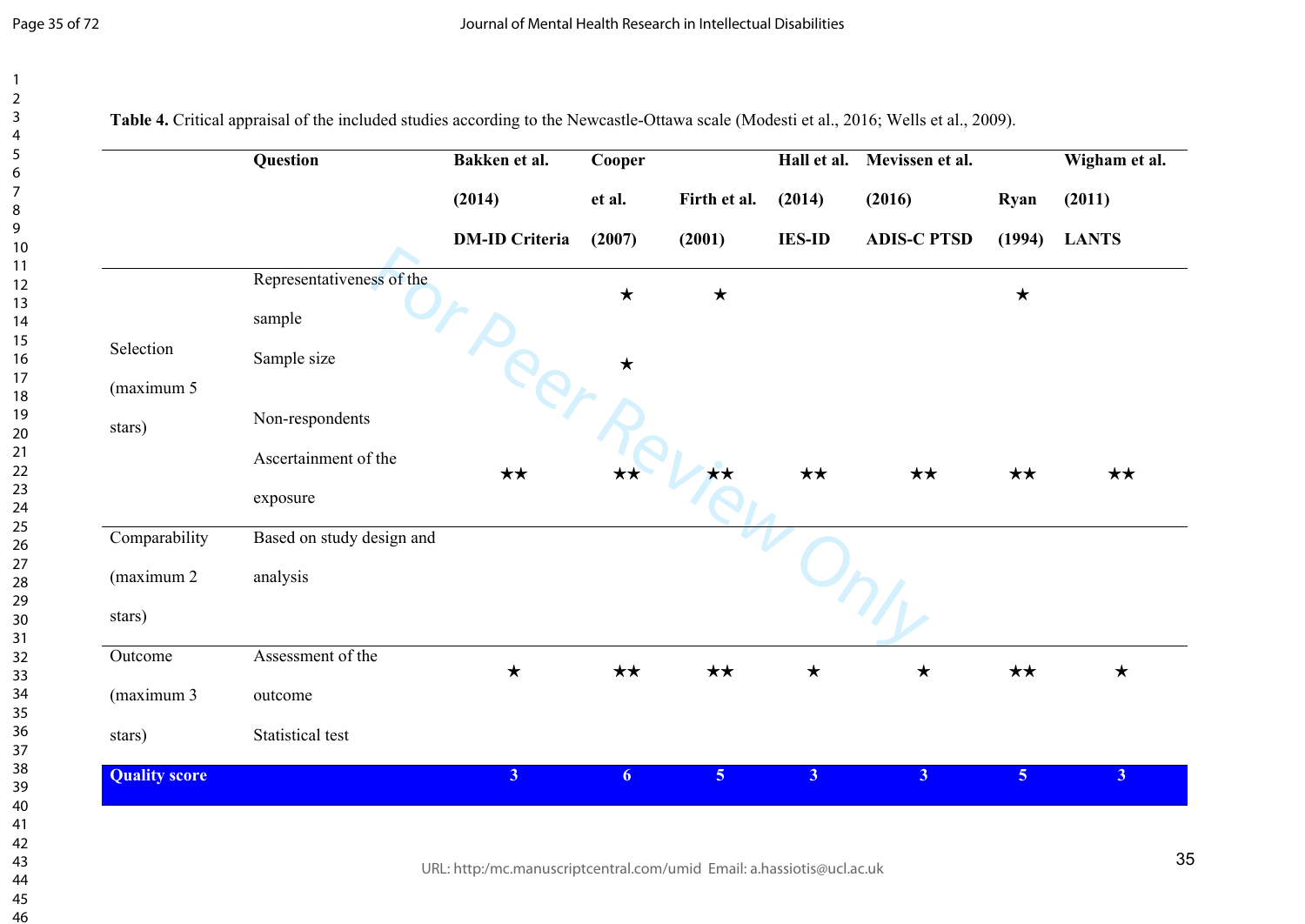#### **(maximum 10)**

 $\overline{\phantom{a}}$ 

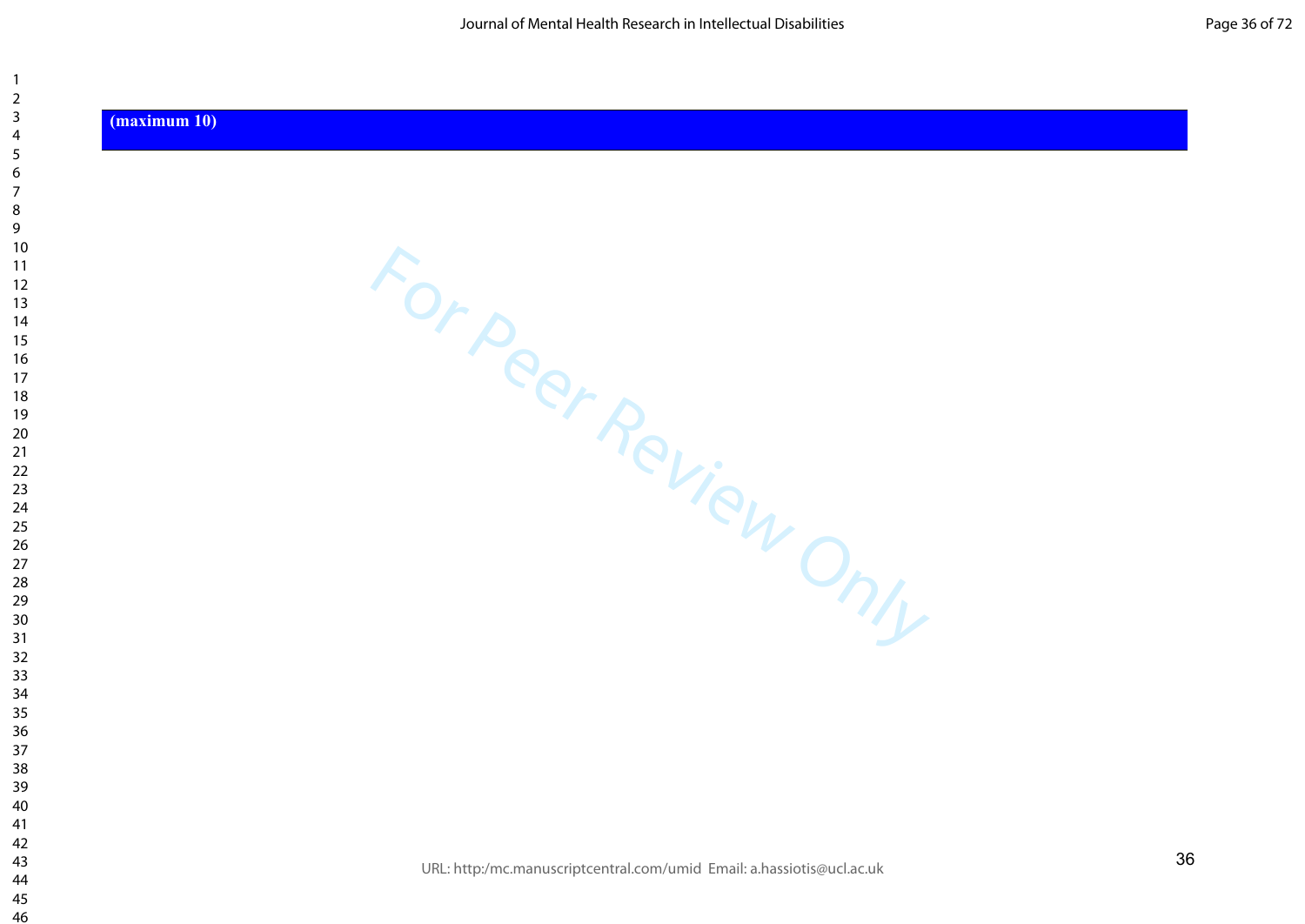$\mathbf{1}$  $\overline{2}$  $\overline{3}$  $\overline{4}$ 5 6  $\overline{7}$ 8  $\overline{9}$ 



Figure 1. PRISMA flowchart of the study selection process.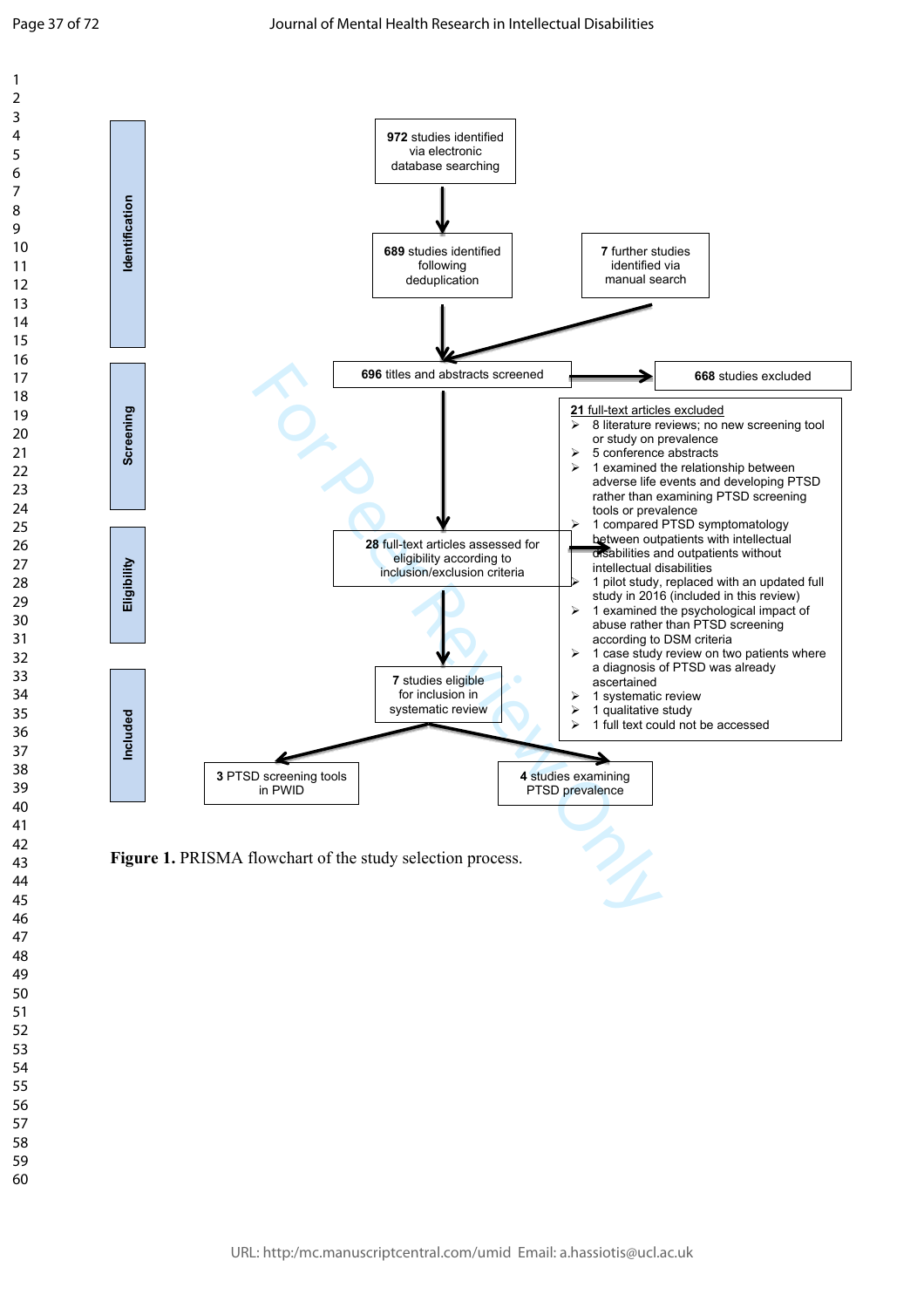

**Figure 2.** Forest plot of the prevalence rates of PTSD in PWID*.* Meta-analysis of individual study and pooled effects. Random effects model used. 95% CI=95% confidence intervals; ES=Prevalence rates.

URL: http:/mc.manuscriptcentral.com/umid Email: a.hassiotis@ucl.ac.uk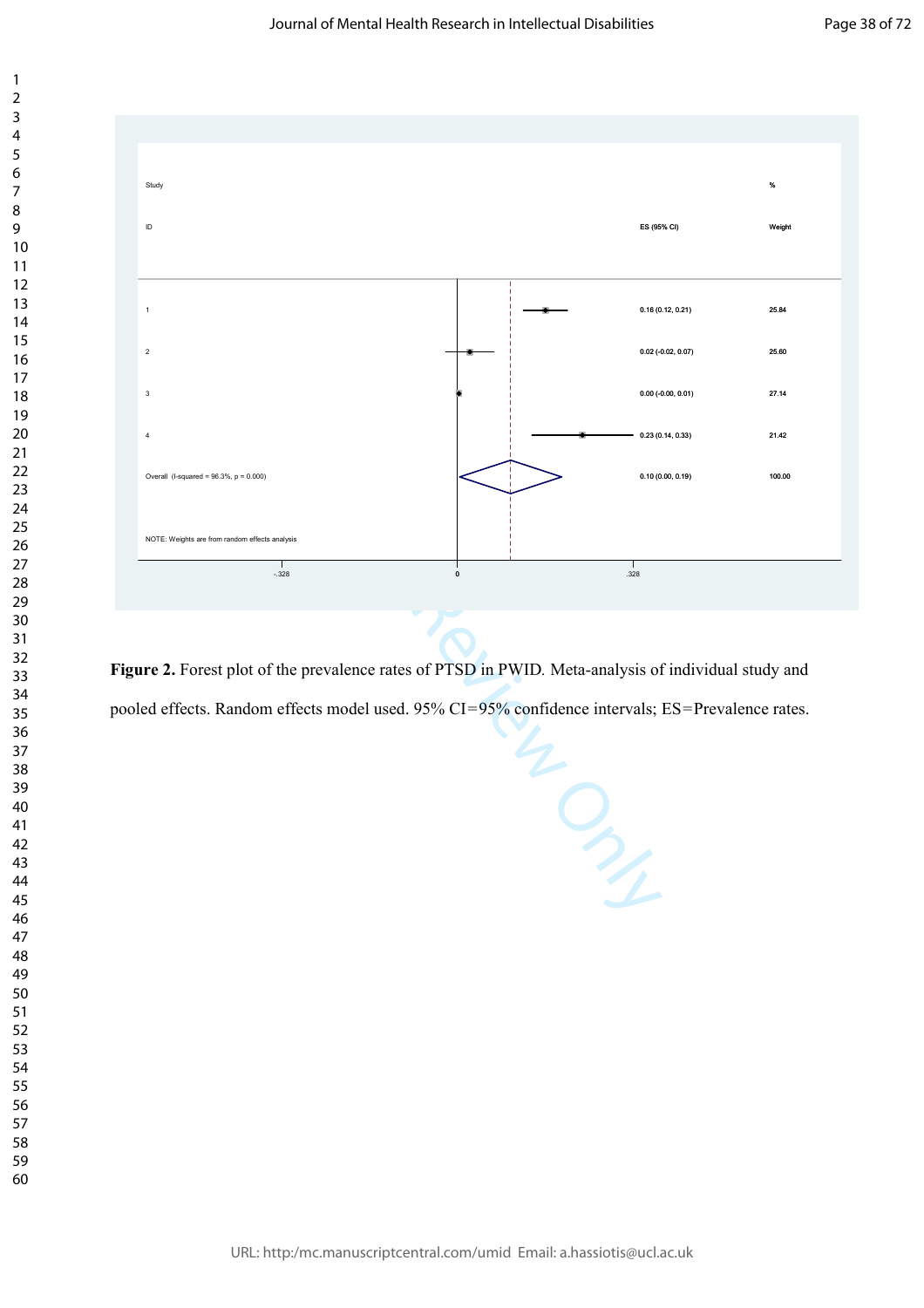**Appendix A**

**Table 1.** Characteristics of PTSD screening tool studies included in this review.

| <b>First author</b><br>and<br>publication<br>date | Country                             | <b>Diagnostic</b><br><b>Tool</b>                                                                                                                                                                                                                                                                        | Population incl.<br>Healthcare<br>setting                                                        | Sample size                                                                                                                                          | <b>Results incl.</b><br>prevalence                                                                               | <b>Strengths</b>                                                                                                         | <b>Limitations</b>                                                                                         |
|---------------------------------------------------|-------------------------------------|---------------------------------------------------------------------------------------------------------------------------------------------------------------------------------------------------------------------------------------------------------------------------------------------------------|--------------------------------------------------------------------------------------------------|------------------------------------------------------------------------------------------------------------------------------------------------------|------------------------------------------------------------------------------------------------------------------|--------------------------------------------------------------------------------------------------------------------------|------------------------------------------------------------------------------------------------------------|
| Hall et al.<br>(2014)                             | <b>UK</b>                           | Impact of<br><b>Event Scale-</b><br>Intellectual<br><b>Disabilities</b><br>$(IES-ID)$<br>(modified<br>$IES-R)$<br>comprising a<br>22 item self-<br>report<br>questionnaire<br>with three<br>point<br>(reduced<br>from five)<br>rating scale<br>The LANTS<br>was also<br>used as a<br>comparison<br>tool | NHS, residential<br>services, day<br>centers in<br>Norfolk,<br>Cambridgeshire,<br><b>Suffolk</b> | 40 adults<br>who had<br>previously<br>experienced<br>at least one<br>trauma event<br>as defined<br>within the<br>Trauma<br>Information<br>Form (TIF) | Good to excellent<br>internal consistency<br>and test-retest<br>reliability found<br>between IES-ID<br>and LANTS | <b>Measures PTSD</b><br>1)<br>symptomatology<br>sview Only                                                               | Small sample size<br>1)<br>Examines mild ID<br>2)<br>only (full scale IQ 50-<br>70)                        |
| Mevissen et<br>al. $(2016)$                       | Netherlan<br>$\mathrm{d}\mathrm{s}$ | Adapted<br>Anxiety<br><b>Disorders</b><br>Interview<br>Schedule for                                                                                                                                                                                                                                     | Psychiatric<br>outpatients and<br>primary<br>caregivers<br>interviewed                           | 80 children<br>$(\text{aged } 6-18)$<br>with mild to<br>borderline ID<br>$(IQ 50-85).$                                                               | Excellent inter-rater<br>reliability (from<br>three secondary<br>observers<br>independently                      | First study validating<br><sup>1</sup><br>a PTSD clinical<br>interview for children<br>with ID<br>2) Child and caregiver | Study examined those<br>with mild to<br>borderline ID only<br>Study focusses on<br>2)<br>young people only |
|                                                   |                                     |                                                                                                                                                                                                                                                                                                         | $1.101$ $1.11$ $1.12$ $1.12$ $1.12$                                                              |                                                                                                                                                      | and the company of the control of the control of the control of the control of the control of the control of the |                                                                                                                          | 1                                                                                                          |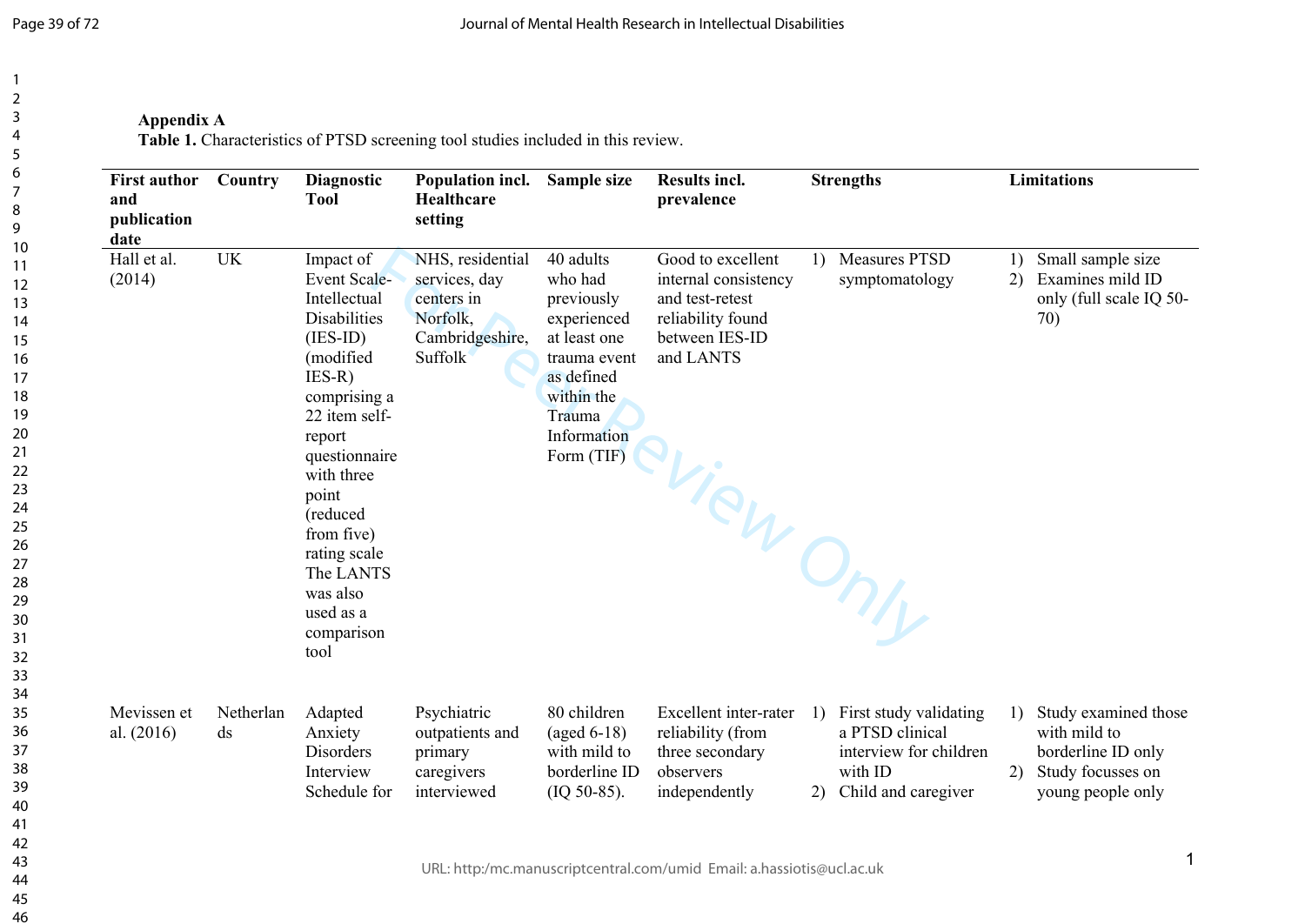|                                        | Children<br>$(ADIS-C)$<br><b>PTSD</b><br>section,<br>according to<br>DM-ID and<br>DM-ID <sub>2</sub><br>criteria                                                     |                                                                                                             | Mean age<br>$11.6$ years.<br>80 primary<br>caregivers.                  | scoring) and good<br>convergent validity<br>with the Child<br><b>Behavior Checklist</b><br>(CBCL) which<br>measures emotional<br>and behavioral<br>problems                                                          |          | data collected                                                                                                                                                                                                                                                                                                                          |    |                                                                                                                                                                                                                                      |
|----------------------------------------|----------------------------------------------------------------------------------------------------------------------------------------------------------------------|-------------------------------------------------------------------------------------------------------------|-------------------------------------------------------------------------|----------------------------------------------------------------------------------------------------------------------------------------------------------------------------------------------------------------------|----------|-----------------------------------------------------------------------------------------------------------------------------------------------------------------------------------------------------------------------------------------------------------------------------------------------------------------------------------------|----|--------------------------------------------------------------------------------------------------------------------------------------------------------------------------------------------------------------------------------------|
| <b>UK</b><br>Wigham et<br>al. $(2011)$ | Lancaster<br>and<br>Northgate<br>Trauma<br>Scale<br>(LANTS)<br>interview<br>comprising<br>self-report<br>$(29$ items)<br>and<br>informant<br>measures (43)<br>items) | Orper<br>NHS, day<br>center, social<br>services and<br>independent<br>service<br>providers in NE<br>England | 99 adult<br>service users<br>$(85$ men and<br>14 women)<br>and 88 staff | PTSD prevalence<br>of 23.3% (interview<br>with child) and<br>32.5% (interview<br>with caregiver)<br>according to DM-<br>ID <sub>2</sub> criteria<br>Good validity,<br>internal consistency<br>and retest reliability | 1)<br>2) | Trauma and ID<br>specific<br>Initial systematic<br>literature review as<br>well as interviews of<br>the effects of<br>traumatic life events<br>of PWID when<br>constructing the tool<br>enhanced validity<br>3) Carried out a pilot<br>4) Re-tests took place<br>five to six weeks after<br>initial interview,<br>enhancing reliability | 1) | Study examined those<br>with mild to moderate<br>ID only i.e., those<br>with severe ID were<br>not included<br>2) While a measure of<br>trauma-related<br>psychopathology, not<br>specific to DM-ID 2<br>PTSD diagnostic<br>criteria |
|                                        |                                                                                                                                                                      |                                                                                                             |                                                                         | URL: http:/mc.manuscriptcentral.com/umid Email: a.hassiotis@ucl.ac.uk                                                                                                                                                |          |                                                                                                                                                                                                                                                                                                                                         |    | 2                                                                                                                                                                                                                                    |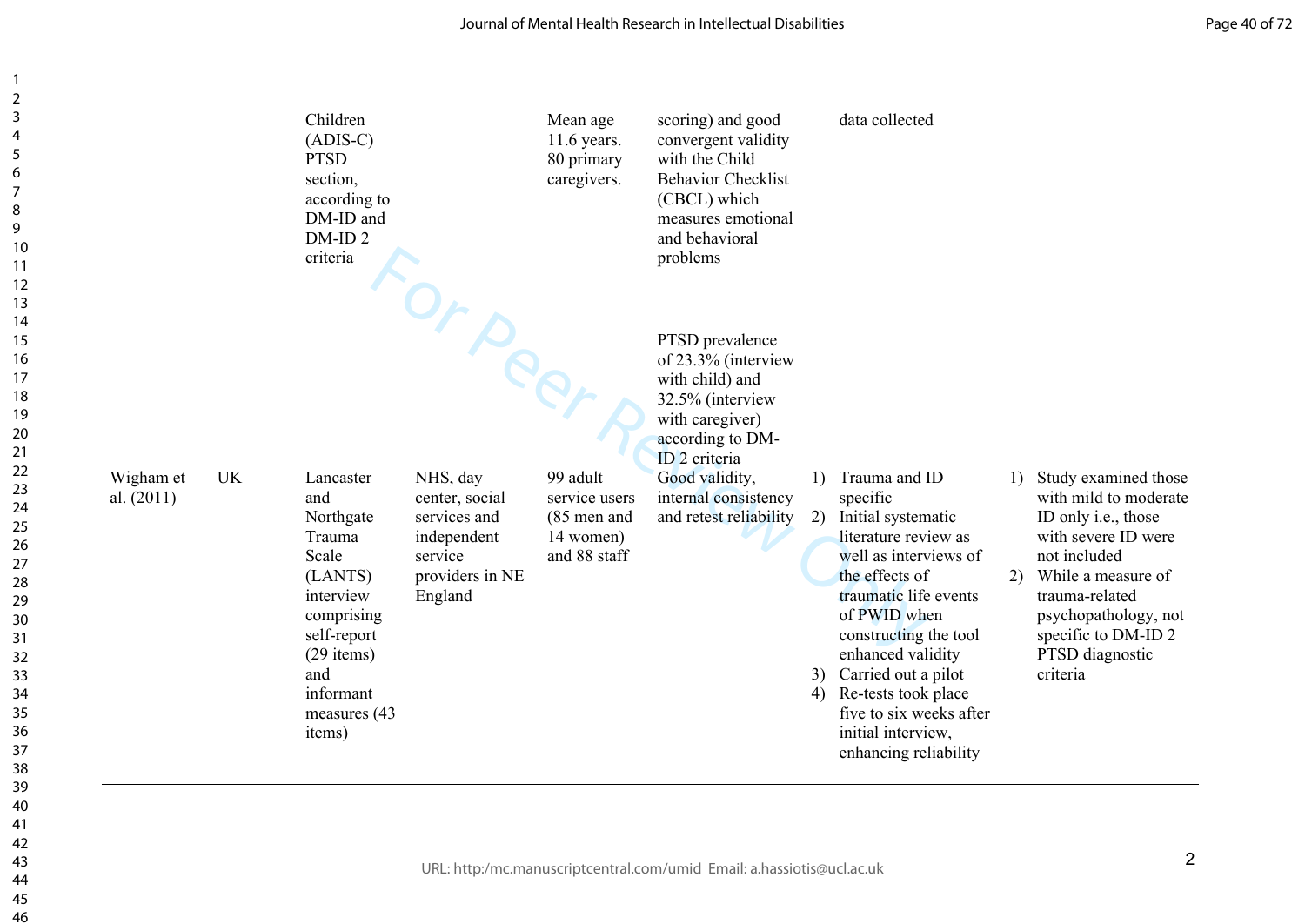| First<br>author<br>and<br>publica<br>tion<br>date | Country   | <b>Diagnostic</b><br><b>Tool</b>                                                                                                               | Population<br>incl.<br><b>Healthcare</b><br>setting                                                      | Sample size                                                                                                                                                                                                                   | <b>Results incl.</b><br>prevalence                                                                                                        | <b>Strengths</b>                                                                                                                   | <b>Limitations</b>                                                                                                                                           |
|---------------------------------------------------|-----------|------------------------------------------------------------------------------------------------------------------------------------------------|----------------------------------------------------------------------------------------------------------|-------------------------------------------------------------------------------------------------------------------------------------------------------------------------------------------------------------------------------|-------------------------------------------------------------------------------------------------------------------------------------------|------------------------------------------------------------------------------------------------------------------------------------|--------------------------------------------------------------------------------------------------------------------------------------------------------------|
| Bakken<br>et al.<br>(2014)                        | Norway    | Diagnostic<br>Manual-<br>Intellectual<br>Disability<br>criteria<br>interview of<br>PWID and<br>their<br>informants                             | Psychiatric<br>Inpatient<br>Unit for<br>adults with<br>ID                                                | Five psychiatric<br>inpatients, three<br>female and two<br>male, aged between<br>25 and 45. Three<br>with moderate<br>intellectual<br>disabilities, one<br>moderate-severe<br>and one severe<br>intellectual<br>disabilities. | <b>100% PTSD</b><br>prevalence<br>according to<br>DM - ID criteria                                                                        | Screens for PTSD in<br>1)<br>moderate to severe<br>ID                                                                              | Small sample size<br>1)                                                                                                                                      |
|                                                   |           | <b>LANTS</b> used<br>as a<br>comparison<br>tool for<br>patients with<br>moderate ID                                                            |                                                                                                          |                                                                                                                                                                                                                               | -View On,                                                                                                                                 |                                                                                                                                    |                                                                                                                                                              |
| Cooper<br>et al.<br>(2007)                        | <b>UK</b> | Review of<br>case notes and<br>interview of<br>participant and<br>main carer by<br>nurse and GP.<br>Diagnosis<br>based on DM-<br>ID and ICD-10 | Population<br>identified via<br>local social<br>work<br>services and<br>specialist<br>health<br>services | 1,023 adults (16 or<br>over) with ID, 562<br>$(54.9\%)$ men and<br>461 (45.1%)<br>women. 38.9%<br>mild ID, 24.2%<br>moderate, 18.9%<br>severe, 18%<br>profound.                                                               | $3.8\%$ of the<br>cohort were<br>found to have<br>anxiety<br>disorders, of<br>which 0.3% had<br>a clinical<br>diagnosis of<br>PTSD (three | Large sample size<br>1)<br>Thorough<br>2)<br>methodology and<br>approach<br>Includes those with<br>3)<br>severe and profound<br>ID | Sample may not be fully<br>$\left( \right)$<br>representative e.g. those<br>with mild ID under-<br>represented (do not<br>access any services or<br>support) |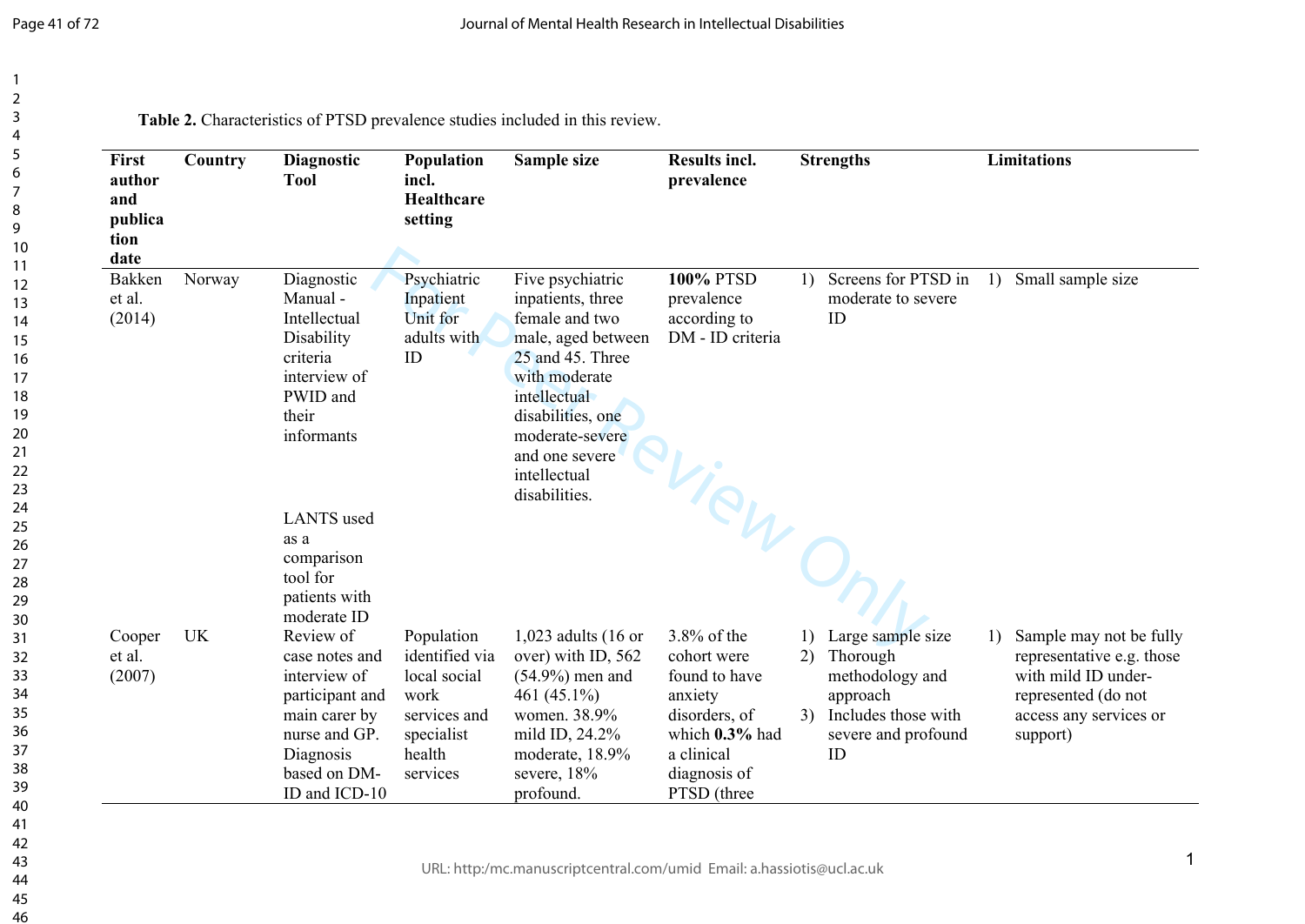|                               |                 | criteria.<br>Further<br>interview<br>carried out by<br>psychiatrist if<br>deemed to<br>have mental<br>health<br>condition.                                 |                                                                        |                                                                                                                                                          | people of the<br>total cohort of<br>$1,023$ ).                                                                                                                                             |          |                                                                                |                         |                                                                                                                                                                        |
|-------------------------------|-----------------|------------------------------------------------------------------------------------------------------------------------------------------------------------|------------------------------------------------------------------------|----------------------------------------------------------------------------------------------------------------------------------------------------------|--------------------------------------------------------------------------------------------------------------------------------------------------------------------------------------------|----------|--------------------------------------------------------------------------------|-------------------------|------------------------------------------------------------------------------------------------------------------------------------------------------------------------|
| Firth et<br>al.<br>(2001)     | UK              | Based on case<br>notes and<br>DSM-4 criteria                                                                                                               | Inpatients in<br>a specialist<br>unit for<br>young people              | 43 child and<br>adolescent victims<br>of sexual abuse <i>i.e.</i> ,<br>known to have                                                                     | 1 met PTSD<br>criteria <i>i.e.</i> ,<br>2.3%                                                                                                                                               | 1)<br>2) | Only study<br>focussing on sexual<br>abuse<br>Includes those with              | 1)<br>2)<br>3)          | Small sample size<br>Focusses on young<br>people only<br>Retrospective                                                                                                 |
|                               |                 |                                                                                                                                                            |                                                                        | experienced trauma                                                                                                                                       |                                                                                                                                                                                            |          | severe ID                                                                      |                         | examination of case<br>notes only (no interview)                                                                                                                       |
| Mevisse<br>n et al.<br>(2016) | Netherland<br>S | Adapted<br>Anxiety<br>Disorders<br>Interview<br>Schedule for<br>Children<br>$(ADIS-C)$<br>PTSD section,<br>according to<br>DM-ID and<br>DM-ID <sub>2</sub> | Psychiatric<br>outpatients<br>and primary<br>caregivers<br>interviewed | 77 children (aged<br>6-18) with mild to<br>borderline ID (IQ<br>50-85) and<br>caregivers $(n=80)$ .<br>Mean age 11.6<br>years. 80 primary<br>caregivers. | <b>PTSD</b><br>prevalence of<br>$23.4\%$ (18/77)<br>was found based<br>on interviews<br>with the<br>children and<br>$32.5\% (26/80)$<br>when based on<br>interviews with<br>the caregiver. | 1)       | First study<br>validating a PTSD<br>clinical interview<br>for children with ID | 1)<br>2)                | Mild to borderline ID<br>only<br>Study focusses on young<br>people only                                                                                                |
| Ryan<br>(1994)                | <b>US</b>       | criteria<br>DSM-3R<br>criteria.<br>Psychiatric<br>interview and<br>case notes<br>review.                                                                   | Referral /<br>outpatient<br>population                                 | 310, 66% women<br>and 33% men.<br>Average age 33.<br>Moderate ID.                                                                                        | 51 met criteria<br>for PTSD i.e.,<br>16.5%                                                                                                                                                 | 1)       | Large sample size                                                              | $\left( \right)$<br>(2) | DSM-3 criteria used,<br>PTSD and PTSD-ID<br>criteria have been<br>updated<br>Sample drawn from<br>referral population,<br>therefore may not be<br>representative of ID |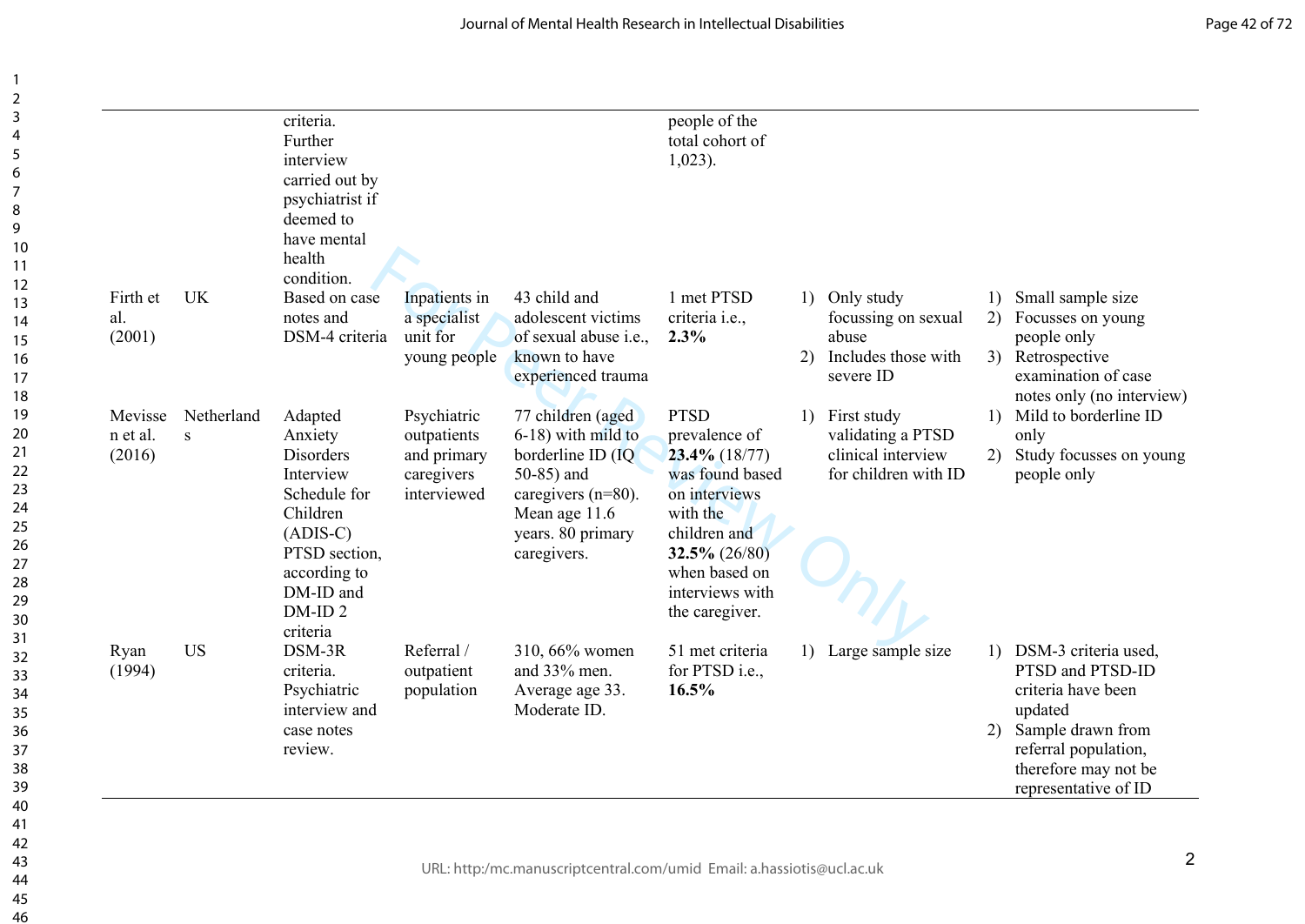| population. Does not       |
|----------------------------|
| assess inpatient or severe |
| to profound ID             |
| population                 |

For Peer Review Only

*Note.* The study by Bakken et al. (2014) was excluded from the meta-analysis due to having less than 10 participants, only the remaining 4 studies were included.

URL: http:/mc.manuscriptcentral.com/umid Email: a.hassiotis@ucl.ac.uk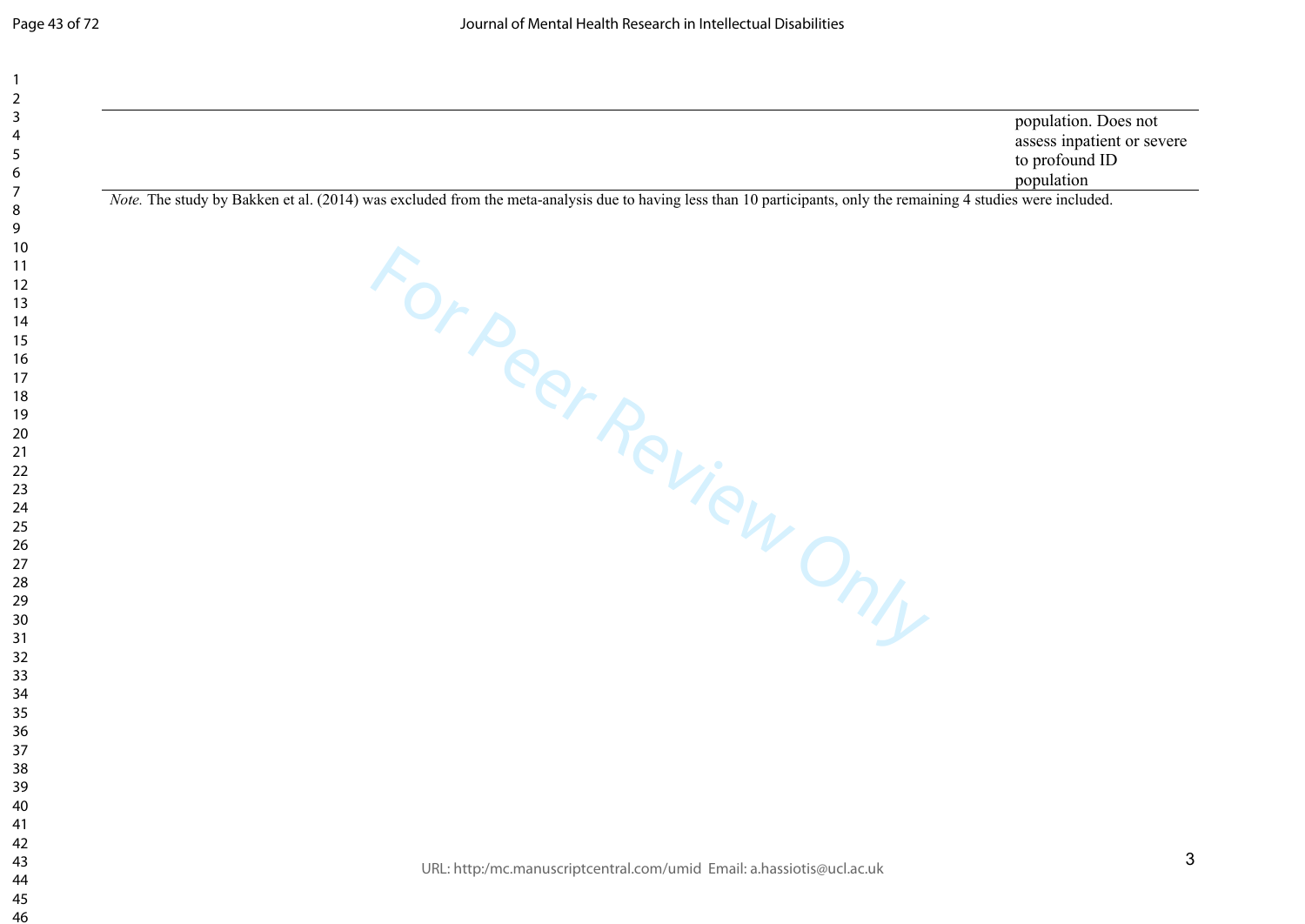|                        | Bakken et al.<br>(2014)<br><b>DM-ID</b><br>Criteria | Cooper et<br>al. $(2007)$ | Firth et al.<br>(2001) | Hall et al.<br>(2014)<br><b>IES-ID</b> | Mevissen et al.<br>(2016)<br><b>ADIS-C PTSD</b> | Ryan<br>(1994)   | Wigham et<br>al. $(2011)$<br><b>LANTS</b> |
|------------------------|-----------------------------------------------------|---------------------------|------------------------|----------------------------------------|-------------------------------------------------|------------------|-------------------------------------------|
| <b>TITLE</b> and       |                                                     |                           |                        |                                        |                                                 |                  |                                           |
| <b>ABSTRACT</b>        |                                                     | $\overline{2}$            | 1                      | $\overline{2}$                         |                                                 | $\mathbf{1}$     | 2                                         |
| <b>INTRODUCTION</b>    |                                                     |                           |                        |                                        |                                                 |                  |                                           |
| Background/rationale   |                                                     |                           |                        | 1                                      |                                                 |                  |                                           |
|                        |                                                     |                           |                        |                                        |                                                 |                  |                                           |
| Objectives             |                                                     |                           |                        | 1                                      |                                                 | $\boldsymbol{0}$ | $\mathbf{1}$                              |
| <b>METHODS</b>         |                                                     |                           |                        |                                        |                                                 |                  |                                           |
| Study design           |                                                     |                           |                        |                                        | $\boldsymbol{0}$                                | $\boldsymbol{0}$ |                                           |
| Setting                | $\overline{0}$                                      |                           | $\overline{0}$         |                                        |                                                 | $\boldsymbol{0}$ | $\boldsymbol{0}$                          |
| Participants           | $\overline{0}$                                      | 0                         | $\Omega$               |                                        | $\boldsymbol{0}$                                | $\boldsymbol{0}$ | $\boldsymbol{0}$                          |
| Variables              | $\overline{0}$                                      |                           |                        |                                        |                                                 | $\mathbf{0}$     |                                           |
| Data                   |                                                     |                           |                        |                                        |                                                 |                  |                                           |
| sources/measurement    | $\overline{0}$                                      |                           | $\boldsymbol{0}$       |                                        |                                                 | $\boldsymbol{0}$ |                                           |
| <b>Bias</b>            | $\theta$                                            | $\boldsymbol{0}$          | $\boldsymbol{0}$       |                                        | $\boldsymbol{0}$                                | $\boldsymbol{0}$ | $\overline{0}$                            |
| Study size             | $\theta$                                            | $\boldsymbol{0}$          | $\boldsymbol{0}$       | $\theta$                               | $\overline{0}$                                  | $\overline{0}$   | $\boldsymbol{0}$                          |
| Quantitative variables | $\Omega$                                            |                           | $\theta$               |                                        |                                                 | $\theta$         | $\mathbf{0}$                              |
| Statistical methods    | $\boldsymbol{0}$                                    |                           | $\boldsymbol{0}$       |                                        |                                                 | $\boldsymbol{0}$ | $\boldsymbol{0}$                          |
| <b>RESULTS</b>         |                                                     |                           |                        |                                        |                                                 |                  |                                           |
| Participants           | $\boldsymbol{0}$                                    | $\boldsymbol{0}$          | $\boldsymbol{0}$       | $\boldsymbol{0}$                       | 0                                               | $\boldsymbol{0}$ | $\boldsymbol{0}$                          |
| Descriptive data       | $\theta$                                            | $\boldsymbol{0}$          |                        | $\theta$                               |                                                 |                  | $\boldsymbol{0}$                          |
| Outcome data           | $\overline{0}$                                      |                           | $\boldsymbol{0}$       | $\theta$                               | $\boldsymbol{0}$                                | $\boldsymbol{0}$ |                                           |
| Main results           |                                                     |                           |                        | $\mathbf{0}$                           | $\overline{0}$                                  |                  | $\boldsymbol{0}$                          |
| Other analyses         | $\Omega$                                            |                           | $\overline{0}$         | $\overline{0}$                         | $\overline{0}$                                  | $\boldsymbol{0}$ | $\mathbf{0}$                              |
| <b>DISCUSSION</b>      |                                                     |                           |                        |                                        |                                                 |                  |                                           |
| Key results            |                                                     |                           | 1                      | 1                                      |                                                 | $\boldsymbol{0}$ | 1                                         |

 $\overline{1}$  $\overline{2}$  $\overline{3}$  $\overline{4}$  $\overline{5}$  $\overline{7}$  $\overline{9}$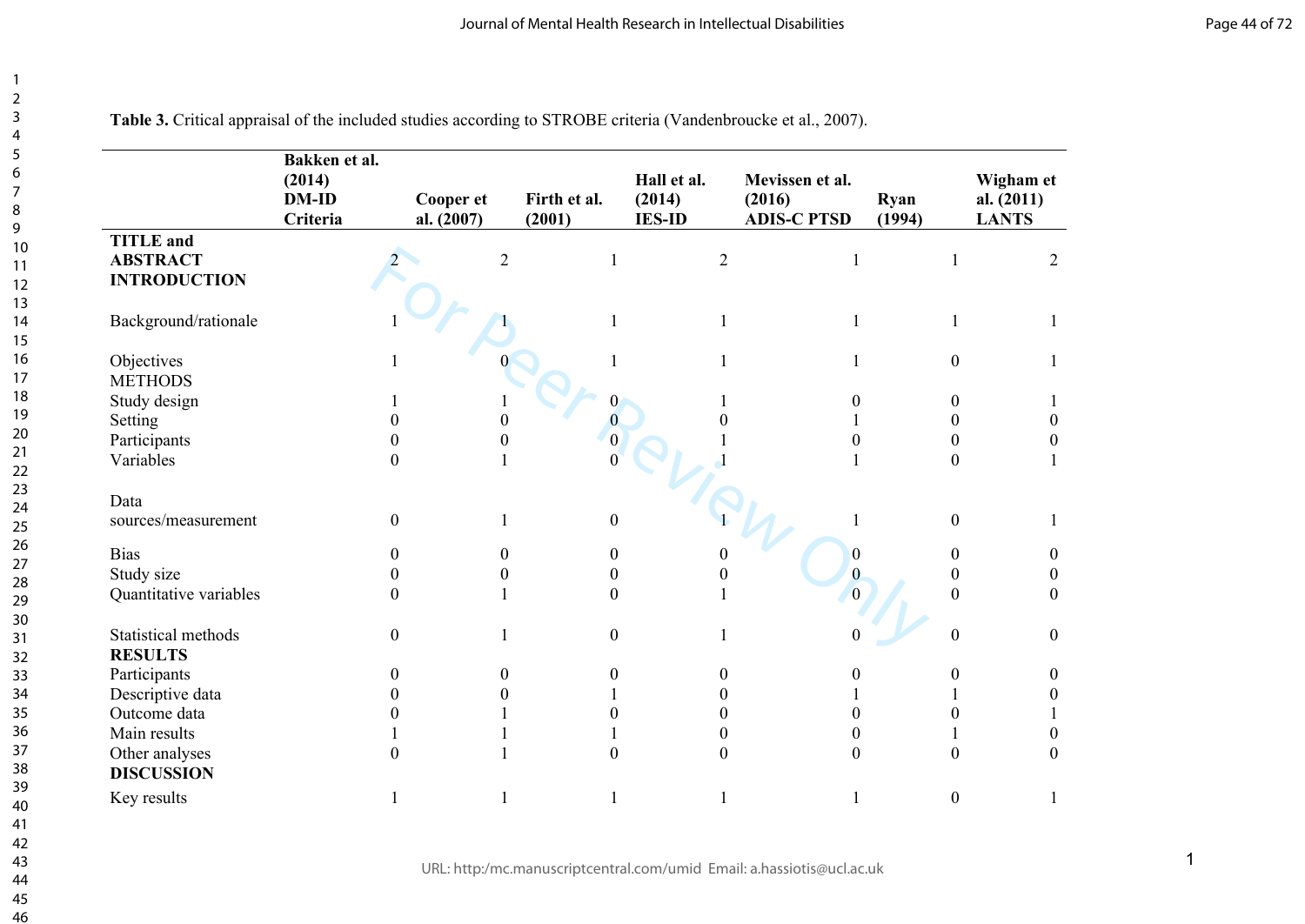$\overline{\phantom{a}}$  $\overline{2}$  $\overline{3}$  $\overline{4}$  $\overline{7}$ 

| Interpretation<br>Generalizability<br><b>OTHER</b> | $\mathbf{1}$<br>$\boldsymbol{0}$ | $\overline{1}$<br>$\mathbf{1}$ | $\mathbf{1}$<br>$\mathbf{1}$ | $\mathbf{1}$ | $\mathbf{1}$<br>$\boldsymbol{0}$ | $\mathbf{1}$<br>$\mathbf{1}$ |  |
|----------------------------------------------------|----------------------------------|--------------------------------|------------------------------|--------------|----------------------------------|------------------------------|--|
| <b>INFORMATION</b>                                 |                                  |                                |                              |              |                                  |                              |  |
| Funding                                            | $\boldsymbol{0}$                 |                                | $\boldsymbol{0}$             | $\mathbf{1}$ | $\mathbf{0}$                     | $\boldsymbol{0}$             |  |
| <b>Total</b>                                       | 9                                | 16                             | $\boldsymbol{9}$             | 14           | 10                               | $\overline{7}$               |  |
| <b>Maximum possible</b><br>score                   | 31                               | 31                             | 33                           | 30           | 30                               | 31                           |  |
| $\frac{0}{0}$                                      | 29%                              | $52\%$                         | 27%                          | 47%          | 33%                              | 23%                          |  |
|                                                    |                                  |                                |                              | $C_{1/2}$    |                                  |                              |  |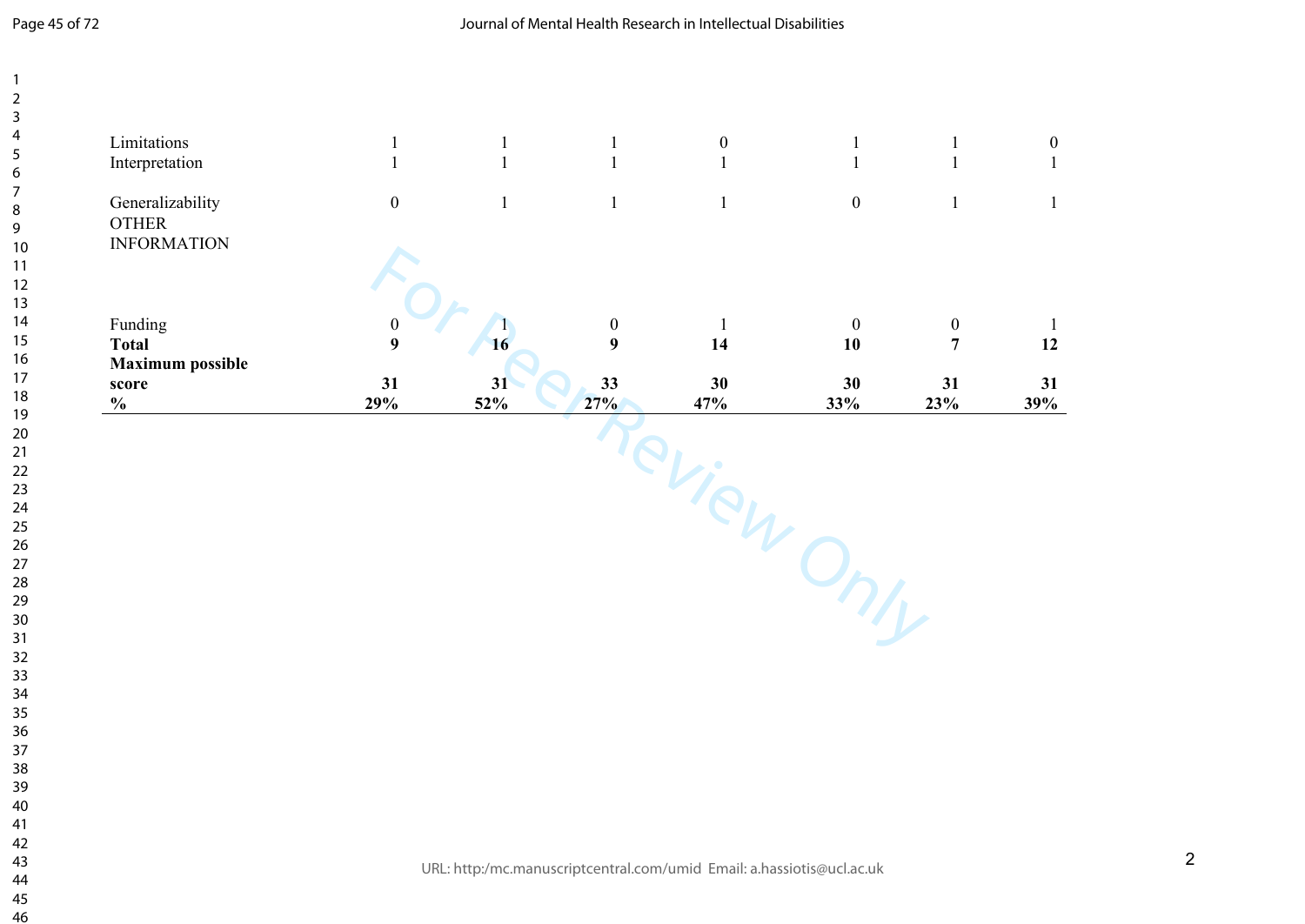| 2                              |  |
|--------------------------------|--|
| 3                              |  |
| 4                              |  |
| 5                              |  |
| 6                              |  |
|                                |  |
|                                |  |
| 8                              |  |
| 9                              |  |
| 10                             |  |
| $\mathbf{1}$<br>1              |  |
| $\mathbf{1}$<br>$\overline{2}$ |  |
| 13                             |  |
| 4<br>1                         |  |
| 15                             |  |
| 16                             |  |
| 1                              |  |
| 18                             |  |
| 19                             |  |
| 20                             |  |
| $\overline{21}$                |  |
| $^{22}$                        |  |
| 23                             |  |
| $\overline{24}$                |  |
| 25                             |  |
| 26                             |  |
| 27                             |  |
| 28                             |  |
| 29                             |  |
| 30                             |  |
| 31                             |  |
| $\overline{32}$                |  |
| 33                             |  |
| 34                             |  |
| 35                             |  |
|                                |  |
| 36                             |  |
| 37                             |  |
| 38                             |  |
| 39                             |  |
| 40                             |  |
| 41                             |  |
| 42                             |  |
| 43                             |  |
| 44                             |  |
| 45                             |  |
| 46                             |  |

 $R_{eff}$ **Question Bakken et al. (2014) DM-ID Criteria Cooper et al. (2007) Firth et al. (2001) Hall et al. Mevissen et al. (2014) IES-ID (2016) ADIS-C PTSD Ryan (1994) Wigham et al. (2011) LANTS**  Representativeness of the sample ★ ★ ★ Sample size Non-respondents Selection (maximum 5 stars) Ascertainment of the exposure ★★ ★★ ★★ ★★ ★★ ★★ ★★ **Comparability** (maximum 2 stars) Based on study design and analysis Assessment of the outcome ★ ★★ ★★ ★ ★ ★★ ★ Outcome (maximum 3 stars) Statistical test **Quality score 3 6 5 3 3 5 3**

**Table 4.** Critical appraisal of the included studies according to the Newcastle-Ottawa scale (Modesti et al., 2016; Wells et al., 2009).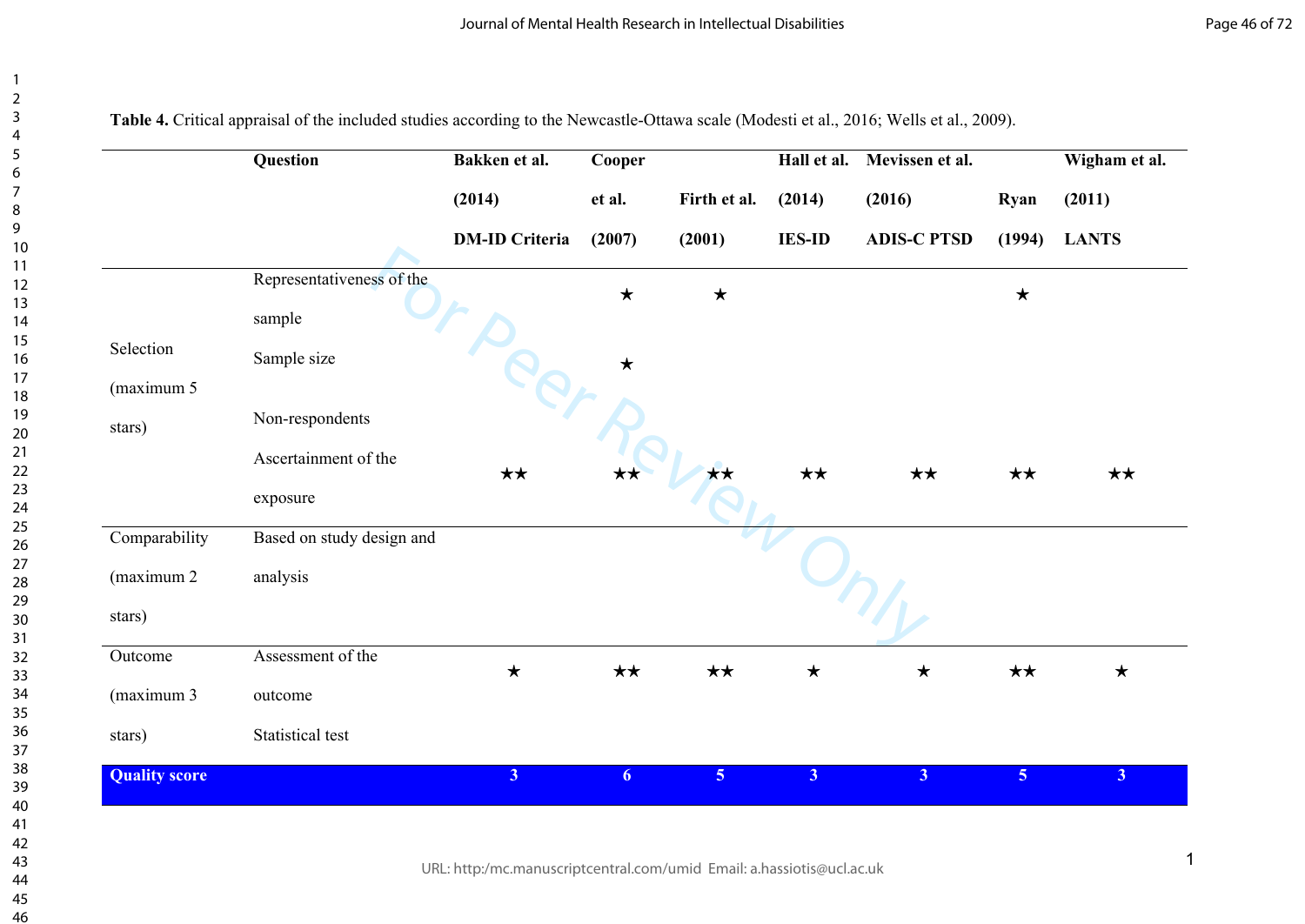$\overline{\mathbf{1}}$  $\overline{2}$  $\overline{3}$  $\overline{4}$  $\overline{7}$ 

#### **(maximum 10)**

For Peer Review Only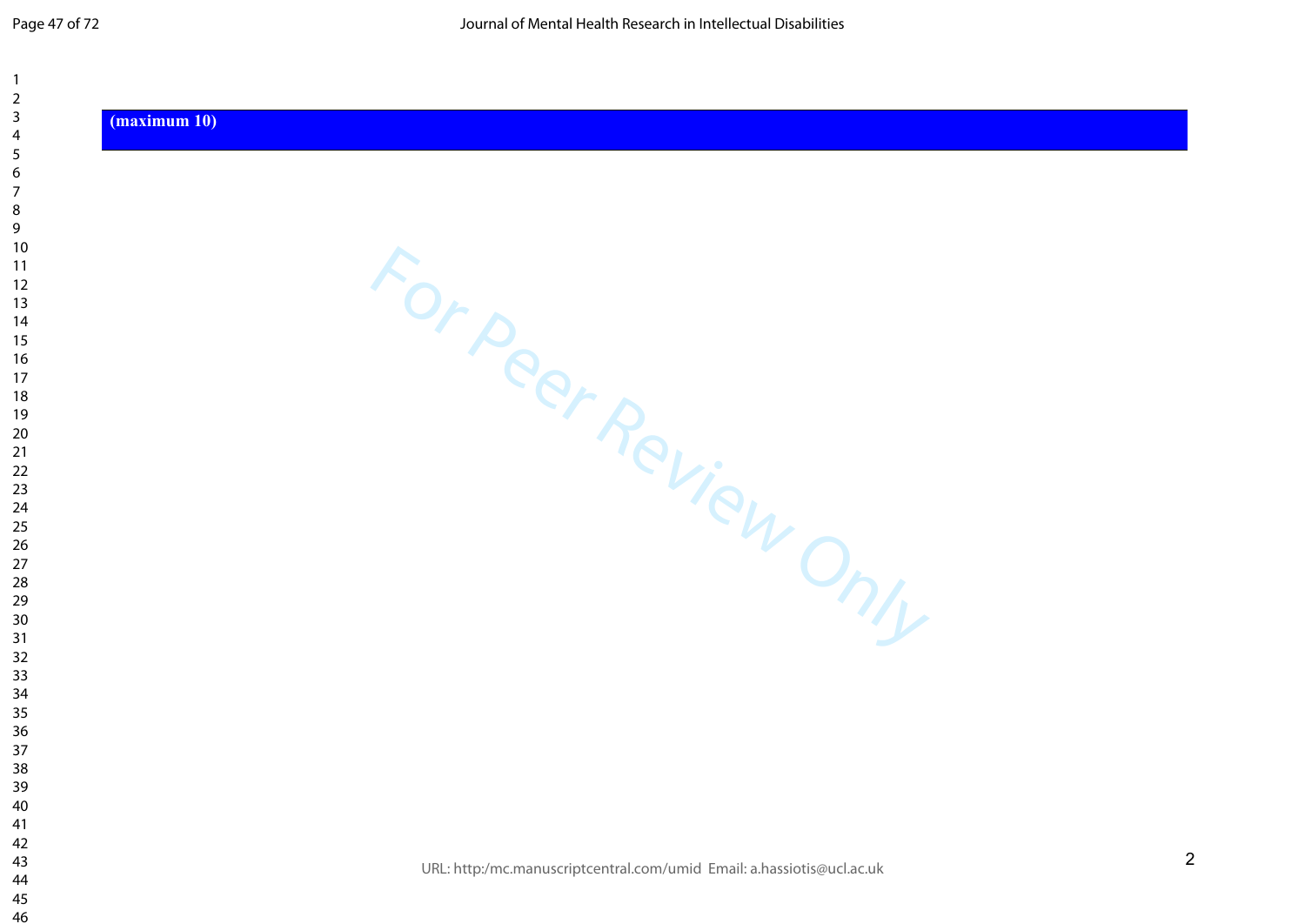| Table 5. Impact of study characteristics on prevalence estimates for PTSD in PWID: sensitivity |
|------------------------------------------------------------------------------------------------|
| analysis.                                                                                      |

|                                                                  | <b>Prevalence Results and I<sup>2</sup></b> |
|------------------------------------------------------------------|---------------------------------------------|
| Primary Analysis                                                 | 10, 95% CI [0.4, 20]                        |
|                                                                  | $I^2 = 96.3$                                |
|                                                                  | Four studies                                |
|                                                                  | 1,453 participants                          |
| Sensitivity Analysis                                             |                                             |
| Excluding study that retrospectively reviewed medical records to | 13, 95% CI [-1.3, 27]                       |
| screen for PTSD, used outpatients only                           | $I^2 = 97.5$                                |
|                                                                  | Three studies                               |
|                                                                  | 1,410 participants                          |
| Studies with a dult participants only                            | 8, 95% CI [-8, 24]                          |
|                                                                  | $I^2 = 98.3$                                |
|                                                                  | Two studies                                 |
|                                                                  | 1,333 participants                          |
| Studies with child and adolescent participants only              | 12, 95% CI [-8.2, 33]                       |
|                                                                  | $I^2 = 93.6$                                |
|                                                                  | Two studies                                 |
|                                                                  | 120 participants                            |

For Personal Property (Higgins et al., *Note*. 95% CI=95% confidence intervals; I<sup>2</sup> assesses study heterogeneity with thresholds of  $\geq$ 25%, ≥50% and ≥75% indicating low, moderate and high heterogeneity, respectively (Higgins et al., 2003).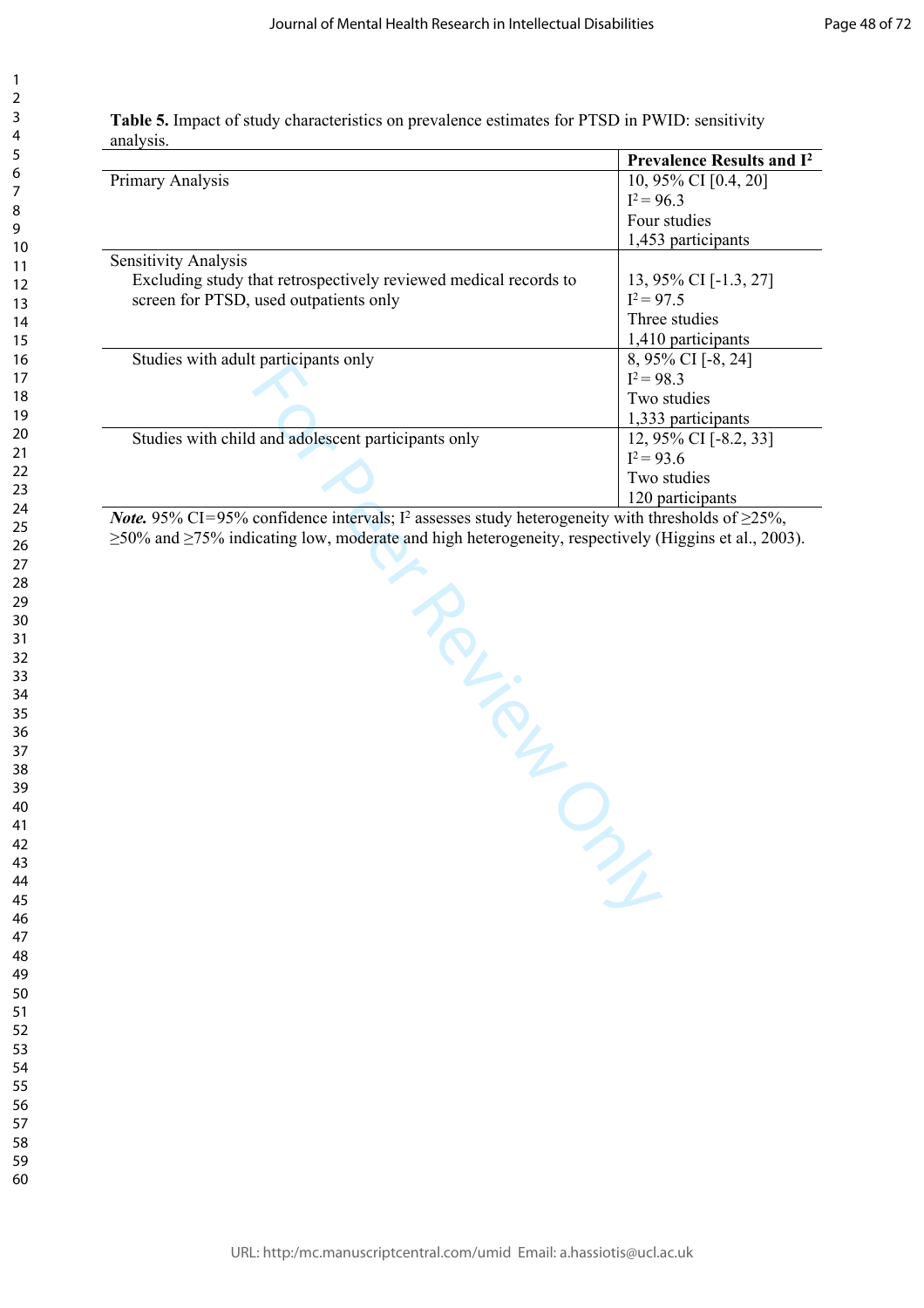$\mathbf{1}$  $\overline{2}$  $\overline{3}$  $\overline{4}$  $\overline{7}$ 

# **Ascertainment and prevalence of post traumatic stress disorder (PTSD) in people with intellectual disabilities**

#### **Abstract**

thes (PWID) and reviews on appropriate screening tools<br>w aims to identify PTSD screening tools for PWID and<br>D within this population. *Method*: Medline, PubMed, Ei<br>Health and Web of Science databases were searched (in<br>igib *Introduction*: Post-traumatic stress disorder (PTSD) may be under-recognized in people with intellectual disabilities (PWID) and reviews on appropriate screening tools and prevalence are lacking. This review aims to identify PTSD screening tools for PWID and estimate the prevalence of PTSD within this population. *Method*: Medline, PubMed, Embase, PsycINFO, Cochrane, Global Health and Web of Science databases were searched (inception to October 2017) to identify eligible literature. Papers were also found via manual searches of the references of eligible studies. Studies were reviewed in accordance with the Preferred Reporting Items for Systematic reviews and Meta-analyses (PRISMA) guidelines, subjected to exclusion criteria, and quality appraised using STROBE criteria for observational studies and an adapted form of the Newcastle-Ottawa scale for cross-sectional studies. Seven studies were identified. Meta-analysis was carried out on the prevalence studies and heterogeneity quantified using I<sup>2</sup>. *Results*: Three tools for screening PTSD in PWID were found: two for use in adults (the Lancaster and Northgate Trauma Scale and the Impact of Event Scale - Intellectual Disabilities) and the Adapted Anxiety Disorders Interview Schedule for Children with PTSD. Five studies reported PTSD prevalence in PWID. The weighted pooled prevalence of PTSD in PWID was found to be 10%, 95% CI [0.4%, 19.5%], towards the upper limit of estimated PTSD prevalence in the general population (5-10%). *Conclusion*: PTSD can be diagnosed in PWID but may go unrecognized by healthcare professionals. The identified tools should be further compared and assessed for acceptability and efficacy to improve the identification of PTSD in PWID.

*Keywords*: mental health, learning disabilities, PTSD, screening, prevalence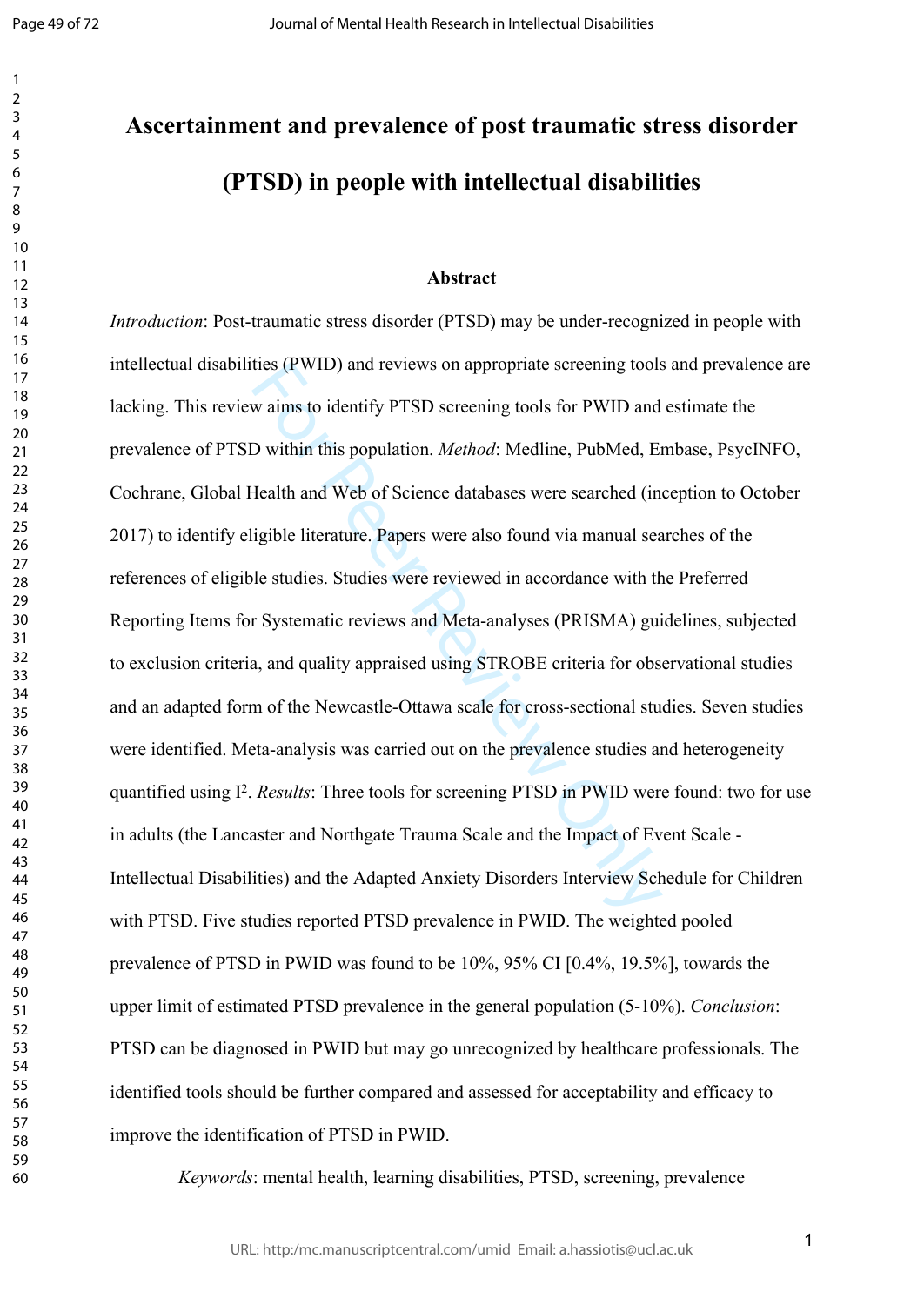#### **Introduction**

nclude re-experiencing symptoms such as flashbacks an behavior, hyperarousal and negative changes in cognitic tric Association, 2013a). Such symptoms must last for last for last polycyclonic Association, 2013a) and typical Post-traumatic stress disorder (PTSD) is a mental disorder that can develop as a result of an exceptionally threatening or catastrophic event (National Institute for Health and Care Excellence, 2005). Such events include assault, road traffic accidents, sexual abuse and domestic violence (Balogh et al., 2001; National Institute for Health and Care Excellence, 2005). The Diagnostic and Statistical Manual of Mental Disorders, 5th Edition (DSM-5) diagnosis criteria include re-experiencing symptoms such as flashbacks and nightmares as well as avoidance behavior, hyperarousal and negative changes in cognitions and mood (American Psychiatric Association, 2013a). Such symptoms must last for longer than one month (American Psychiatric Association, 2013a) and typically begin within six months of the trauma (Streeruwitz, Hagger, Webb, Walker, & Jakeman, 2009). Risk factors include neurotic personality traits, a lack of social support, a history of psychiatric problems, substance misuse and childhood abuse; twin studies also reveal genetic susceptibility (Streeruwitz et al., 2009). It is important to appreciate that people with intellectual disabilities (PWID) can also experience trauma and go on to develop PTSD (Fletcher et al., 2016). An intellectual disability is defined as a "developmental condition characterized by global impairment of intelligence and significant difficulties in socially adaptive functioning" (Cader & Paschos, 2009, p. 202) with onset before the age of 18 (American Psychiatric Association, 2013b; Mevissen et al., 2016). Intellectual disabilities are divided into "mild" (IQ 50-69), "moderate" (IQ 35-49), "severe" (IQ 20-34) and "profound" (IQ below 20) (National Institute for Health and Care Excellence, 2014).

# **Challenges with screening for PTSD in PWID**

 $\mathbf{1}$  $\overline{2}$  $\overline{4}$  $\overline{7}$ 

Screening for PTSD in PWID presents unique challenges against a background where individuals are dealing with disability itself, issues of dependency and being part of a society that may not view them as normal (Hollins  $\&$  Sinason, 2000; Mevissen  $\&$  de Jongh, 2010;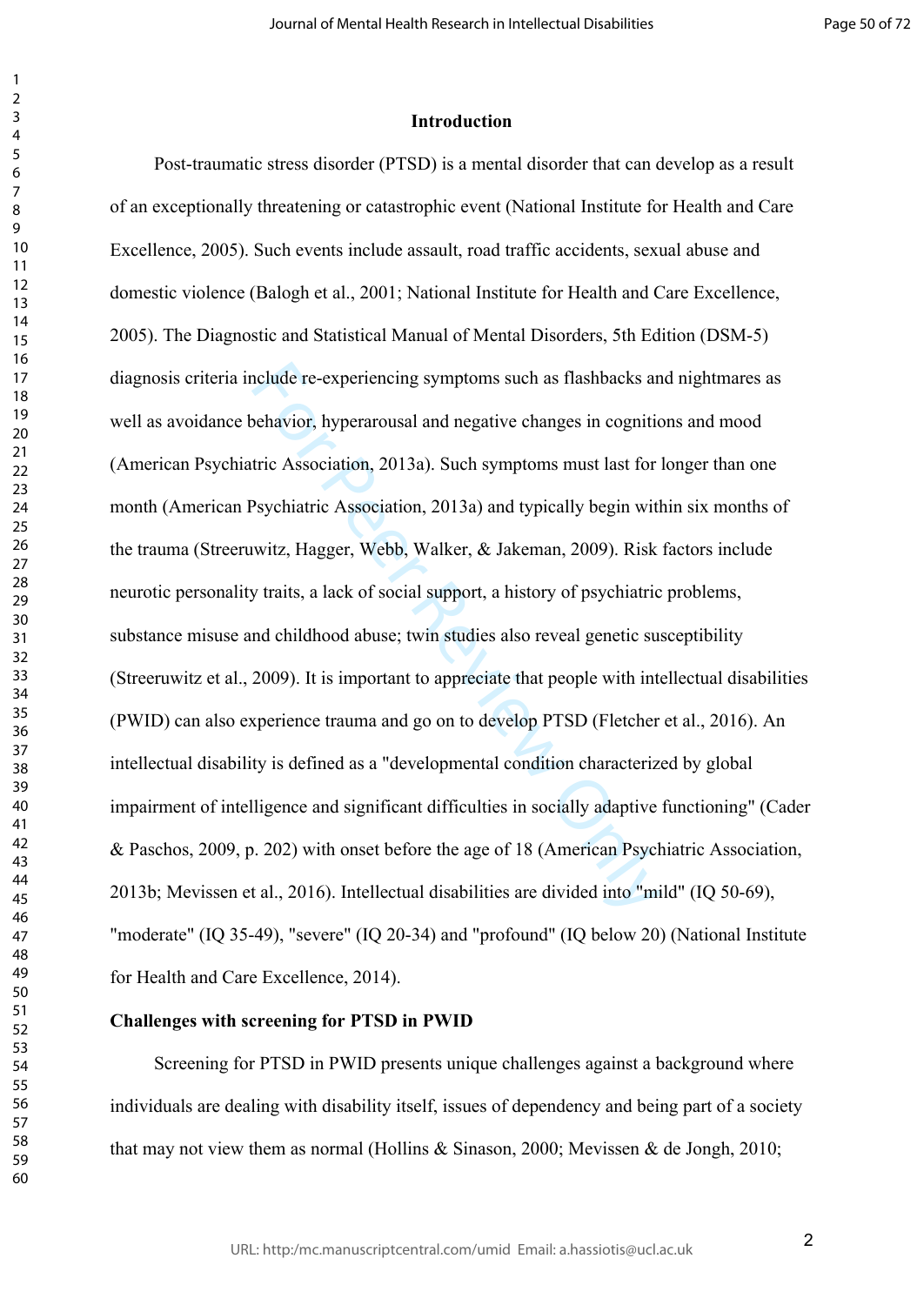$\mathbf{1}$  $\overline{2}$  $\overline{4}$  $\overline{7}$ 

National Institute for Health and Care Excellence, 2015; National Institute for Health and Care Excellence, 2016). Screening is further complicated due to the considerable comorbidity of PTSD with anxiety, depression and pathological grief (McCarthy, 2001; Ryan, 1994). The unique challenges with respect to diagnosing PTSD in PWID include communication, symptom presentation and diagnostic overshadowing.

# **Communication.**

ing for PTSD, clinicians rely on the individual's descriptions (Mevissen & de Jongh, 2010). PWI<br>sesive language limitations with reduced decision-making ret al., 2016; Mitchell & Doyle, 2003). Thus, the usual<br>9 may not be When screening for PTSD, clinicians rely on the individual's description of their experiences and response to questions (Mevissen  $\&$  de Jongh, 2010). PWID can have receptive and expressive language limitations with reduced decision-making and cognitive capacities (Fletcher et al., 2016; Mitchell & Doyle, 2003). Thus, the usual signs and symptoms of PTSD may not be reported or observable (National Institute for Health and Care Excellence, 2014). Additionally, PWID may try to provide answers that they deem acceptable to the clinician, so called acquiescence bias (Fletcher et al., 2016). The nature of an intellectual disability and developmental levels can also differ remarkably, leading to a wide range of communication ability and clinicians are challenged to respond to the person's individual communication style.

#### **Symptom presentation.**

The treatment setting (primary care, secondary care, community, home) and any physical health problems such as sensory impairments, can lead to differences in how mental health problems are presented (McCarthy, 2001; National Institute for Health and Care Excellence, 2014; Wigham & Emerson, 2016).

# **Diagnostic overshadowing.**

Diagnostic overshadowing can be defined as once clinicians have made a diagnosis of a major condition, there is a "tendency to attribute all other problems to that diagnosis, thereby leaving other co-existing conditions undiagnosed" (Neurotrauma Law Nexus, n.d.). In the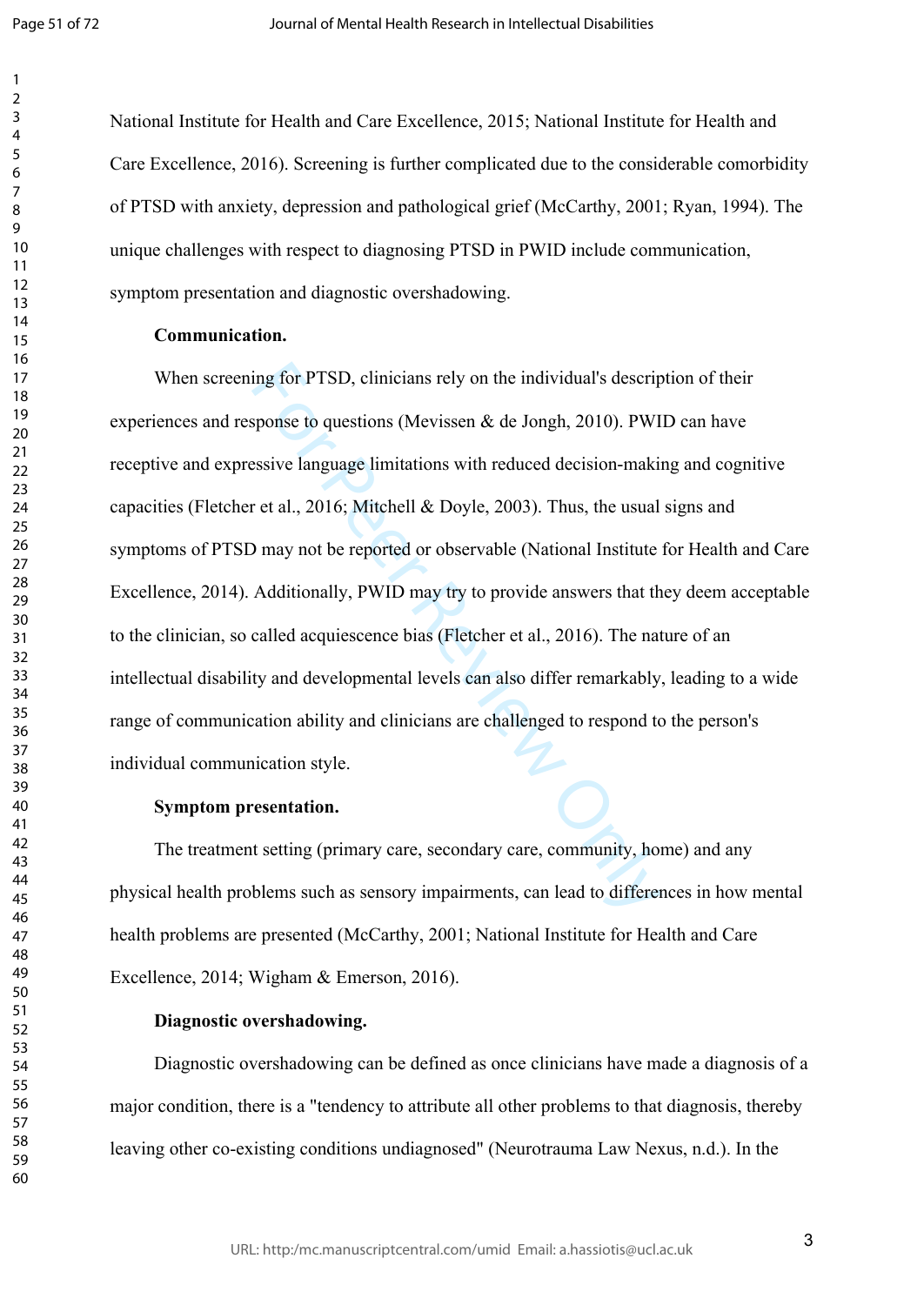case of PTSD in PWID, clinicians may attribute PTSD symptoms to the intellectual disability itself, for instance labeling symptoms as challenging behavior or anger (Cader & Paschos, 2009; McCarthy, 2001; Mevissen & de Jongh, 2010; Mevissen et al., 2016; Mitchell & Doyle, 2003). Emotional numbing may be attributed to depression or anxiety, and flashbacks, another common symptom of PTSD, may be mistaken by the clinician as hallucinations and therefore lead to inaccurate diagnoses (Esralew, 2006).

# **Additional factors to consider when diagnosing PTSD in PWID.**

actors to consider when diagnosing PTSD in PWID.<br>
coumented that PWID are more likely to experience tra<br>
PTSD compared to the general population (Fletcher et a<br>
Carthy, 2001; Mevissen & de Jongh, 2010; Mevissen et<br>
titiona It is widely documented that PWID are more likely to experience trauma, neglect and abuse and develop PTSD compared to the general population (Fletcher et al., 2016; Hollins & Sinason, 2000; McCarthy, 2001; Mevissen & de Jongh, 2010; Mevissen et al., 2016; Mitchell & Doyle, 2003; National Institute for Health and Care Excellence, 2015; Ryan, 1994; Wigham & Emerson, 2016; Wigham et al., 2014). Institutional carer abuse scandals including those at Winterbourne View (Department of Health, 2012; Oakes, 2012), in the New York State developmental disability system (Halladay & Harrington, 2015) and at Muckamore Abbey Hospital in Northern Ireland (Belfast Health and Social Care Trust, 2018) highlight the higher risk of abuse PWID can face and the importance of screening for PTSD in clinical consultations. Such abuse has included staff assaulting patients, inappropriate restraint and sexual abuse. Lower levels of intelligence are associated with a reduced ability to avoid exposure to trauma and to also cope with any PTSD effects (Mevissen & de Jongh, 2010). Furthermore, PWID may have been subject to loss events over time such as bereavement, moving home and reduced family support and cognitive limitations or social adversity may have compromised their ability to manage stress effectively (Mevissen et al., 2016; Wigham et al., 2014).

#### **Previous research on PTSD prevalence in PWID**

 $\mathbf{1}$  $\overline{2}$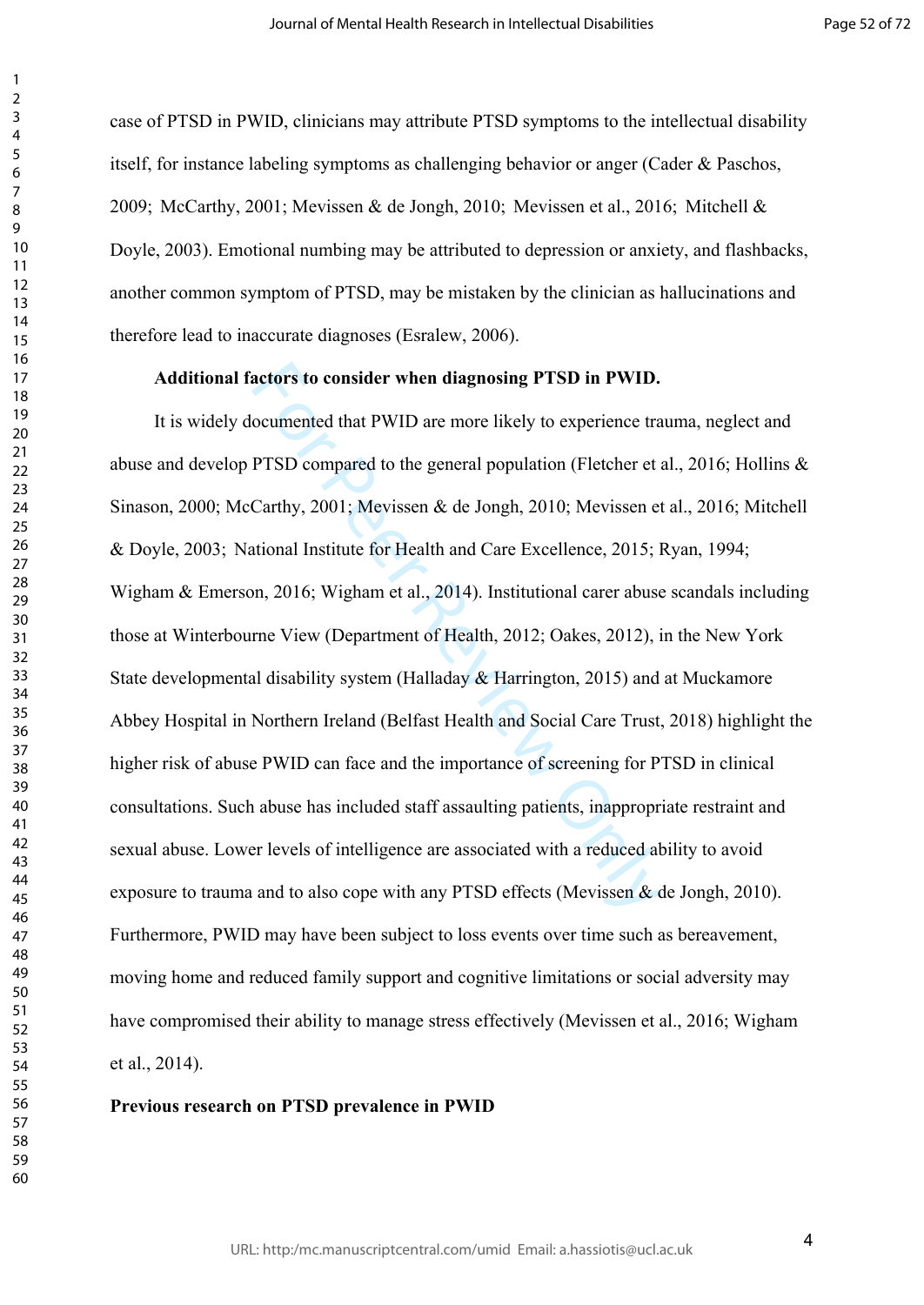$\mathbf{1}$  $\overline{2}$ 

PWID, according to their intellectual ability. As such, metrically validated PTSD screening tools specific to the mgh, 2010; Mevissen et al., 2016; Wigham et al., 2011).<br>Jols, there is little information about prevalence r Estimates of PTSD prevalence in the general population range from 5% to 10% (Kessler, Chiu, Demler, & Walters, 2005; Shalev, Liberzon, & Marmar, 2017; Streeruwitz et al., 2009). Studies estimating PTSD prevalence in PWID have typically used existing measures of PTSD and tried to apply these to PWID (Mevissen & de Jongh, 2010; Mevissen et al., 2016; Wigham et al., 2011). This approach is not ideal as such measures can involve long and complicated questionnaires as well as detailed Structured Clinical Interviews, which are not suitable for PWID, according to their intellectual ability. As such, there is a lack of research on psychometrically validated PTSD screening tools specific to the ID population (Mevissen & de Jongh, 2010; Mevissen et al., 2016; Wigham et al., 2011). As a result of the lack of screening tools, there is little information about prevalence rates (Mevissen & de Jongh, 2010) with the risk that PTSD is under-recognized in PWID (Mitchell et al., 2006). Undiagnosed and untreated PTSD can lead to a reduced quality of life, impaired emotional, social and physical development as well as higher costs of care in the long-run (Mevissen et al., 2016). The National Institute for Health and Care Excellence (NICE) acknowledges that "mental health problems are often overlooked and therefore untreated in people with learning disabilities" (National Institute for Health and Care Excellence, 2016, p. 33). Although general guidance on the assessment and management of mental health problems in PWID is provided, specific guidance on PTSD screening is lacking (National Institute for Health and Care Excellence, 2016).

### **Aims of the review**

The current review seeks to provide an update to the literature, following a 2010 systematic review carried out by Mevissen and de Jongh (2010) which did not find any diagnostic tools specific for PTSD in PWID, aside from DSM-4 PTSD criteria adapted for PWID (DM-ID, Diagnostic Manual - Intellectual Disability). Furthermore, the review found only three studies examining the prevalence of PTSD in PWID. Prevalence estimates varied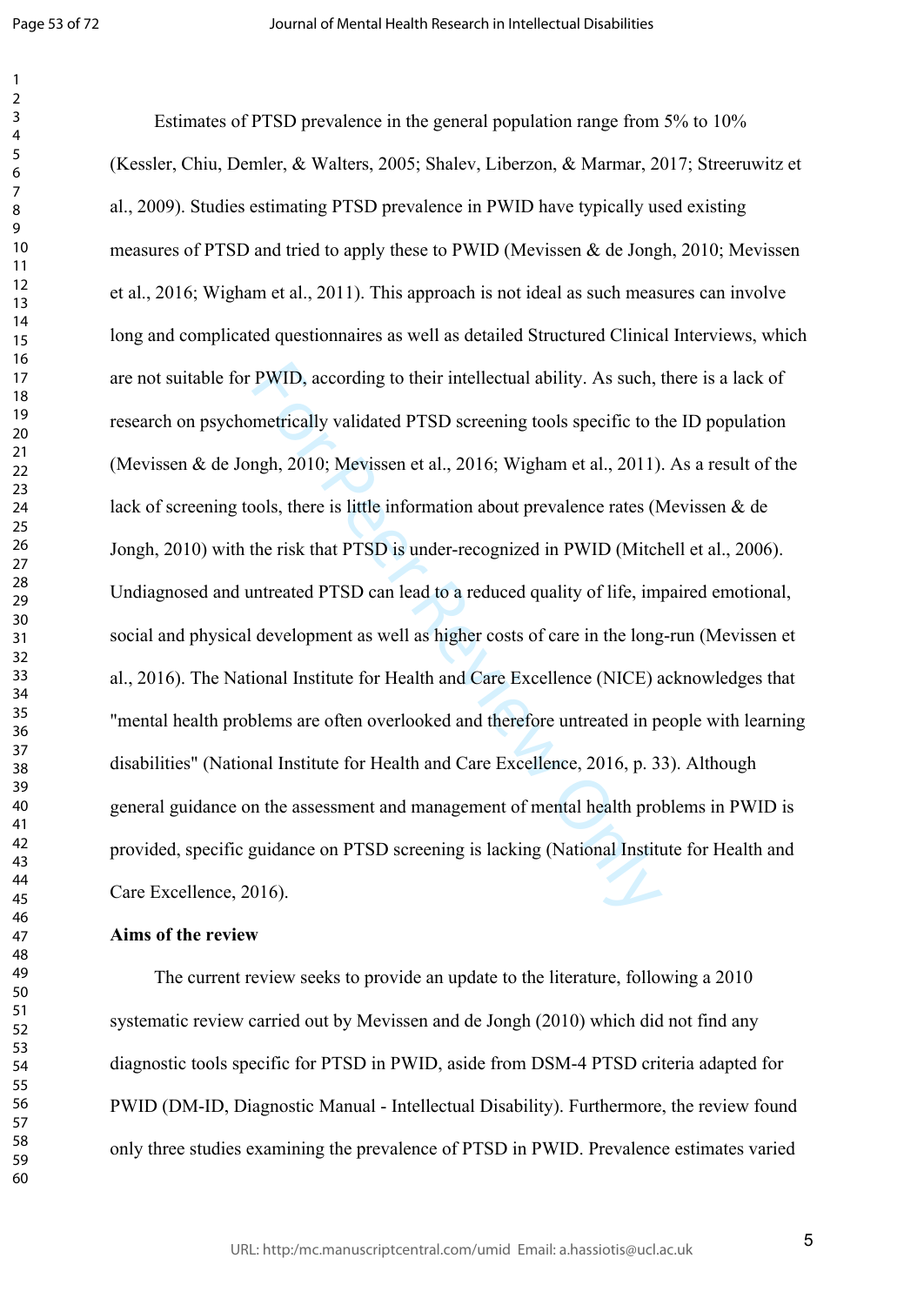widely - from 2.5% to 60% (Firth et al., 2001; Mitchell et al., 2006; Ryan, 1994). However none of the studies identified in the review used ID-specific screening tools or tools validated for use in PWID and a pooled prevalence estimate was not provided (Mevissen & de Jongh, 2010). This systematic review therefore has two aims:

- 1) Identification of screening tools for the detection of PTSD symptoms in PWID.
- 2) Estimation of the prevalence of PTSD in PWID.

#### **Method**

# **Literature search strategy**

 $\mathbf{1}$  $\overline{2}$  $\overline{4}$  $\overline{7}$ 

Method<br>
strategy<br>
d searches of the Medline, Embase, PsycINFO and Glo<br>
ducted by the first author from inception of each databa<br>
d SP interface. The PubMed, Cochrane and Web of Sci<br>
rately. The pre-defined search terms tog Computerized searches of the Medline, Embase, PsycINFO and Global Health databases were conducted by the first author from inception of each database to 29th October 2017 using the Ovid SP interface. The PubMed, Cochrane and Web of Science databases were searched separately. The pre-defined search terms together with the Boolean operators *OR* and *AND* entered into the *Title* field for the two searches are detailed below.

# **Search 1.**

"PTSD" OR "post-traumatic stress disorder" OR "post traumatic stress disorder" OR trauma OR abuse OR "life events" OR "environmental stressors" OR "stress disorder", AND

# **Search 2.**

"learning disabilit\*" OR "intellectual disabilit\*" OR "developmental disabilit\*" OR "learning difficult\*" OR "intellectual difficult\*" OR "developmental difficult\*" OR "learning impair\*" OR "intellectual impair\*" OR "developmental impair\*" OR "mental retardation" OR "mental handicap"

Learning disabilities was included as a search term in Search 2 to include studies concerning PWID who may have been incorrectly noted as having a learning disability. The terms learning disability and intellectual disability are not interchangeable and can be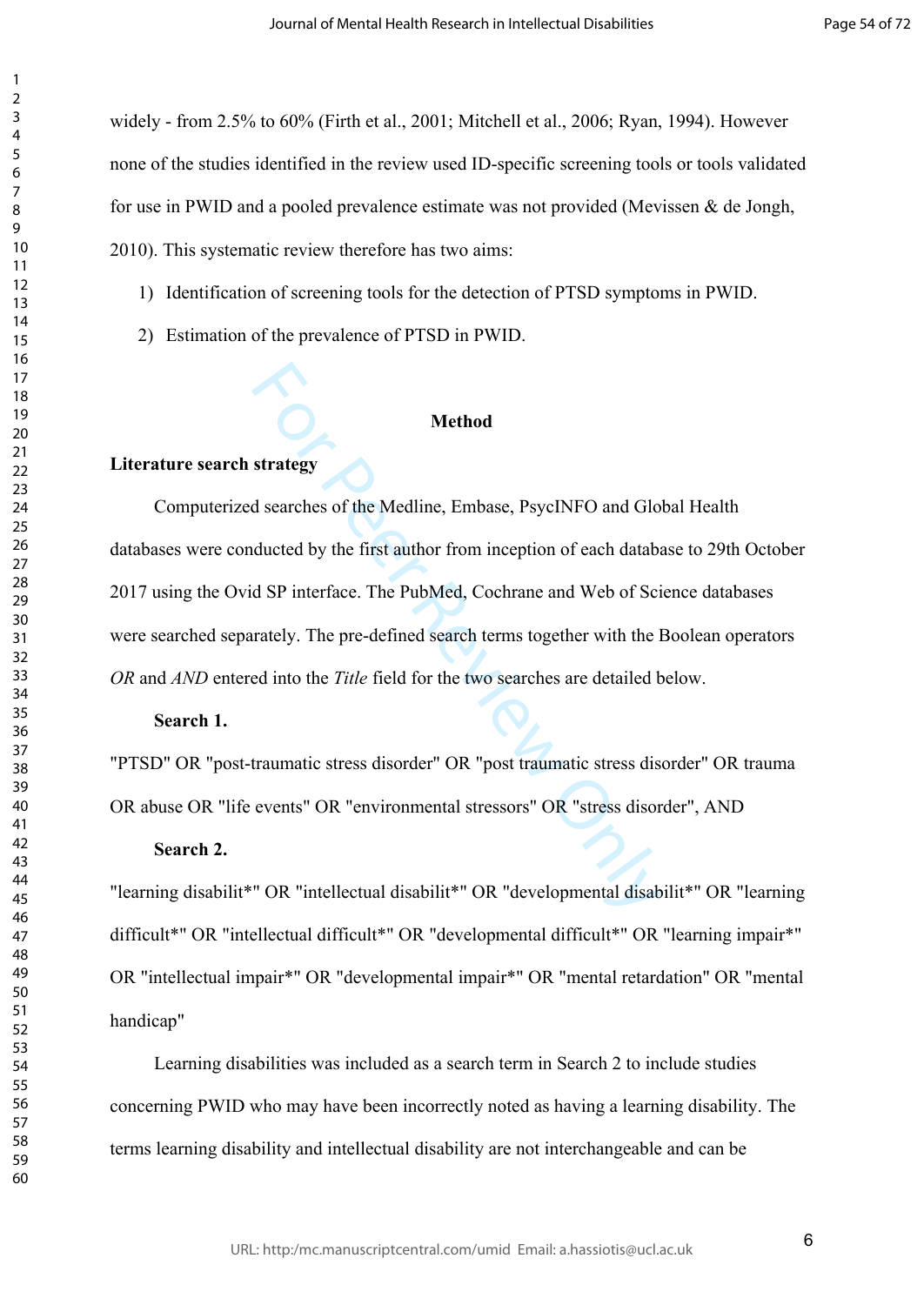$\mathbf{1}$  $\overline{2}$ 

confused reflecting a changing international context (Cluley, 2017). Thus by including learning disabilities in the search terms, it is possible to carry out a more complete search and capture studies that may have included PWID that were incorrectly identified as having a learning disability. This approach would also include studies comprising both PWID and those with learning disabilities and is in line with the previous systematic review by Mevissen and de Jongh (2010) where this search term was included. Searches of English-language publications only were carried out, enhanced by examination of the references of the included studies and duplicates were removed. The search was replicated by the fourth author with the same results.

vere carried out, enhanced by examination of the referentes were removed. The search was replicated by the fourth or the fourth of the fourth or the fourth or the fourth or the fined via DSM diagnostic criteria, a research The inclusion criteria were: i) peer-reviewed journal articles in English; ii) people with intellectual disabilities, clinically verified according to DSM criteria; iii) observational study design; iv) PTSD defined via DSM diagnostic criteria, a research diagnostic tool or a validated screening tool; and v) either narrative studies on PTSD screening tools specific to PWID or studies examining PTSD prevalence within the ID population (prevalence levels reported as the number of participants meeting criteria for PTSD or a percentage from which the number of participants meeting this criteria could be calculated). Articles were excluded if they: i) related to PTSD treatment or prevention; ii) examined substance abuse amongst PWID; iii) were systematic or qualitative reviews; iv) were conference or meeting abstracts without corresponding full-length journal articles; and v) were "grey" literature (rather than being published in peer-reviewed scientific journals). For the meta-analysis, studies with fewer than 10 participants were excluded both due to the low quality nature of many case reports and because studies with such small sample sizes may distort the overall findings by over-estimating effect sizes (Levine, Asada, & Carpenter, 2009).

#### **Study selection and data extraction**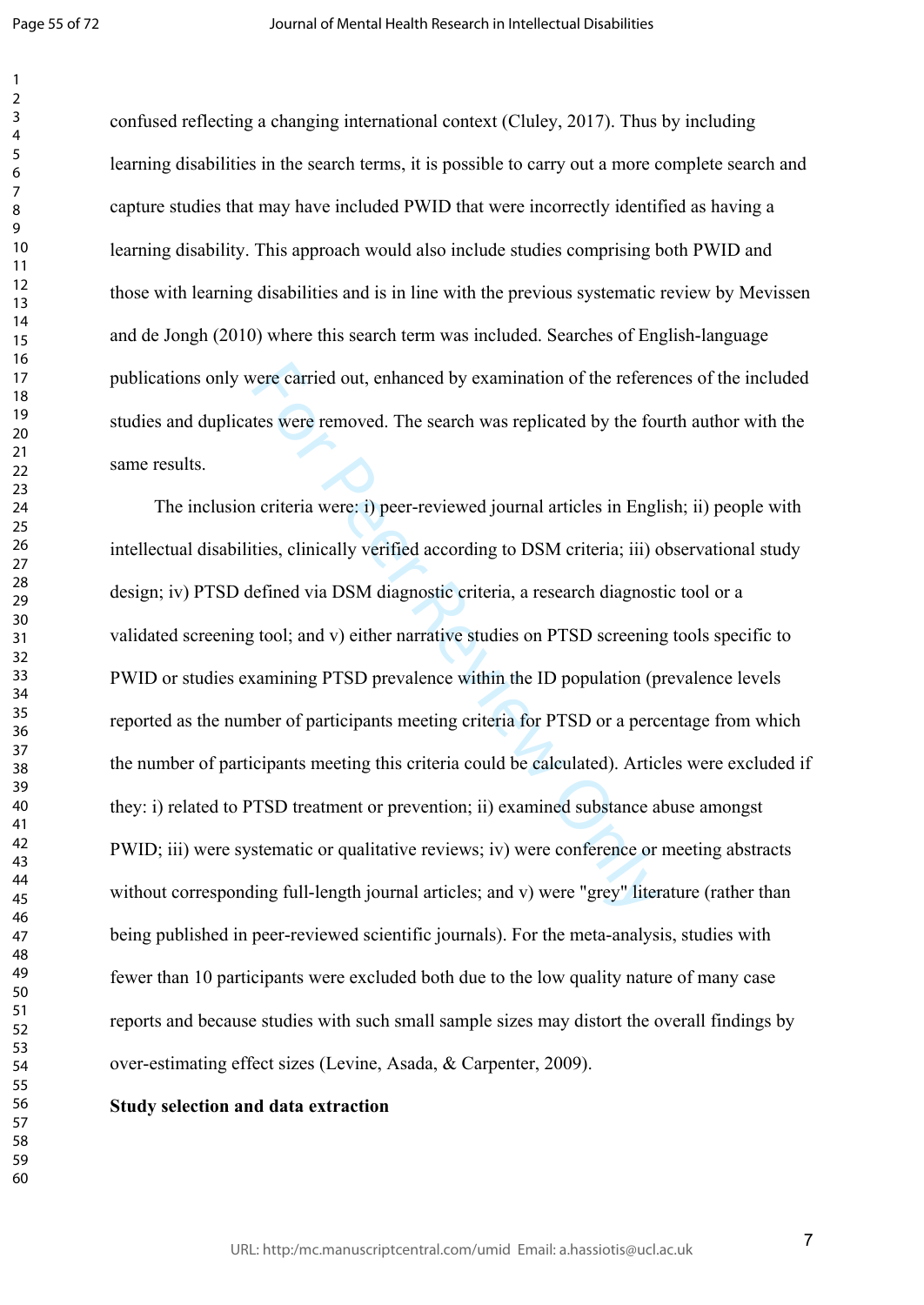A structured spreadsheet was used by the first author to extract the following information: study title, abstract, publication year, author and country. Titles and abstracts of the results of the search were reviewed and screened for suitability and relevance using an inclusion/exclusion process. The full text of articles that met the inclusion criteria were obtained.

#### **Quality appraisal**

rengthening the Reporting of Observational Studies in l<br>tional studies (Vandenbroucke et al., 2007) and an adap<br>scale for cross-sectional studies (Modesti et al., 2016; N<br>rst and fourth authors independently to evaluate th STROBE (Strengthening the Reporting of Observational Studies in Epidemiology) criteria for observational studies (Vandenbroucke et al., 2007) and an adapted form of the Newcastle-Ottawa scale for cross-sectional studies (Modesti et al., 2016; Wells et al., 2009) were used by the first and fourth authors independently to evaluate the quality of the papers; any disagreements were resolved through discussion. Two tools were used to provide a more detailed quality appraisal of the studies and while both are suitable for observational studies, the Newcastle-Ottawa scale has a focus on sample selection while the STROBE statement is a detailed checklist balanced across the key sections of a study. The statement consists of a 22 item checklist with each component scored, relating to the title (needs to indicate the study's design), abstract (informed and balanced summary), introduction (clear rationale and specific objectives), methods (study design and setting described, participants with clear eligibility criteria, bias examined, appropriate study size and statistical methods), results (descriptive data regarding the study participants, main results and analysis carried out), discussion (clear summary of key results, limitations discussed and generalizability of findings) and source of funding provided (Vandenbroucke et al., 2007). The Newcastle-Ottawa scale, a collaboration between the Universities of Newcastle, Australia and Ottawa, Canada uses a "star system" in which a study is scored out of a maximum of 10 on three areas: 1) the selection of study groups (satisfactory sample size and representativeness, adequate response rate), 2) study design and analysis and 3) ascertainment of the outcome of interest (outcome assessment,

 $\mathbf{1}$  $\overline{2}$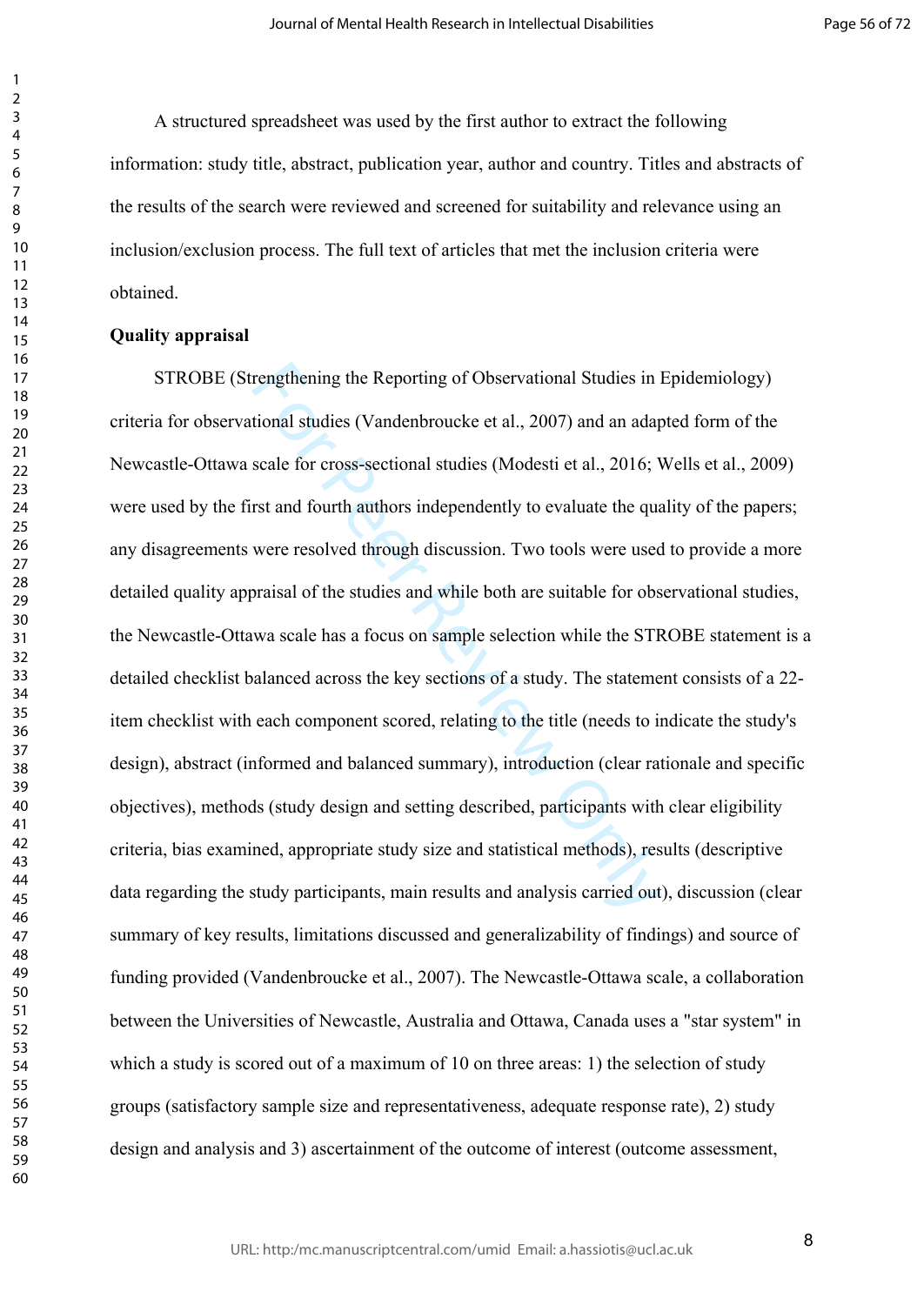$\mathbf{1}$  $\overline{2}$  $\overline{4}$  $\overline{7}$ 

appropriate statistical analysis and clearly described) (Modesti et al., 2016; Wells et al., 2009).

#### **Statistical analysis**

etan command in Stata (version 11.0) (Kontopantelis & eta-analysis examines whether the effects found in indive confident that the combined effect of all studies is a r et of studies (Higgins et al., 2003). Heterogeneity d Meta-analysis with 95% confidence intervals (CI) was performed to estimate the weighted pooled prevalence rates of PTSD in PWID. Weighted prevalence rates and associated CI for the prevalence rates were calculated in each study and then they were pooled using the metan command in Stata (version 11.0) (Kontopantelis & Reeves, 2010). Heterogeneity in meta-analysis examines whether the effects found in individual studies are similar enough to be confident that the combined effect of all studies is a meaningful description of the set of studies (Higgins et al., 2003). Heterogeneity describes more variation between the studies than would be expected by chance alone and is assessed using I 2 (examines the weighted sum of differences between individual study effects and the pooled effect across studies) with thresholds of  $\geq$ 25%,  $\geq$ 50% and  $\geq$ 75% indicating low, moderate and high heterogeneity, respectively (Higgins et al., 2003). All analyses were conducted using a random effects model as significant heterogeneity was expected across the studies. Sensitivity analyses explored whether prevalence estimates were influenced by the study design. Planned sensitivity analyses included: i) excluding studies that retrospectively reviewed medical records to screen for PTSD so only those studies where screening was carried out via interview were included and ii) separate analyses on studies with adult participants compared to studies of children and adolescents.

#### **Search findings and study characteristics**

Figure 1 summarizes the study selection process. The total number of citations retrieved was 972. The titles and abstracts were screened for relevance and 28 full-text articles were assessed for eligibility. This final screening process found that 21 did not meet the eligibility criteria; a full breakdown of the reasons for exclusion are provided in Figure 1. Therefore, a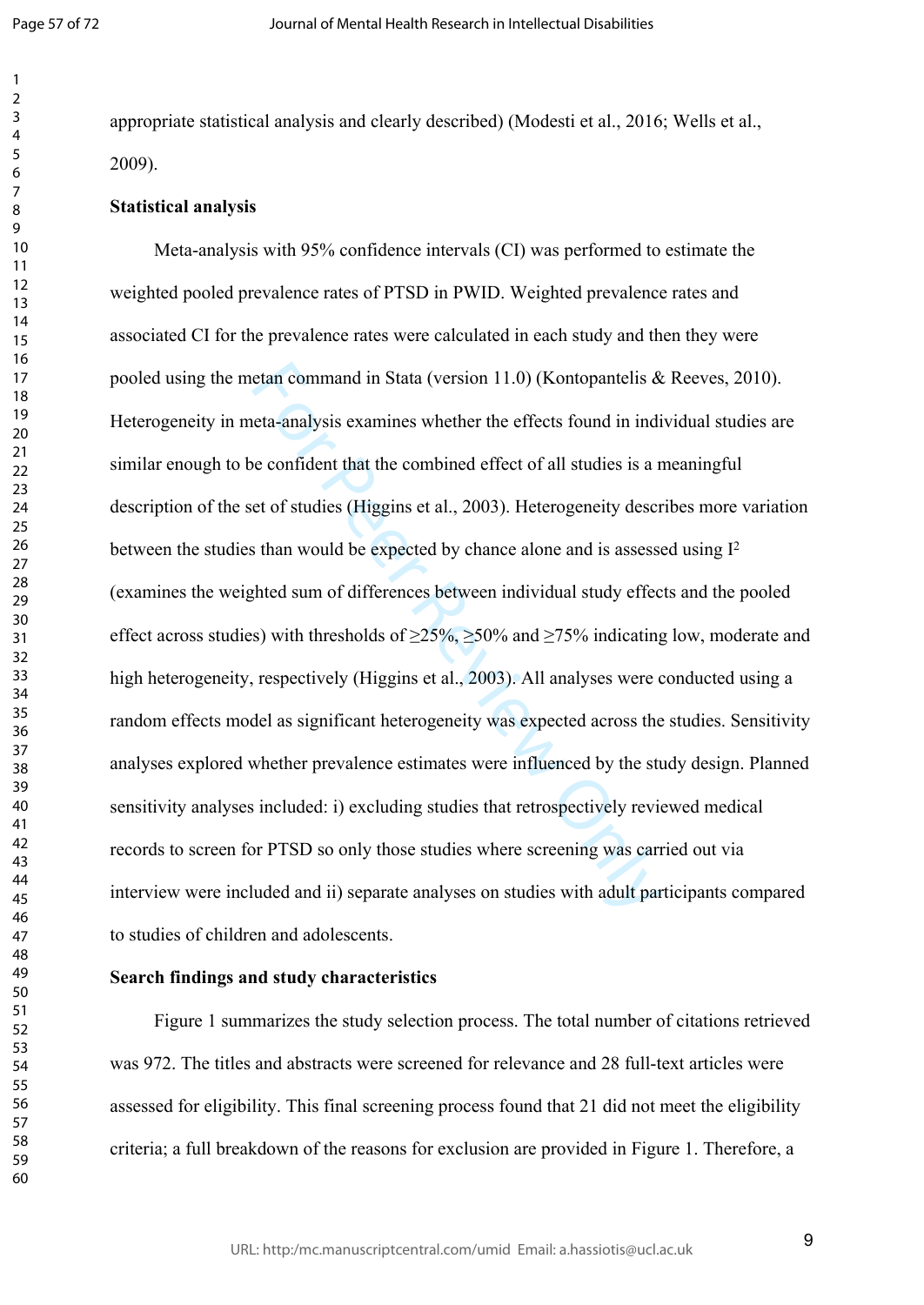total of seven studies met the inclusion criteria and quality appraisal, four examining prevalence rates and three describing and examining PTSD screening tools for PWID (one of which also provided prevalence figures). One of the four prevalence studies was excluded from the meta-analysis due to having less than 10 participants (Bakken et al., 2014).

# **Descriptive characteristics of the included studies**

The three studies examining PTSD screening tools in PWID were based on a total of 219 participants (range 40-99). Two of the studies were conducted in the UK and one in the Netherlands. All studies were observational and are summarized in Table 1 (Appendix A). The study by Mevissen et al. (2016) also provided a PTSD prevalence estimate based on the 80 participants in their study.

mge 40-99). Two of the studies were conducted in the U udies were observational and are summarized in Table<br>ssen et al. (2016) also provided a PTSD prevalence esti-<br>heir study.<br>Lies that examined PTSD prevalence in PWID we The four studies that examined PTSD prevalence in PWID were based on a total sum of 1,381 participants. The number of participants ranged from five to 1,023. Two of the studies were conducted in the UK, and one each in the US and in Norway. Measures used to screen for PTSD included semi-structured interviews and a review of case notes, analyzed according to either DSM-3R, DSM-4 or DM-ID criteria. The studies are summarized in Table 2 (Appendix A).

# **Results**

#### **Screening tools**

The three identified PTSD screening tools psychometrically appropriate for PWID are the Lancaster and Northgate Trauma Scale (LANTS) (Wigham et al., 2011), the Impact of Events Scale - Intellectual Disabilities (IES-ID) (Hall, Jobson, & Langdon, 2014) and the Adapted Anxiety Disorders Interview Schedule for Children (ADIS-C PTSD) (Mevissen et al., 2016). Further details about the studies including the sample characteristics, results as well as strengths and limitations are provided in Appendix A.

 $\mathbf{1}$  $\overline{2}$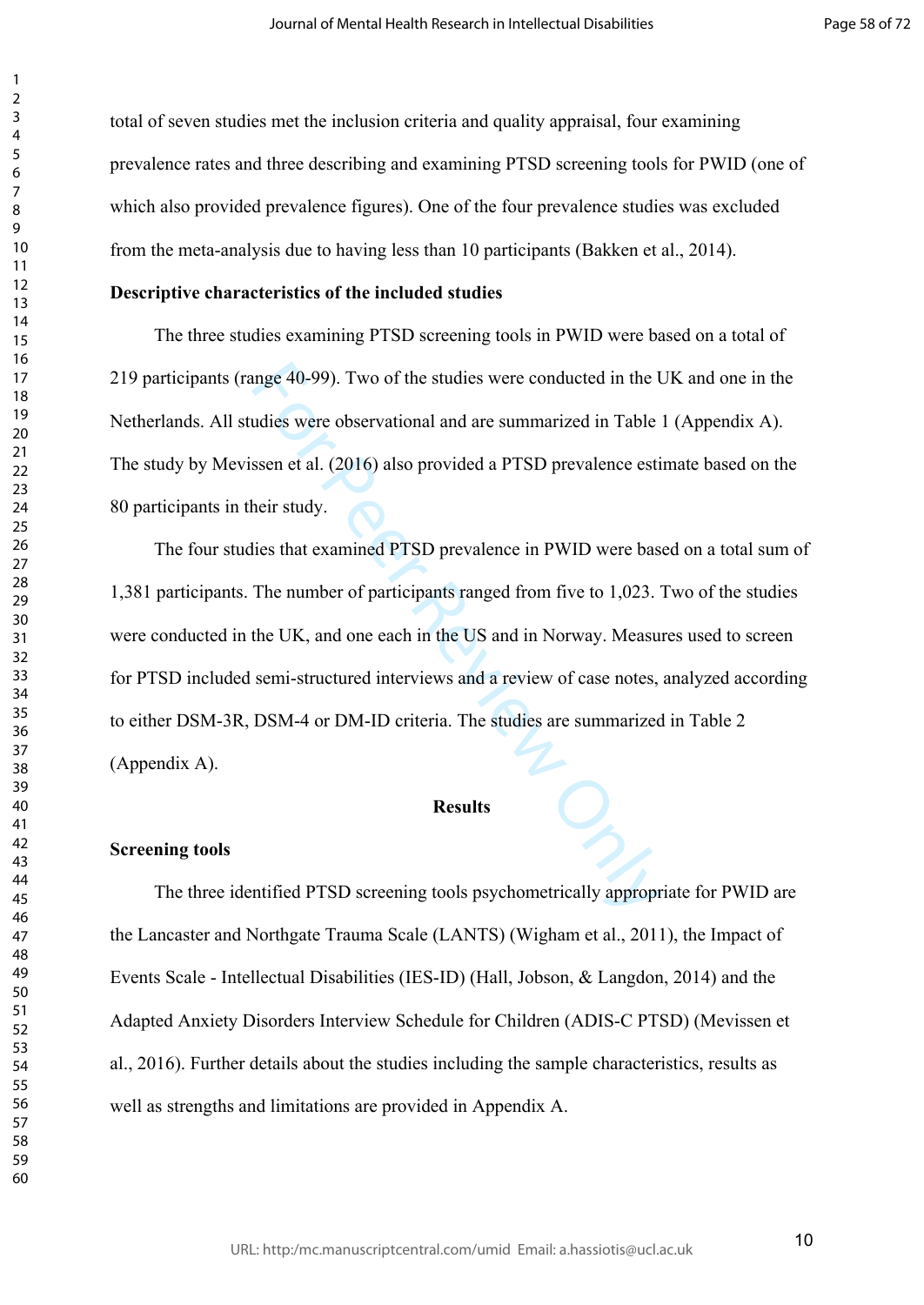$\mathbf{1}$  $\overline{2}$  $\overline{4}$  $\overline{7}$ 

sis of PTSD based on standard diagnostic criteria. How<br>Wigham, personal communication, November 21, 201<br>s also designed for adults with mild ID but in contrast t<br>Empact of Events Scale (Weiss, 2007) and is a shorter<br>items The LANTS is a 29-item self-report (with four Likert scale response options) with a 43 item informant measure of the effects of traumatic life events on PWID. The scale was developed for adults with mild to moderate ID and the informant measure provides a useful addition which can be completed by carers to provide further screening information. The key drawbacks of this tool include it being a rather long item list for both the self-report and informant measures and although the tool measures trauma-related psychopathology, it does not enable a diagnosis of PTSD based on standard diagnostic criteria. However it could be adapted to do so (S. Wigham, personal communication, November 21, 2017). The IES-ID (Hall et al., 2014) is also designed for adults with mild ID but in contrast to the LANTS, is an adapted form of the Impact of Events Scale (Weiss, 2007) and is a shorter self-report questionnaire at 22 items and provides three rather than four Likert scale response options for PWID to complete. There is no informant element and the tool corresponds directly with DM-ID diagnostic criteria of avoidance, intrusion and hyperarousal. Finally, the ADIS-C PTSD (Mevissen et al., 2016) is the first screening tool assessing PTSD specifically in children with ID. The tool accords with DM-ID 2 PTSD diagnostic criteria, has a caregiver version and could be adapted to an adult version (Mevissen-Renckens, 2017). A drawback is that the instrument lacks a version for children with more severe ID; it is recommended that the caregiver version of the ADIS-C PTSD is used for this purpose (Mevissen-Renckens, 2017).

#### **Prevalence of PTSD or PTSD symptoms in PWID**

Data from 1,453 participants in four studies contributed to the meta-analysis. The weighted pooled prevalence of PTSD in PWID was 10%, 95% CI [0.4%, 19.5%], see Figure 2. However, there were large variations across the studies in the reported rates of PTSD, ranging from  $0.3\%$  to 23.4% and heterogeneity was high ( $I^2=96.3\%$ ). Differences in the diagnostic method (interview vs. review of case notes), the age of the participants (children and adolescents vs. adults) and the treatment setting (inpatient vs. community) could drive the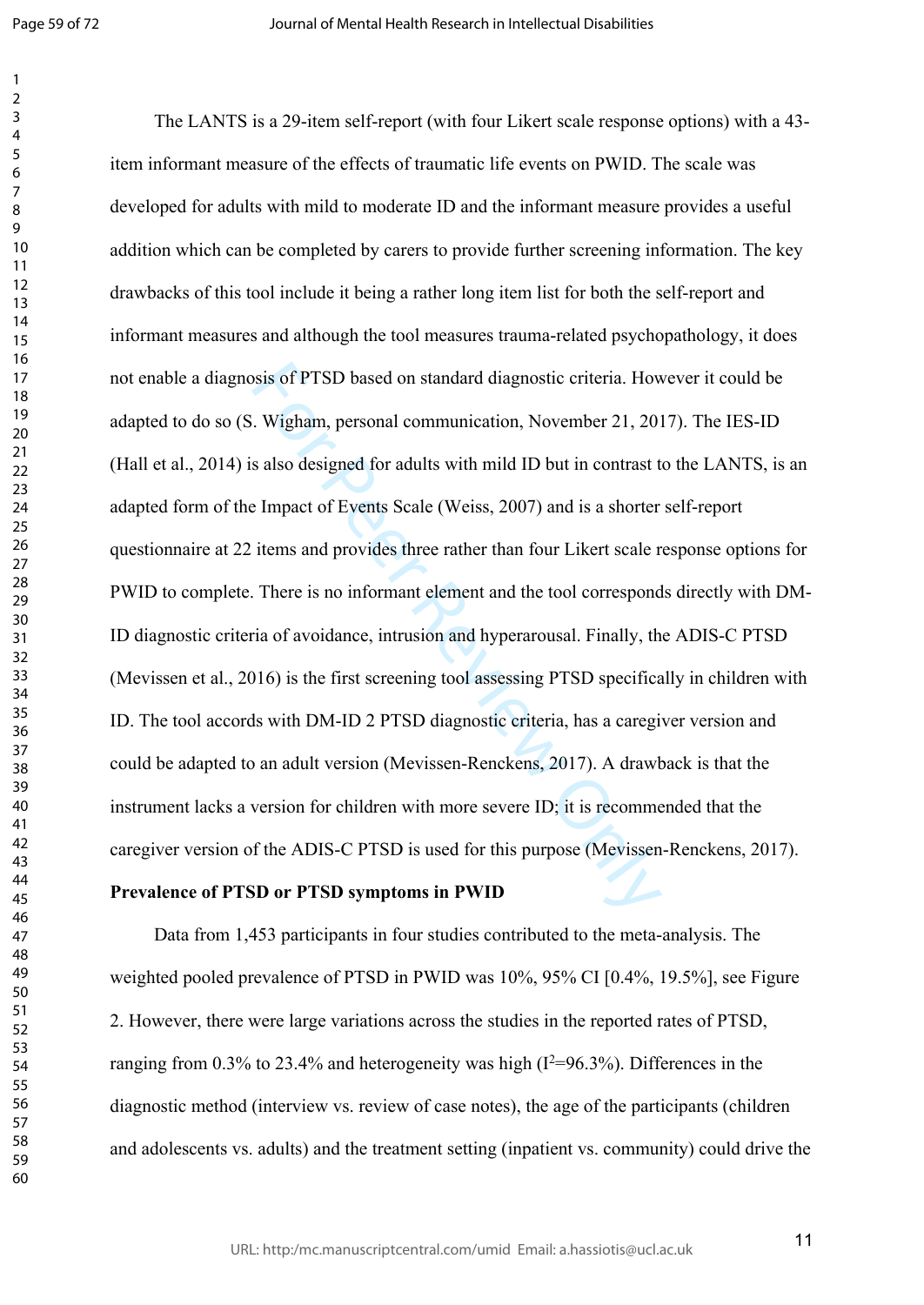is a mindividual, these may not meet the full diagnostic c<br>tric Association, 2013a). Ryan (1994) used DSM-3 crit<br>rge sample size of 310, finding a prevalence of 16.5%;<br>atients nor those with severe to profound ID. Firth et variation. Furthermore, different versions of the DSM PTSD criteria were used which reduces the ability to compare across the studies and adds a limitation to pooling the prevalence figures. It is also important to bear in mind that having a positive screen for PTSD symptoms does not necessarily equate to being diagnosed with PTSD according to formal diagnostic criteria (American Psychiatric Association, 2013a). Screening tools are not the same as receiving a formal diagnosis from a structured clinical interview; while the tools may pick up PTSD symptoms in an individual, these may not meet the full diagnostic criteria of PTSD (American Psychiatric Association, 2013a). Ryan (1994) used DSM-3 criteria and benefitted from a relatively large sample size of 310, finding a prevalence of 16.5%; however the sample did not include inpatients nor those with severe to profound ID. Firth et al. (2001) (child and adolescent inpatient population, n=43) and Cooper et al. (2007) (1,023 outpatients) used DSM-4 diagnostic criteria and found prevalence rates of 2.3% and 0.3% respectively. Mevissen et al. (2016) examined prevalence as part of investigating the psychometric properties of the PTSD screening tool, finding a prevalence of 23.3% (based on interviews with the children and adolescents) and 32.5% (based on interviews with the caregiver).

The prevalence study carried out by Bakken et al. (2014) (excluded from the meta analysis due to having less than 10 participants) comprised interviews of five PWID from a psychiatric inpatient unit in Norway and their informants according to the DM-ID (Diagnostic Manual - Intellectual Disability) criteria (Fletcher et al., 2016). The six criteria, derived from DSM-TR-IV, include confirmation of exposure to a traumatic event which is persistently reexperienced, avoidance of stimuli associated with the trauma, increased arousal, distress and impairment in functioning with symptom duration of more than 1 month. Although this study has a small sample size, and found a PTSD prevalence rate of 100%, its key strength is that it screened for PTSD in individuals with moderate to severe ID.

# **Sensitivity analysis**

 $\mathbf{1}$  $\overline{2}$  $\overline{4}$  $\overline{7}$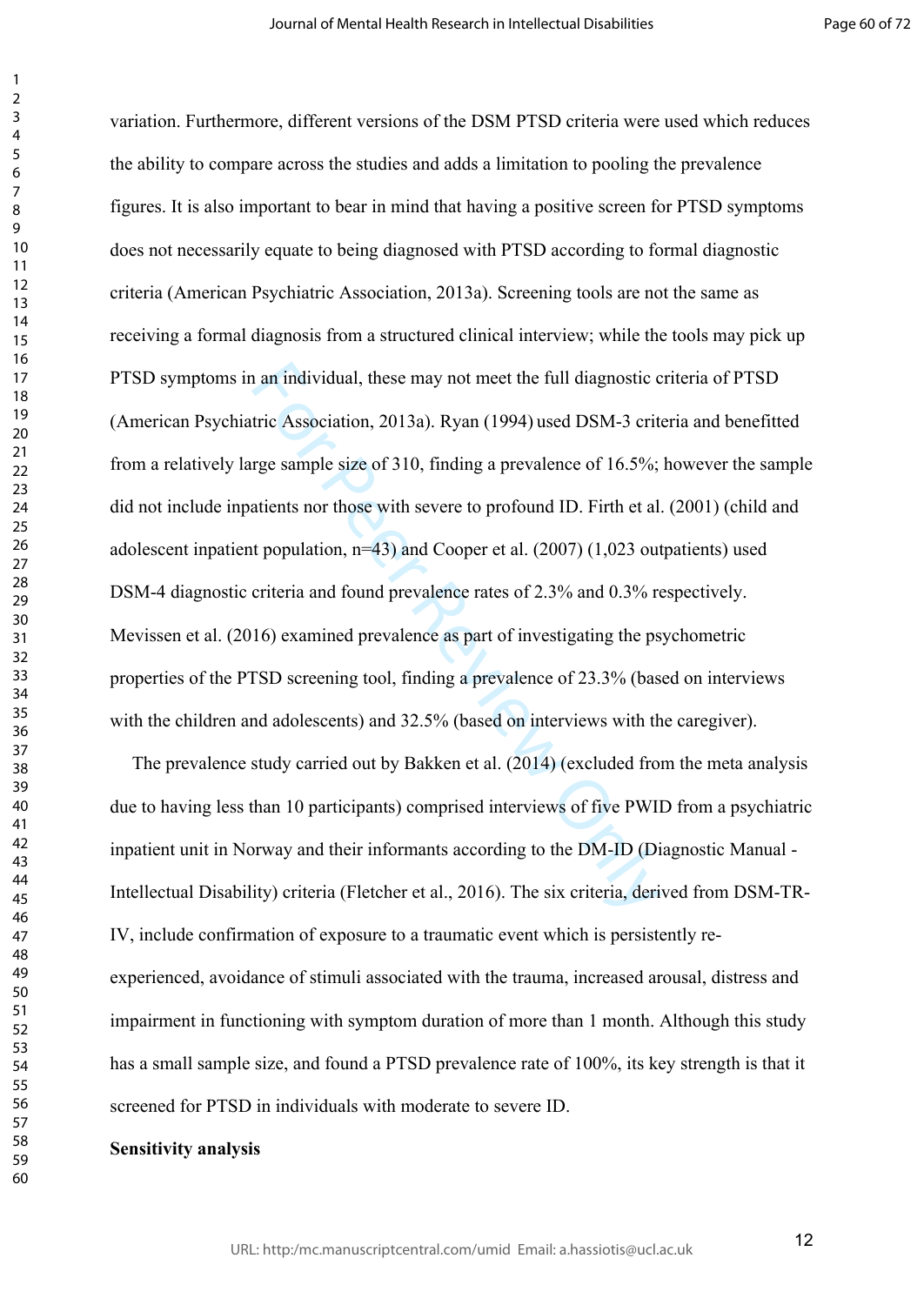$\mathbf{1}$  $\overline{2}$ 

creased to 8% but heterogeneity increased to 98.3% co<br>Vhile for the two studies with child and adolescent parti<br>sen et al., 2016), prevalence increased to 12% and heter<br>I with the primary analysis (implying reduced variati Table 5 shows prevalence estimates according to each sensitivity analysis, in comparison with the primary analysis. On excluding the study by Firth et al. (2001) who carried out a retrospective review of case notes of inpatients without interviews, prevalence increased to 13% and heterogeneity to 97.5% (i.e., increased variation between the studies in this subset, more than would be expected by chance alone). The other studies carried out interviews with patients from a community setting. For the two studies with adult participants only, prevalence decreased to 8% but heterogeneity increased to 98.3% compared with the primary analysis. While for the two studies with child and adolescent participants only (Firth et al., 2001, Mevissen et al., 2016), prevalence increased to 12% and heterogeneity decreased to 93.6% compared with the primary analysis (implying reduced variation amongst the studies in this subset). Thus, the results indicate a higher prevalence of PTSD in children and adolescents with intellectual disabilities compared to adults. However, this could be the result of a measurement issue given the small number (only two studies covering each population) and low quality of the identified studies employing varied assessment tools, as one would expect PTSD at childhood and adolescence to continue into adulthood.

# **Critical appraisal of the included studies**

Percentage scores under the STROBE criteria (Vandenbroucke et al., 2007) ranged from 23% to 52% (table 3, Appendix A), which helps to contextualize the present study's findings, highlights the limitations of the research found and need for further high-quality studies. The lower scored studies included Ryan (1994)(23%), Firth et al. (2001) (27%) and Mevissen et al. (2016)(33%) and did not meet one or more of the following criteria: including key elements of the study design early in the paper, describing the setting, providing eligibility criteria, describing efforts to address bias or explain how the study size was arrived at, describing all statistical methods, use of a flow diagram and providing the source of funding. The higher scoring studies of Wigham et al. (2011) (39%), Hall et al. (2014)(47%) and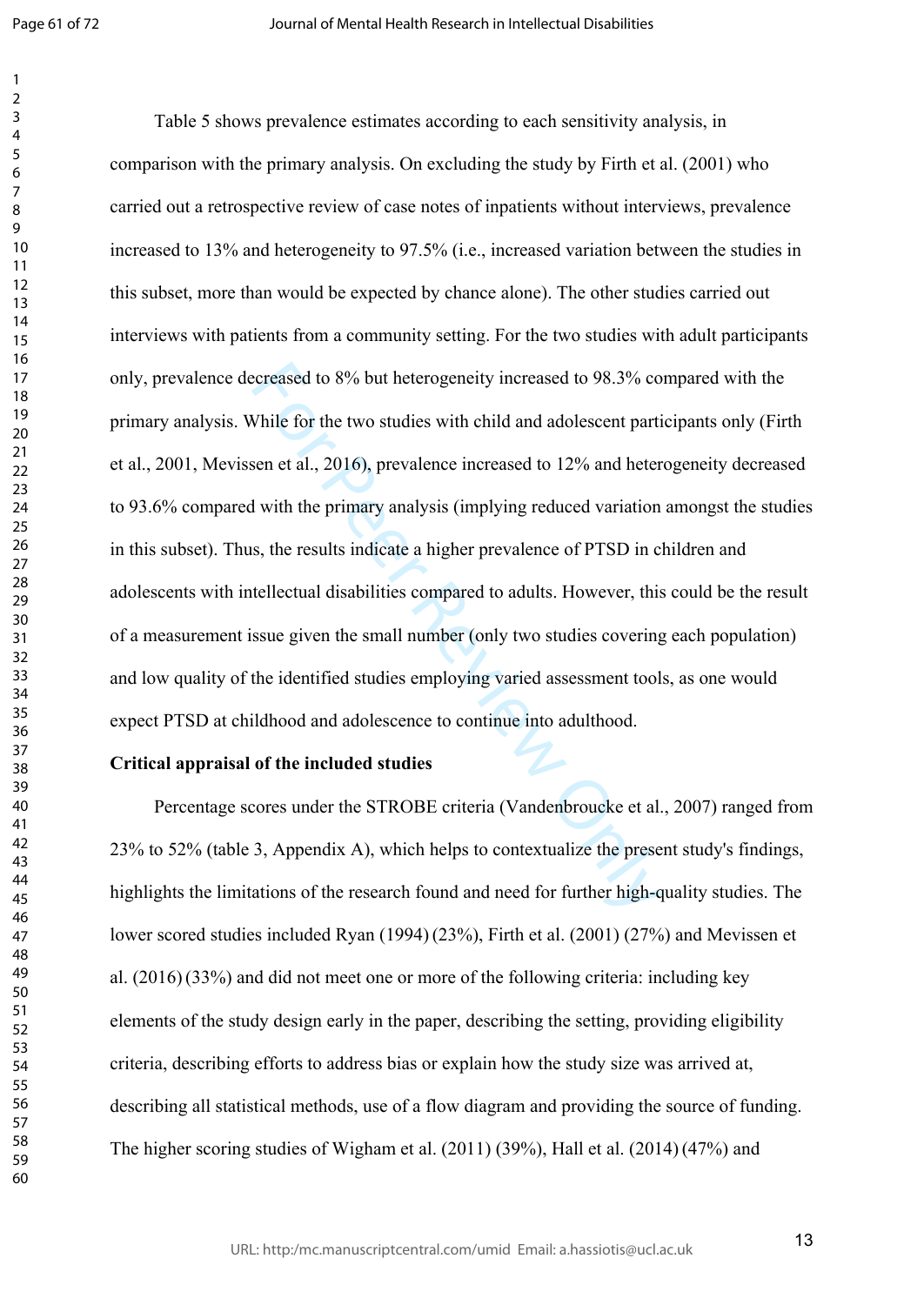Cooper et al. (2007) (52%) did not describe the setting adequately, nor efforts to address sources of bias, how the study size was arrived at nor the characteristics of study participants and did not use a flow diagram. According to the Newcastle-Ottawa scale (Modesti et al., 2016), Cooper et al. (2007) scored 6/10 with a representative sample, good sample size, use of a validated screening tool and good outcome assessment, although lacking in comparability of outcome groups and not describing statistical tests adequately. Ryan (1994) and Firth et al. (2001) scored 5/10 due to reduced sample sizes while the remaining studies scored 3/10 due to reduced sample representativeness and the self-reporting of outcomes. The results are summarized in table 4 (Appendix A).

# **Discussion**

# **Summary of the main findings**

due to reduced sample sizes while the remaining studie<br>representativeness and the self-reporting of outcomes. 1<br>e 4 (Appendix A).<br>Discussion<br>nain findings<br>v we identified several new studies that indicate there is<br>gnosis i In this review we identified several new studies that indicate there is emerging interest in PTSD and its diagnosis in PWID, providing an update to the last systematic review on PTSD prevalence and screening carried out by Mevissen and de Jongh (2010). Three screening tools were found that can aid the diagnosis of PTSD in PWID. These are the Lancaster and Northgate Trauma Scale (Wigham et al., 2011), the Impact of Event Scale - Intellectual Disabilities (Hall et al., 2014) and the Adapted Anxiety Disorders Interview Schedule for Children (Mevissen et al., 2016). Studies show a wide variation in the prevalence of PSTD in PWID. We carried out a meta-analysis of prevalence, finding a weighted pooled prevalence of 10%. This is towards the upper limit of PTSD prevalence in the general population, estimated at 5-10% (Kessler et al., 2005; Shalev, Liberzon, & Marmar, 2017; Streeruwitz et al., 2009).

#### **Implications for researchers, policy makers and clinicians**

 $\mathbf{1}$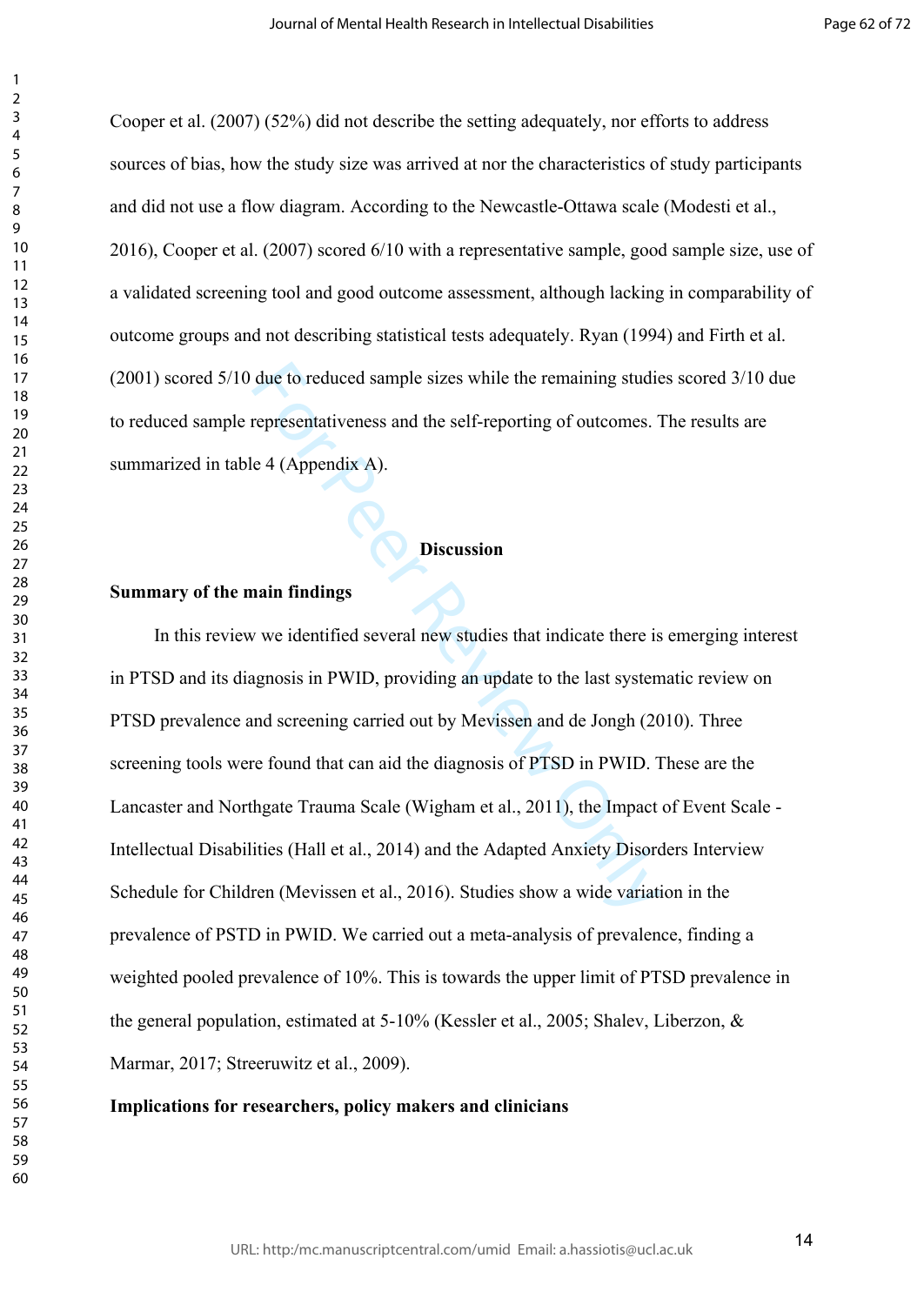$\mathbf{1}$  $\overline{2}$ 

IcCarthy, 2001). Self injury and social withdrawal are a<br>4). PWID can react to trauma differently depending on<br>ty (Mitchell et al., 2006). The three identified screening<br>easures and Likert scales are an important step in s Previous studies on screening for PTSD symptoms in PWID have largely been based on DSM criteria that have not been adapted to people with intellectual disabilities (Cooper et al. 2007; Firth et al., 2001; Mitchell et al., 2006; Ryan, 1994). Given the potential communication difficulties of PWID and diagnostic overshadowing, this approach is not ideal. Symptoms of PTSD in PWID may present as challenging behavior, for instance, aggression, disruptive behavior, self-harm, agitation, distractibility, sleep problems or depressed mood (McCarthy, 2001). Self injury and social withdrawal are also more prevalent (Bakken et al., 2014). PWID can react to trauma differently depending on the level of their intellectual disability (Mitchell et al., 2006). The three identified screening tools with their use of informant measures and Likert scales are an important step in screening for PTSD symptoms in PWID and can aid the diagnosis of PTSD. Further research should be carried out on these tools to examine their efficacy and consistency as well as digital version options which may assist those with more severe cognitive limitations (Callaghan et al., 2003). In addition, as with any screening tool, there is a risk of obtaining false positive and false negative results and therefore, inappropriate treatment may be offered or necessary treatment withheld. As part of refining the screening tools, they should be examined for their sensitivity and specificity.

Following a diagnosis of PTSD, effective treatment should be implemented. In the general population, Eye Movement Densitization and Reprocessing (EMDR) therapy, Cognitive Behavioural Therapy (CBT) and pharmacological therapy have been shown to be effective in PTSD treatment (National Institute for Health and Care Excellence, 2005; Streeruwitz et al., 2009; World Health Organisation, 2013). It is not yet clear whether such treatment would be effective for PWID who require it although research is ongoing (Giltaij, 2004; Mevissen et al., 2016; Tharner, 2006) and effective treatments for trauma in PWID should continue to be sought.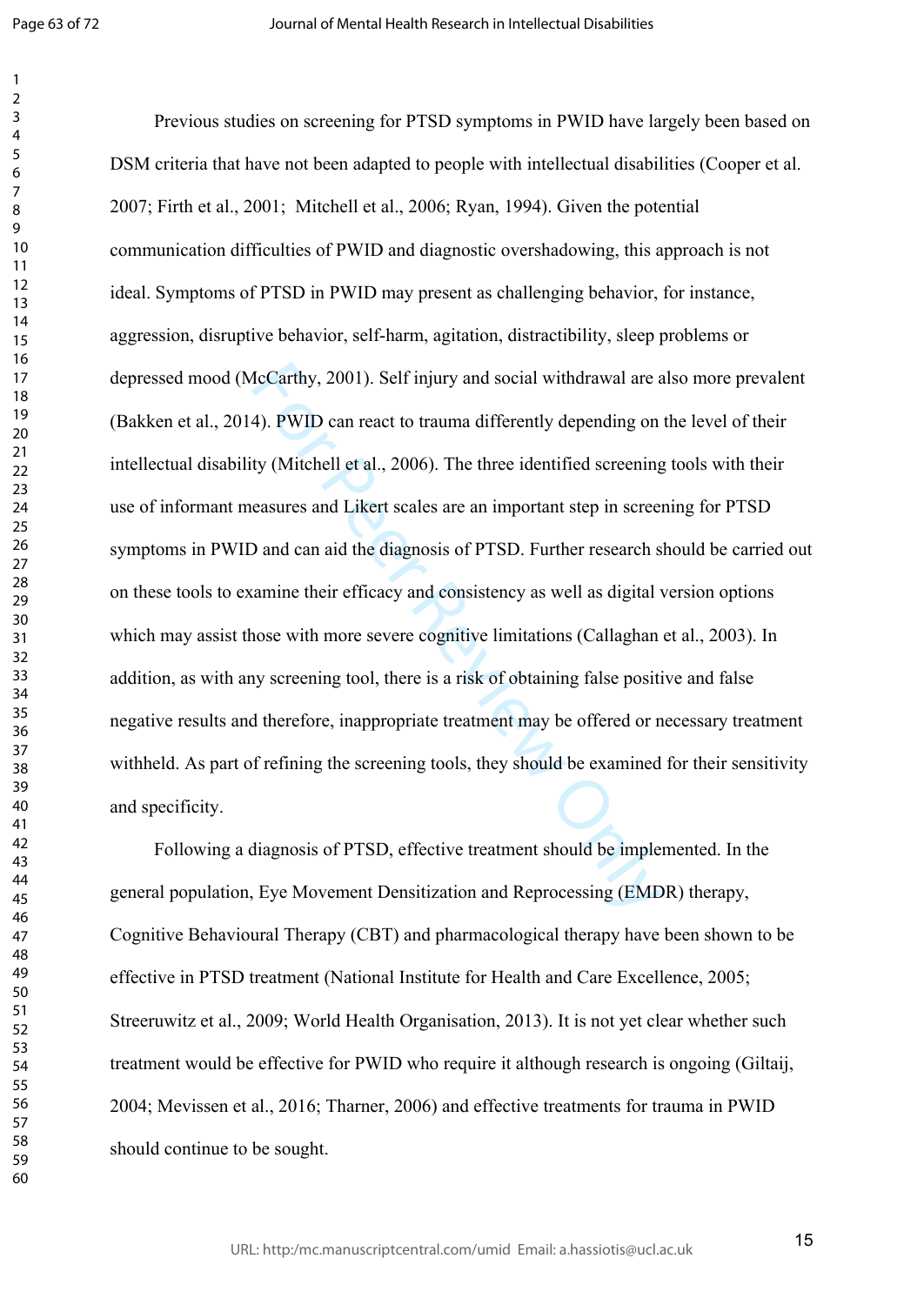# **Strengths and limitations**

This paper provides an update to the literature, calculating a pooled prevalence of PTSD in PWID and identifies three PTSD screening tools for PWID. This review was performed and reported according to PRISMA (Preferred Reporting Items for Systematic reviews and Meta-analyses) guidance (Liberati et al., 2009), which aims to ensure that systematic reviews and meta-analyses are reported clearly and accurately.

as some limitations. First, it is clear that in order to obta<br>
PTSD in PWID, it is key to have accurate PTSD screen<br>
ried widely in terms of research design, participants and<br>
PWID. The studies achieved low scores on quali The review has some limitations. First, it is clear that in order to obtain accurate prevalence data on PTSD in PWID, it is key to have accurate PTSD screening tools. The included studies varied widely in terms of research design, participants and measures used to screen for PTSD in PWID. The studies achieved low scores on quality appraisal, which helps to contextualize the present study's findings and highlights the limitations in the research found. Clearly, additional and higher-quality research investigating this topic needs to be conducted. In order to achieve a higher quality, research should use validated screening tools with a large sample size (at least 10 participants) and detail should be provided regarding the study design, statistical methods and potential sources of bias, incorporating diagrams / flow charts to aid explanations where appropriate. Second, it could be argued that meta-analysis of the prevalence studies is inappropriate given the high amount of variation, more than that expected due to chance i.e., there is high heterogeneity and the data may be more suited to a narrative synthesis. However, meta-analysis has the advantage of allowing direct comparison and the assignment of weights across studies; as a result, the weighted pooled prevalence may be at least as important as the individual prevalence study estimates. The large heterogeneity was accounted for by applying random effects models in pooling the prevalence rates across the studies. Sensitivity analyses also helped to identify sources of heterogeneity. Third, searches were restricted to studies in English only which excludes studies that may have met the inclusion criteria but were written in a different language. Fourth, grey literature was also

 $\mathbf{1}$  $\overline{2}$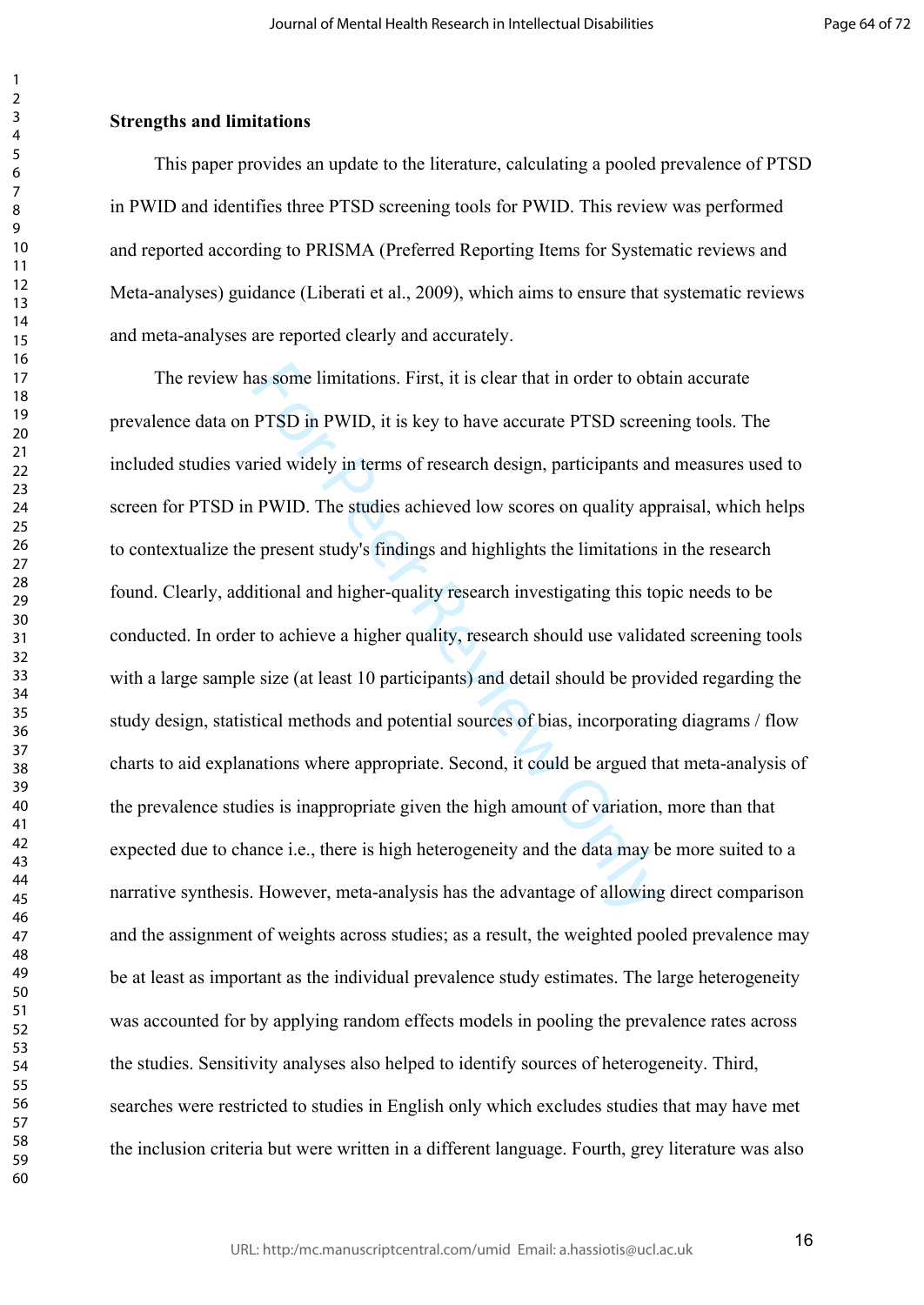$\mathbf{1}$  $\overline{2}$  $\overline{4}$  $\overline{7}$ 

excluded as it was considered highly unlikely that high quality studies on PTSD screening and prevalence in PWID would not have been published in peer-reviewed journals. However, we cannot eliminate the possibility that by excluding grey literature, undetected selection bias has been introduced.

# **Summary**

atic events, which may lead to higher levels of PTSD c<br>PWID presenting with mood disorders or challenging<br>g PTSD symptoms. Training courses, education progra<br>orm healthcare professionals about how trauma can pre-<br>ks of PWI Clinicians, families and carers should be aware that PWID are more susceptible to experiencing traumatic events, which may lead to higher levels of PTSD compared with the general population. PWID presenting with mood disorders or challenging behavior may in fact be experiencing PTSD symptoms. Training courses, education programs and national policy can help inform healthcare professionals about how trauma can present in PWID. Annual health checks of PWID may provide an opportunity at public health level to enquire whether any traumatic events have occurred in the past year thus ensuring that prompt referral to appropriate services for further diagnosis and treatment is initiated (National Institute for Health and Care Excellence, 2014; National Institute for Health and Care Excellence, 2016). Screening at regular intervals using appropriate tools has been shown to be effective in the general population following major disasters (National Institute for Health and Care Excellence, 2005); PWID, who are at increased risk of experiencing trauma, should not be forgotten in such screening programs.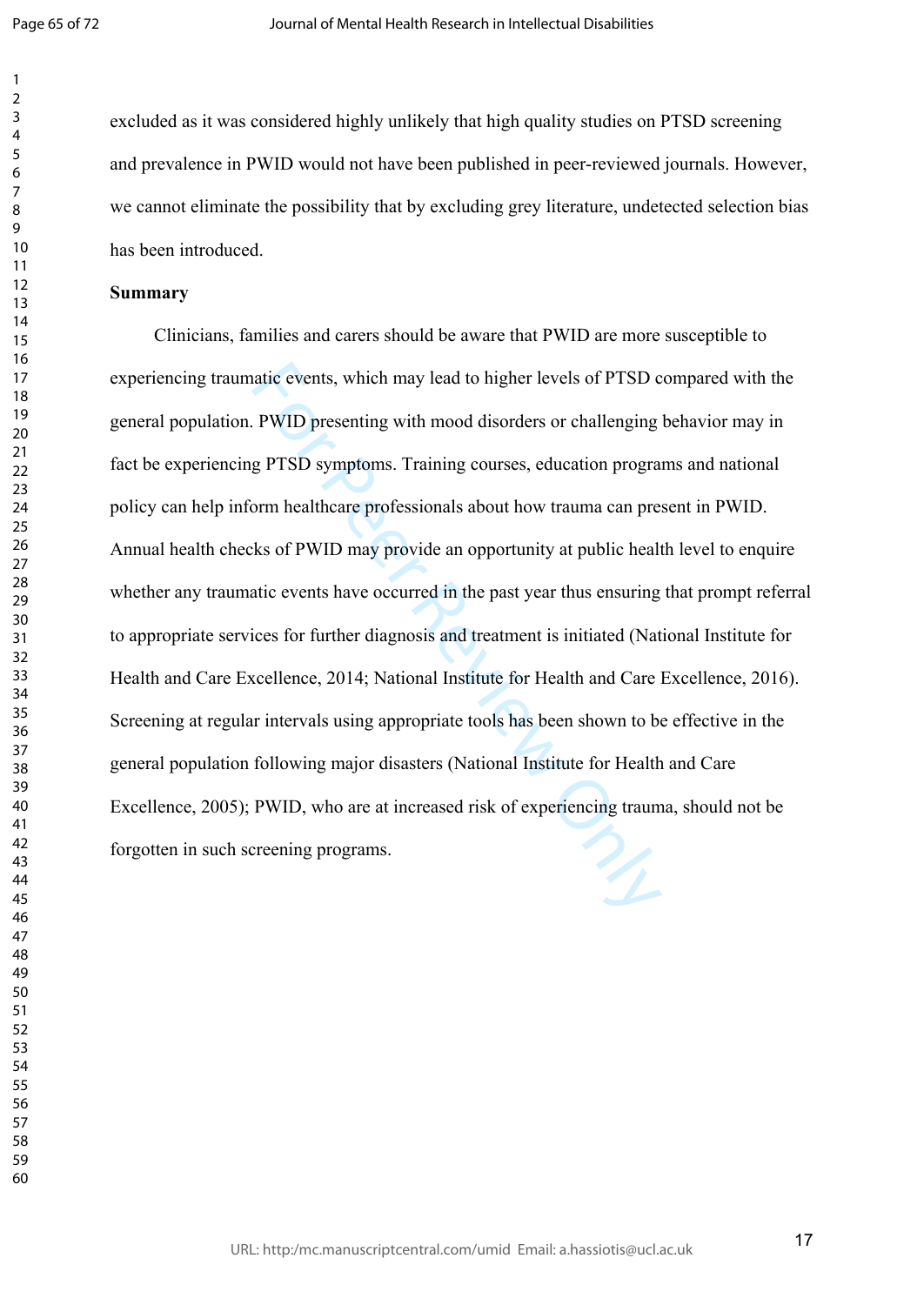#### **References**

- American Psychiatric Association. (2013a). *Diagnostic and statistical manual of mental disorders* (5th ed.). Washington, DC: American Psychiatric Publishing.
- American Psychiatric Association. (2013b). *DSM-5 Intellectual Disability Fact Sheet*. *DSM-*

. Washington, DC. Retrieved from

https://www.psychiatry.org/.../Practice/DSM/APA\_DSM-5-Intellectual-Disability.pdf

- Bakken, T. L., Kildahl, A. N., Gjersøe, V., Matre, E., Kristiansen, T., Ro, A., … Høidal, S. H. (2014). Identification of PTSD in adults with intellectual disabilities in five patients in a specialised psychiatric inpatient unit. *Advances in Mental Health and Intellectual Disabilities*, *8*(2), 91–102. https://doi.org/10.1108/AMHID-01-2013-0002
- lahl, A. N., Gjersøe, V., Matre, E., Kristiansen, T., Ro,<br>fication of PTSD in adults with intellectual disabilities is<br>ychiatric inpatient unit. *Advances in Mental Health and*<br>(2), 91–102. https://doi.org/10.1108/AMHID-0 Balogh, R., Bretherton, K., Whibley, S., Berney, T., Graham, S., Richold, P., … Firth, H. (2001). Sexual abuse in children and adolescents with intellectual disability. *Journal of Intellectual Disability Research*, *45*(3), 194–201. https://doi.org/10.1046/j.1365- 2788.2001.00293.x
- Belfast Health and Social Care Trust. (2018). Muckamore Abbey Statement. Retrieved December 23, 2018, from http://www.belfasttrust.hscni.net/3159.htm
- Cader, S., & Paschos, D. (2009). Learning disability. In S. Stringer, L. Church, S. Davison, & M. Lipsedge (Eds.), *Psychiatry P.R.N.* (pp. 201–208). New York: Oxford University Press.
- Callaghan, M. A. C. O., Murphy, G. H., & Clare, I. C. H. (2003). *Symptoms of Abuse in Adults with Severe Learning Disabilities Final Report to the Dept of Health*. Retrieved from https://www.kent.ac.uk/tizard/research/documents/DoH\_Abuse\_report\_2006.pdf
- Cluley, V. (2017). From " Learning disability to intellectual disability "— Perceptions of the increasing use of the term " intellectual disability " in learning disability policy , research and practice. *British Journal of Learning Disabilities*, (October), 24–32. https://doi.org/10.1111/bld.12209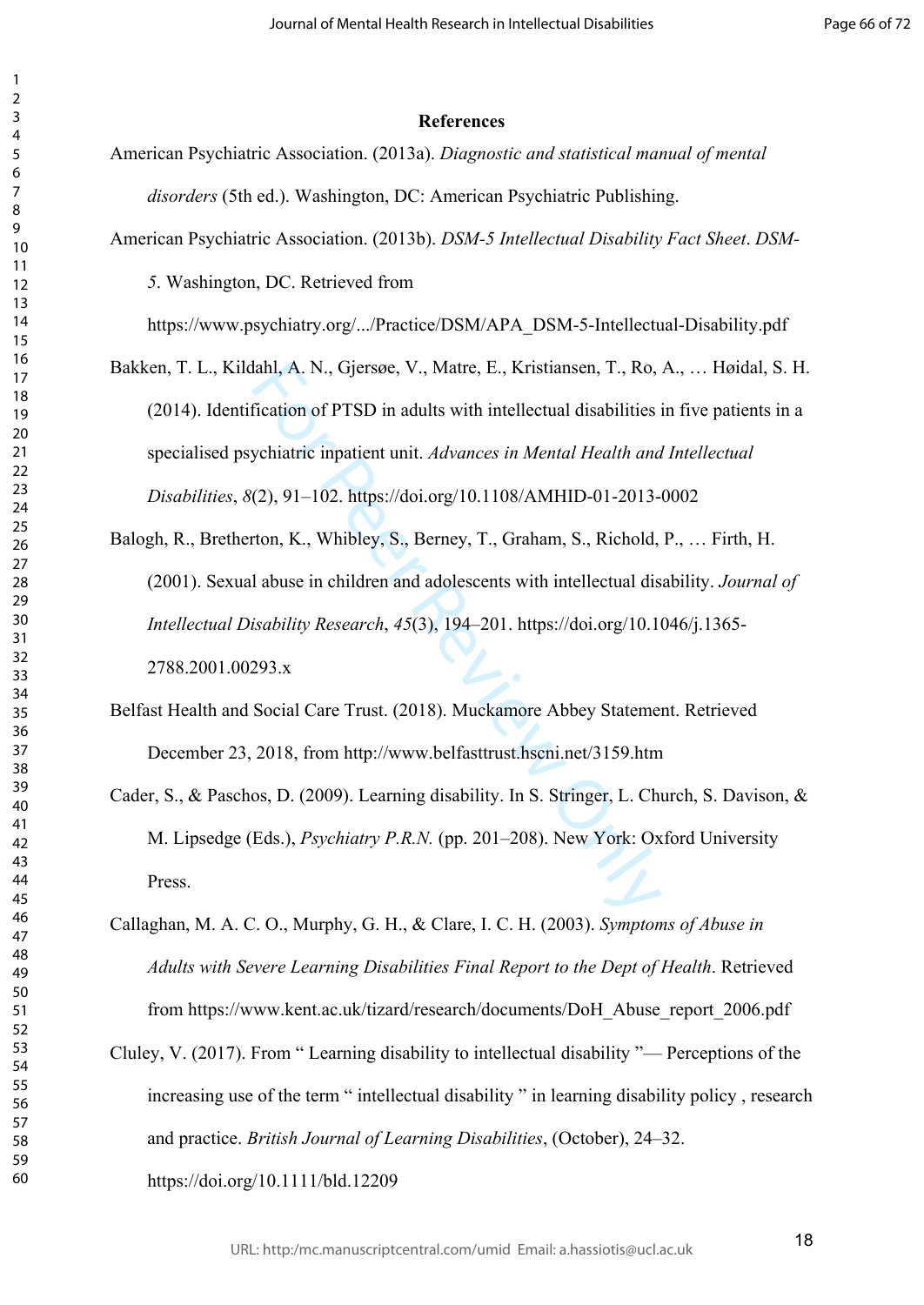$\mathbf{1}$  $\overline{2}$  $\overline{4}$  $\overline{7}$ 

Esralew, L. (2006). *PTSD and related stress disorders in persons with developmental disabilities* (Vol. NADD IX). Retrieved from http://thenadd.org/modal/bulletins/v9n1a3~.htm

Firth, H., Balogh, R., Berney, T., Bretherton, K., Graham, S., & Whibley, S. (2001). Psychopathology of sexual abuse in young people with intellectual disability. *Journal of Intellectual Disability Research*, *45*(3), 244–252. https://doi.org/10.1046/j.1365- 2788.2001.00314.x

Fletcher, R. J., Barnhill, J., McCarthy, J., & Strydom, A. (2016). From DSM to DM-ID. *Journal of Mental Health Research in Intellectual Disabilities*, *9*(3), 189–204. https://doi.org/10.1080/19315864.2016.1185324

Giltaij, H. (2004). Alsof er een stofzuiger door mijn hoofd is gegaan. EMDR bij mensen met een visuele en verstandelijke beperking. [As if a vacuum cleaner went through my head. EMDR in people with visual and intellectual disabilities]. *Tijdschrift Voor Kinder-& Jeugdpsychotherapie*, *3*, 81–97.

314.x<br>
hhill, J., McCarthy, J., & Strydom, A. (2016). From DS<br>
ntal Health Research in Intellectual Disabilities, 9(3),<br>
10.1080/19315864.2016.1185324<br>
Alsof er een stofzuiger door mijn hoofd is gegaan. EMI<br>
verstandelijk Hall, J. C., Jobson, L., & Langdon, P. E. (2014). Measuring symptoms of post-traumatic stress disorder in people with intellectual disabilities: The development and psychometric properties of the Impact of Event Scale-Intellectual Disabilities (IES-IDs). *British Journal of Clinical Psychology*, *53*(3), 315–332. https://doi.org/10.1111/bjc.12048

Halladay, P. M., & Harrington, C. (2015). Scandals of abuse: Policy responses in intellectual disabilities. *International Journal of Sociology and Social Policy*, *35*, 107–124. https://doi.org/10.1108/IJSSP-12-2013-0117

Health, D. of. (2012). *Transforming care: A national response to Winterbourne View Hospital*. https://doi.org/Gateway reference 18348

Higgins, J. P. T., Thompson, S. G., Deeks, J. J., & Altman, D. G. (2003). Measuring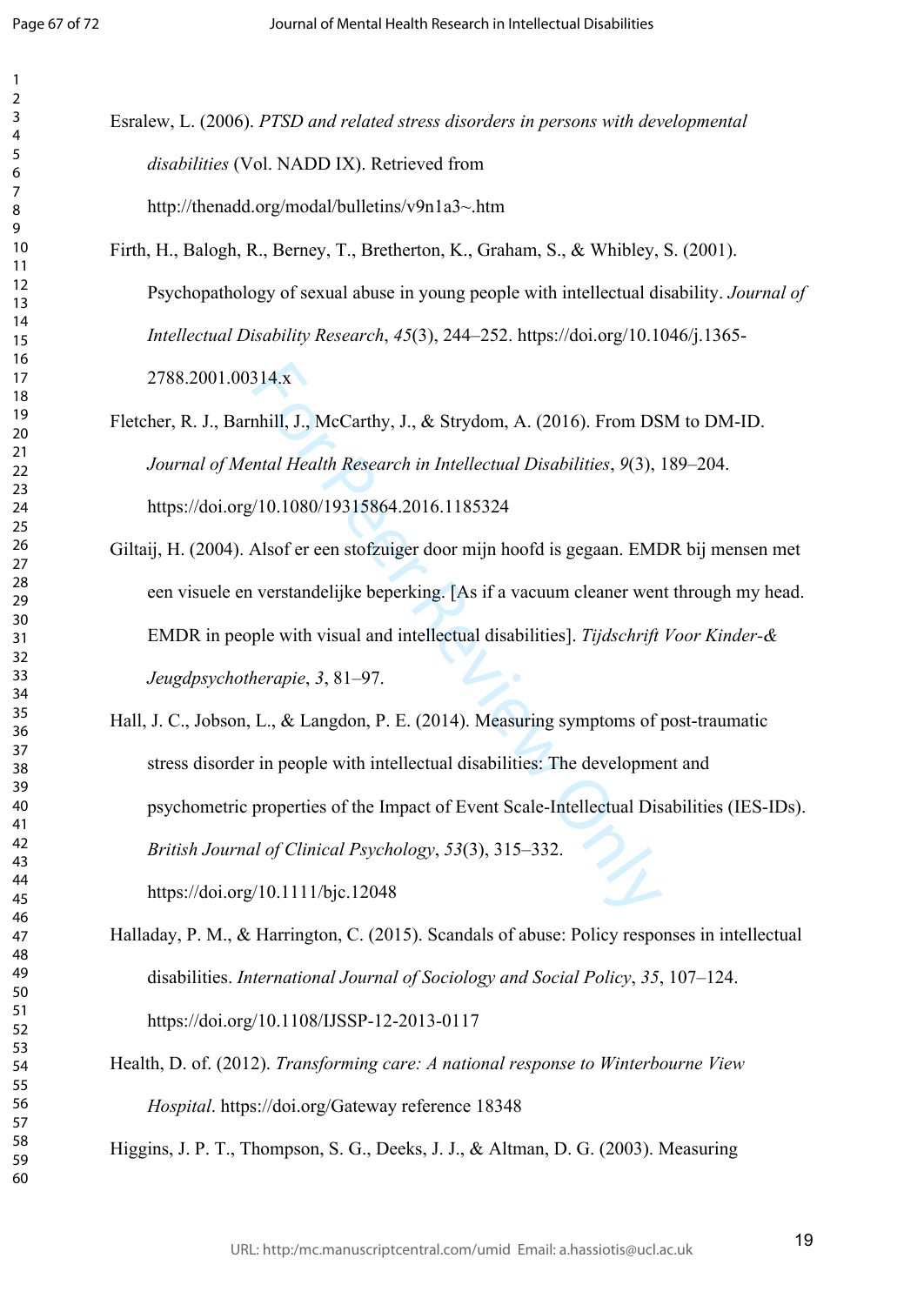inconsistency in meta-analyses. *BMJ : British Medical Journal*, *327*(7414), 557–560. https://doi.org/10.1136/bmj.327.7414.557

Hollins, S., & Sinason, V. (2000). Psychotherapy , learning disabilities and trauma : new perspectives. *British Journal of Psychiatry*, *176*, 32–36.

https://doi.org/10.1192/bjp.176.1.32

 $\mathbf{1}$  $\overline{2}$  $\overline{4}$  $\overline{7}$ 

- Kessler, R., Chiu, W., Demler, O., & Walters, E. (2005). Prevalence, severity, and comorbidity of 12-month DSM-IV disorders in the national comorbidity survey replication. *Archives of General Psychiatry*, *62*, 617–627.
- Kontopantelis, E., & Reeves, D. (2010). The metaan command: random effects meta-analysis. *The Stata Journal*, *10*(3), 395–407.
- f 12-month DSM-IV disorders in the national comorbic<br> *chives of General Psychiatry*, 62, 617–627.<br>
& Reeves, D. (2010). The metaan command: random et<br>
rnal, 10(3), 395–407.<br>
K. J., & Carpenter, C. (2009). Sample Sizes an Levine, T., Asada, K. J., & Carpenter, C. (2009). Sample Sizes and Effect Sizes are Negatively Correlated in Meta- Analyses : Evidence and Implications of a Publication Bias Against NonSignificant Findings. *Communication Monographs*, *76*(3), 286–302. https://doi.org/10.1080/03637750903074685
- Liberati, A., Altman, D. G., Tetzlaff, J., Mulrow, C., Gøtzsche, P. C., Ioannidis, J. P. A., … Moher, D. (2009). The PRISMA statement for reporting systematic reviews and metaanalyses of studies that evaluate health care interventions: Explanation and elaboration. *PLoS Medicine*, *6*(7). https://doi.org/10.1371/journal.pmed.1000100
- McCarthy, J. (2001). Post-traumatic stress disorder in people with learning disability. *Advances in Psychiatric Treatment*, *7*(3), 163–169. https://doi.org/10.1192/apt.7.3.163
- Mevissen-Renckens, E. H. M. (2017). *Assessment and treatment of posttraumatic stress disorder in individuals with intellectual disabilities*. (PhD thesis). Retrieved from UvA-DARE (Digital Academic Repository).
- Mevissen, L., & de Jongh, A. (2010). PTSD and its treatment in people with intellectual disabilities. A review of the literature. *Clinical Psychology Review*, *30*(3), 308–316.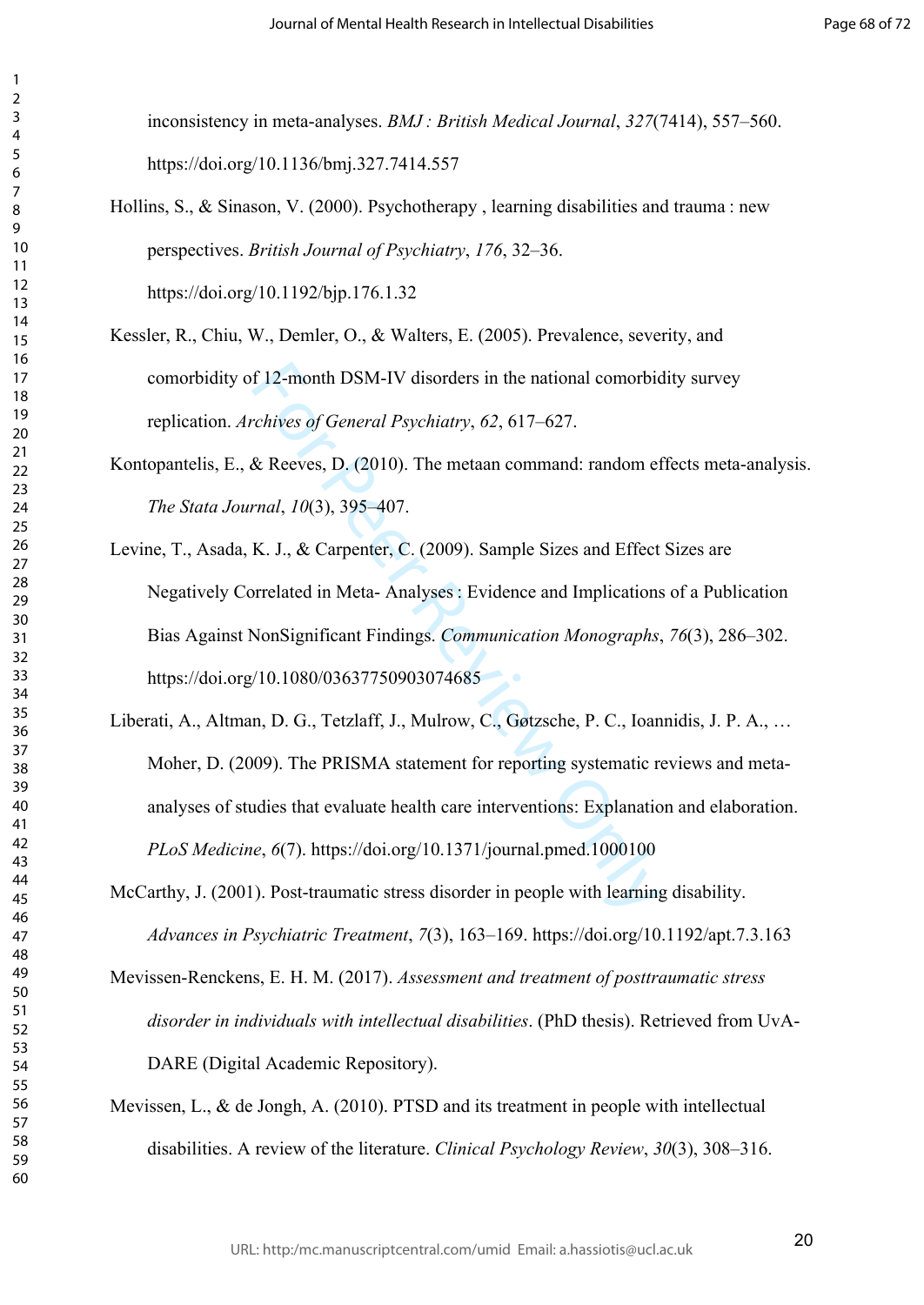$\mathbf{1}$ 

https://doi.org/10.1016/j.cpr.2009.12.005

- Mevissen, L., Didden, R., & Jongh, A. De. (2016). Assessment and Treatment of PTSD in People with Intellectual Disabilities. In C. R. Martin, V. R. Preedy, & V. B. Patel (Eds.), *Comprehensive Guide to Post-Traumatic Stress Disorder*. Switzerland: Springer International Publishing. https://doi.org/10.1007/978-3-319-08613-2
- Mevissen, L., Didden, R., Korzilius, H., & de Jongh, A. (2016). Assessing posttraumatic stress disorder in children with mild to borderline intellectual disabilities. *European Journal of Psychotraumatology*, *7*. https://doi.org/10.3402/ejpt.v7.29786
- in children with mild to borderline intellectual disabili<br> *cchotraumatology*, 7. https://doi.org/10.3402/ejpt.v7.29<br>
i, J., & Furniss, F. (2006). Exploring the meaning of tra<br>
all disabilities. *Journal of Applied Researc* Mitchell, A., Clegg, J., & Furniss, F. (2006). Exploring the meaning of trauma with adults with intellectual disabilities. *Journal of Applied Research in Intellectual Disabilities*, (2), 131–142. https://doi.org/10.1111/j.1468-3148.2005.00235.x
- Mitchell, D., & Doyle, C. (2003). Post-traumatic stress disorder and people with learning disabilities. *Journal of Learning Disabilities*, *7*(1), 23–33.
- Modesti, P. A., Reboldi, G., Cappuccio, F. P., Agyemang, C., Remuzzi, G., & Rapi, S. (2016). Panethnic Differences in Blood Pressure in Europe : A Systematic Review and Meta- Analysis. *PLoS One*, *11*(1), 1–21. https://doi.org/10.1371/journal.pone.0147601
- National Institute for Health and Care Excellence. (2005). *Post-traumatic stress disorder : management*. Retrieved from https://www.nice.org.uk/guidance/cg26
- National Institute for Health and Care Excellence. (2014). *Mental health problems in people with learning disabilities: prevention, assessment and management*. Retrieved from https://www.nice.org.uk/guidance/GID-CGWAVE0684/documents/mental-healthproblems-in-people-with-learning-disabilities-scope-consultation-comments-table2
- National Institute for Health and Care Excellence. (2015). *Challenging behaviour and learning disabilities: prevention and interventions for people with learning disabilities whose behaviour challenges*. Retrieved from https://www.nice.org.uk/guidance/ng11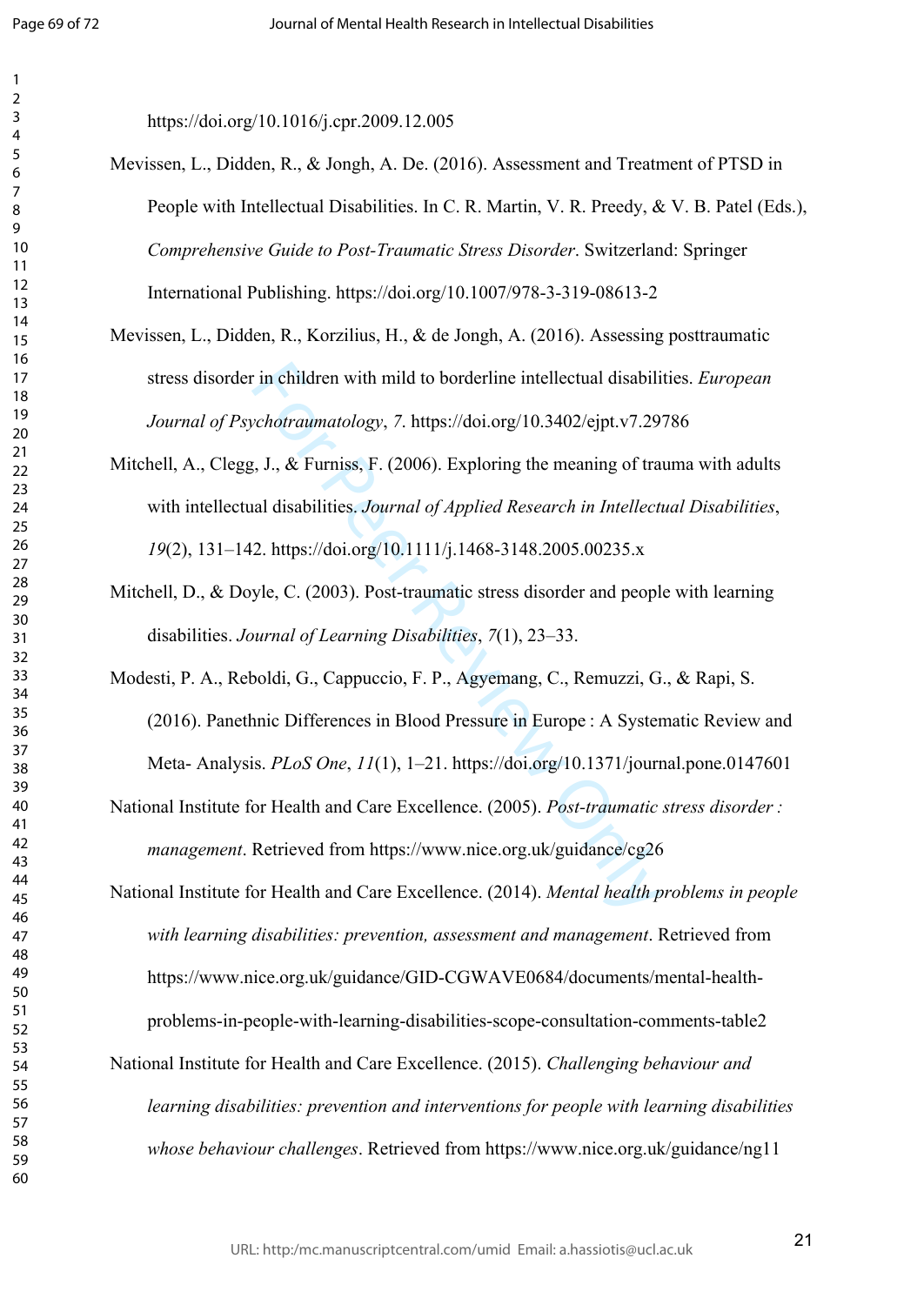$\mathbf{1}$  $\overline{2}$ 

National Institute for Health and Care Excellence. (2016). Mental health problems in people with learning disabilities: prevention, assessment and management, (July), 1–38. Retrieved from https://www.nice.org.uk/guidance/GID-

CGWAVE0684/documents/mental-health-problems-in-people-with-learning-disabilitiesscope-consultation-comments-table2

- Neurotrauma Law Nexus. (n.d.). Neurotrauma Law Nexus. Retrieved April 6, 2019, from http://www.neurolaw.com/neuroglossary/
- Oakes, P. (2012). Crash: what went wrong at Winterbourne View? *Journal of Intellectual Disabilities : JOID*, *16*(3), 155–62. https://doi.org/10.1177/1744629512449095
- Ryan, R. (1994). Posttraumatic stress disorder in persons with developmental disabilities. *Community Mental Health Journal*, *30*(1), 45–54. https://doi.org/10.1007/BF02188874
- Shalev, A., Liberzon, I., & Marmar, C. (2017). Post-Traumatic Stress Disorder. *New England Journal of Medicine*, *376*(25), 2459–2469. https://doi.org/10.1056/NEJMra1612499
- Streeruwitz, A., Hagger, M., Webb, S., Walker, D., & Jakeman, N. (2009). Anxiety, obsessions, and reactions to stress. In S. Stringer, L. Church, S. Davison, & M. Lipsedge (Eds.), *Psychiatry P.R.N* (pp. 147–166). New York: Oxford University Press.
- eurolaw.com/neuroglossary/<br>
Trash: what went wrong at Winterbourne View? Journa<br>
101D, 16(3), 155–62. https://doi.org/10.1177/17446295<br>
osttraumatic stress disorder in persons with developmer<br>
1011. At Marmar, C. (2017). P Tharner, G. (2006). Over de toepassing van EMDR bij de behandeling van mensen met een lichte verstandelijke beperking. [About the application of EMDR in the treatment of people with a mild intellectual disability]. In *In Robert Didden (Ed.), In perspectief. Gedragsproblemen, psychiatrische stoornissen en lichte verstandelijke beperking. Bohn Stafleu van Loghum.* (pp. 145–168).
- Vandenbroucke, J. P., Von Elm, E., Altman, D. G., Gøtzsche, P. C., Mulrow, C. D., Pocock, S. J., … Egger, M. (2007). Strengthening the Reporting of Observational Studies in Epidemiology (STROBE): Explanation and elaboration. *PLoS Medicine*, *4*(10), 1628– 1654. https://doi.org/10.1371/journal.pmed.0040297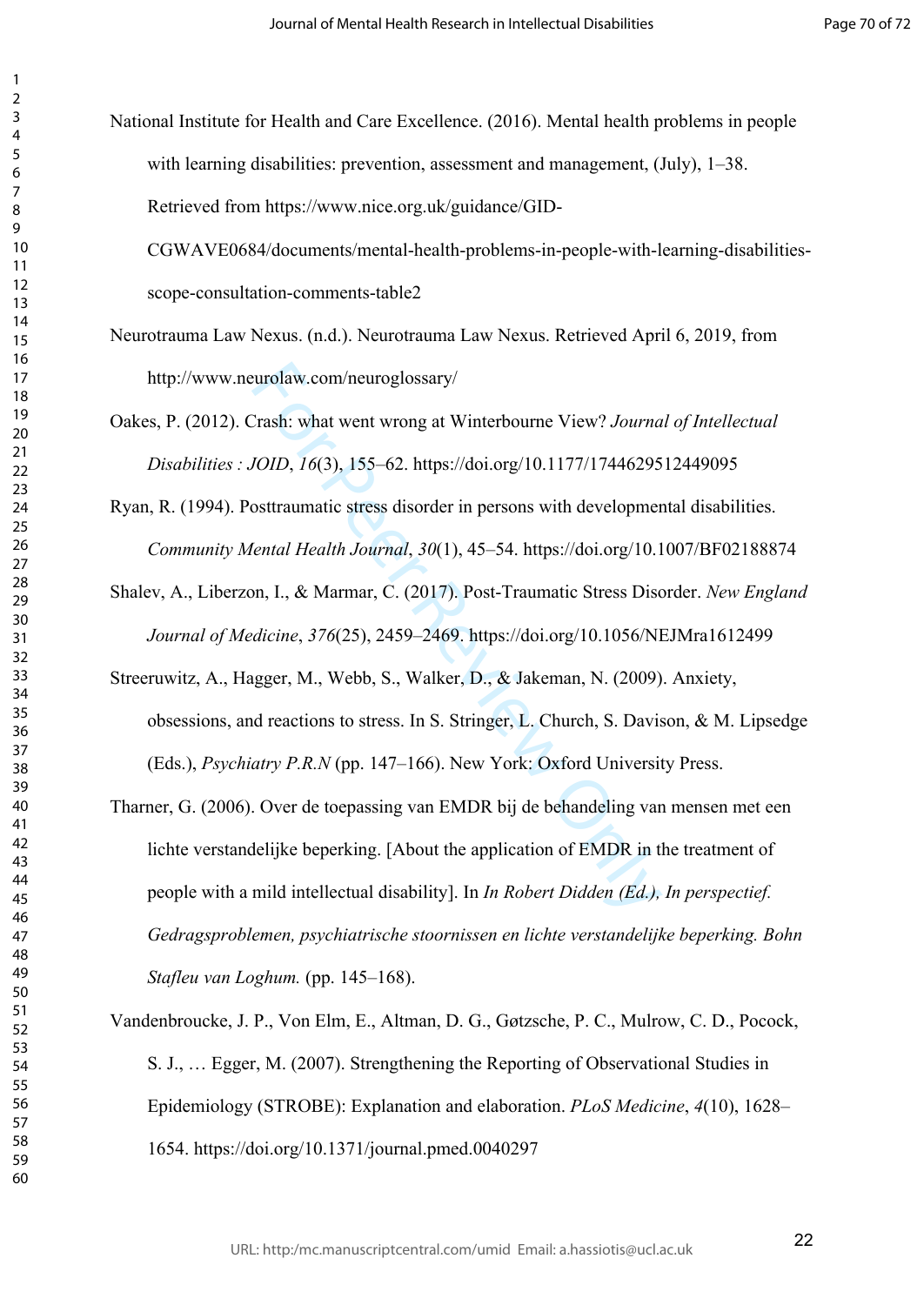$\mathbf{1}$  $\overline{2}$  $\overline{3}$  $\overline{4}$  $\overline{7}$ 

| Weiss, D. (2007). The Impact of Event Scale-Revised. In J. Wilson & T. Keane (Eds.). |
|--------------------------------------------------------------------------------------|
| Assessing psychological trauma and PTSD: a practitioner's handbook (2nd ed., pp.     |
| 168–189). New York: Guilford Press. https://doi.org/10.1001/jama.2016.8474           |

Wells, G., Shea, B., O'Connell, D., Peterson, J., Welch, V., Losos, M., & Tugwell, P. (2009). The Newcastle-Ottawa Scale (NOS) for assessing the quality of nonrandomised studies in meta-analyses. Retrieved from

http://www.ohri.ca/programs/clinical\_epidemiology/oxford.asp

Wigham, S., & Emerson, E. (2016). Trauma and life events in adults with intellectual disability. *Current Developmental Disorders Reports*, *2*(2), 93–99. Retrieved from https://link.springer.com/article/10.1007%2Fs40474-015-0041-y

Wigham, S., Hatton, C., & Taylor, J. L. (2011). The effects of traumatizing life events on people with intellectual disabilities: A systematic review. *Journal of Mental Health Research in Intellectual Disabilities*, *4*(1), 19–39. https://doi.org/10.1080/19315864.2010.534576

iri.ca/programs/clinical\_epidemiology/oxford.asp<br>erson, E. (2016). Trauma and life events in adults with<br>rent Developmental Disorders Reports, 2(2), 93–99. R<br>ringer.com/article/10.1007%2Fs40474-015-0041-y<br>n, C., & Taylor, Wigham, S., Hatton, C., & Taylor, J. L. (2011). The Lancaster and Northgate Trauma Scales (LANTS): The development and psychometric properties of a measure of trauma for people with mild to moderate intellectual disabilities. *Research in Developmental Disabilities*, *32*(6), 2651–2659. https://doi.org/10.1016/j.ridd.2011.06.008

- Wigham, S., Taylor, J. L., & Hatton, C. (2014). A prospective study of the relationship between adverse life events and trauma in adults with mild to moderate intellectual disabilities. *Journal of Intellectual Disability Research*, *58*(12), 1131–1140. https://doi.org/10.1111/jir.12107
- World Health Organisation. (2013). *Guidelines for the Management of Conditions Specifically Related to Stress*. *Assessment and Management of Conditions Specifically Related to Stress: mhGAP Intervention Guide Module (version 1.0)*. Retrieved from